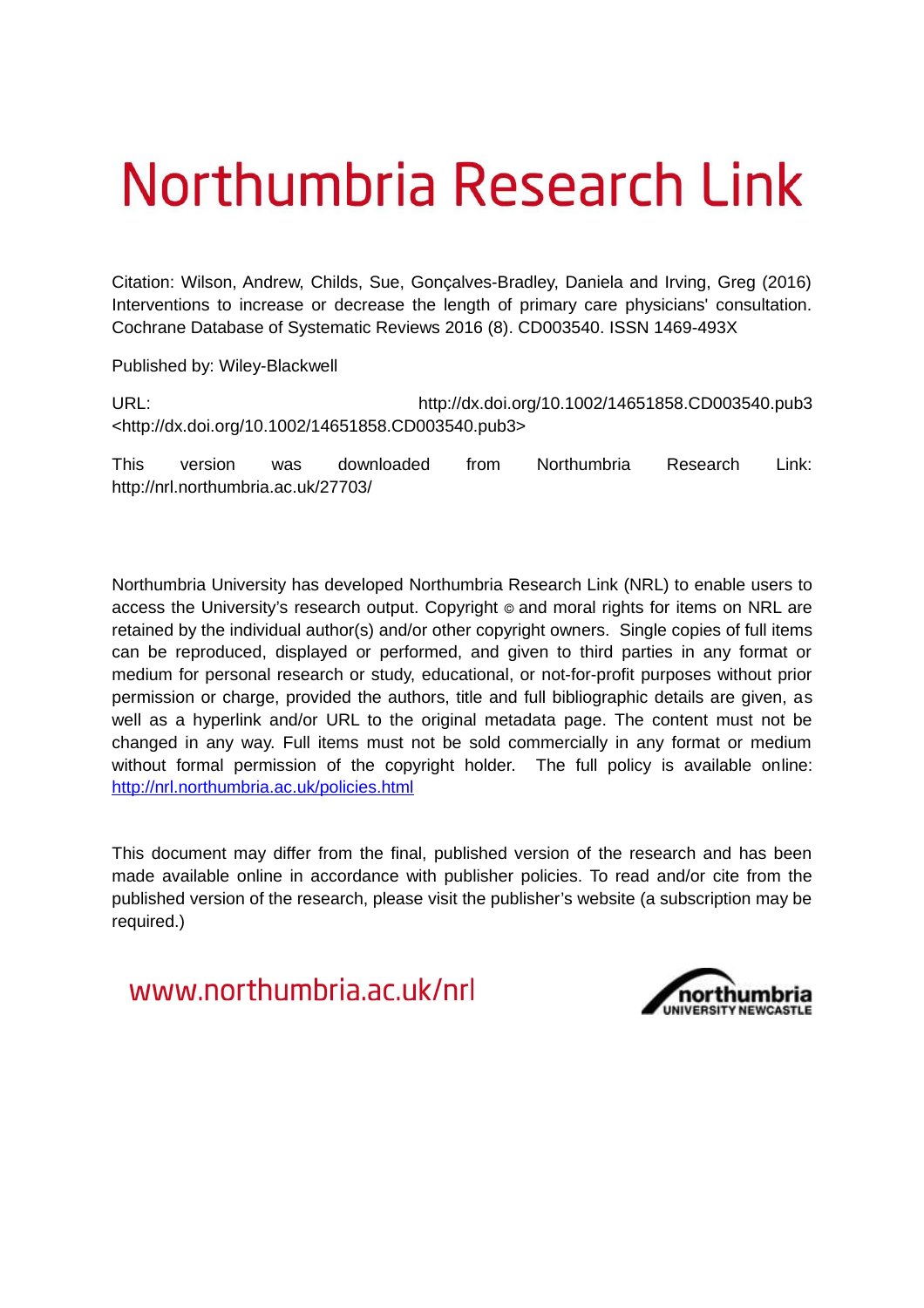

# **Interventions to increase or decrease the length of primary care physicians' consultation (Review)**

Wilson AD, Childs S, Gonçalves-Bradley DC, Irving GJ

Wilson AD, Childs S, Gonçalves-Bradley DC, Irving GJ. Interventions to increase or decrease the length of primary care physicians' consultation. Cochrane Database of Systematic Reviews 2016, Issue 8. Art. No.: CD003540. DOI: 10.1002/14651858.CD003540.pub3.

**[www.cochranelibrary.com](http://www.cochranelibrary.com)**

**Interventions to increase or decrease the length of primary care physicians' consultation (Review)** Copyright © 2016 The Cochrane Collaboration. Published by John Wiley & Sons, Ltd.

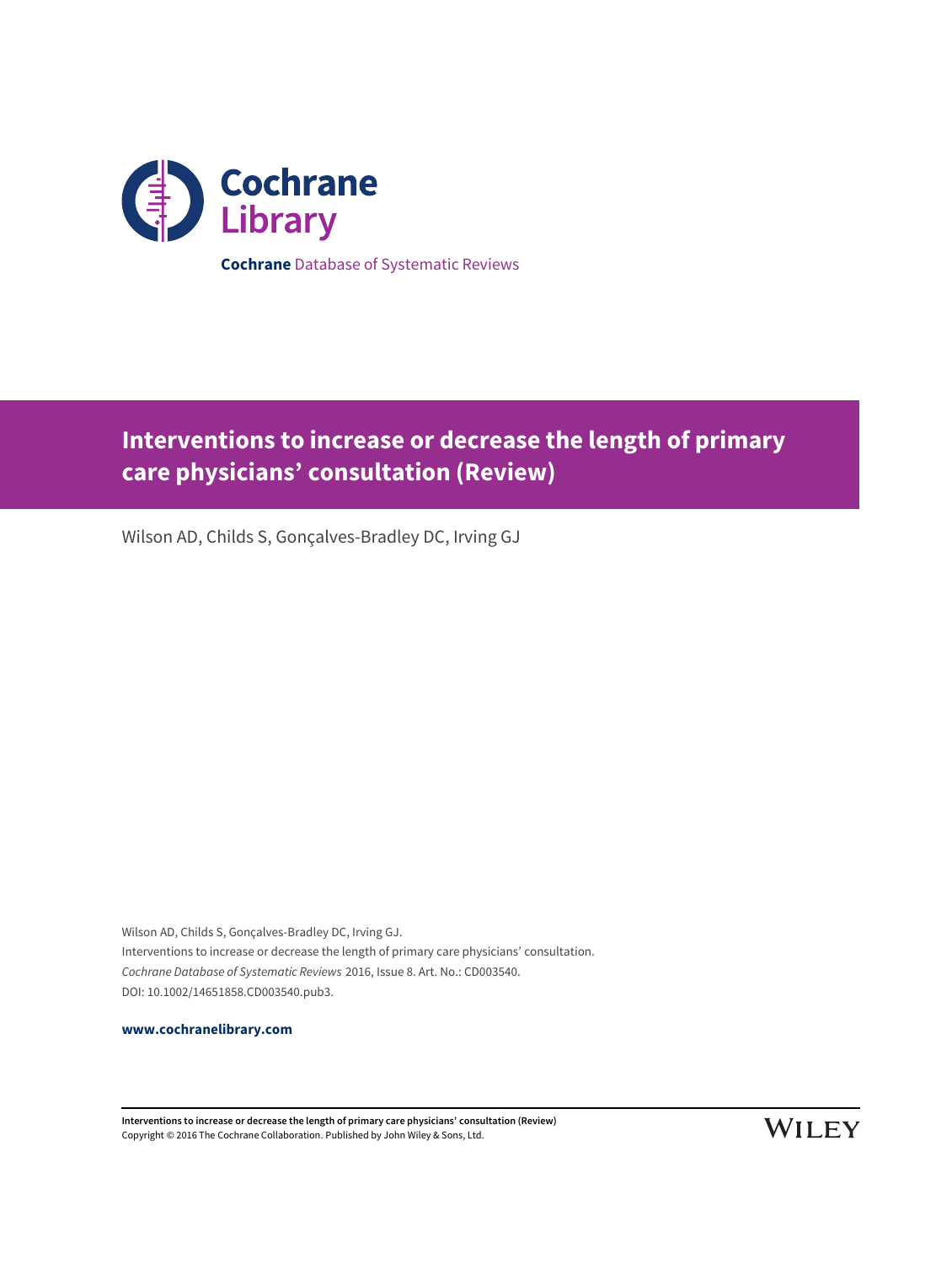## **TABLE OF CONTENTS**

| <b>HEADER</b>                                                                                                                                                                                                                                    |    |
|--------------------------------------------------------------------------------------------------------------------------------------------------------------------------------------------------------------------------------------------------|----|
| ABSTRACT                                                                                                                                                                                                                                         |    |
| PLAIN LANGUAGE SUMMARY                                                                                                                                                                                                                           |    |
| SUMMARY OF FINDINGS FOR THE MAIN COMPARISON<br>.                                                                                                                                                                                                 |    |
| <b>BACKGROUND</b>                                                                                                                                                                                                                                |    |
| <b>OBIECTIVES</b>                                                                                                                                                                                                                                |    |
| <b>METHODS</b>                                                                                                                                                                                                                                   |    |
| <b>RESULTS</b><br>a construction of the construction of the construction of the construction of the construction of the construction of the construction of the construction of the construction of the construction of the construction of the  |    |
| Figure 1.                                                                                                                                                                                                                                        |    |
| Figure 2.<br>a constitution of the constitution of the constitution of the constitution of the constitution of the constitution of the constitution of the constitution of the constitution of the constitution of the constitution of the       | 10 |
| Figure 3.<br>the contract of the contract of the contract of the contract of the contract of the contract of the contract of                                                                                                                     | 11 |
| <b>DISCUSSION</b>                                                                                                                                                                                                                                | 14 |
| AUTHORS' CONCLUSIONS                                                                                                                                                                                                                             | 15 |
| <b>ACKNOWLEDGEMENTS</b>                                                                                                                                                                                                                          | 15 |
| <b>REFERENCES</b><br>the contract of the contract of the contract of the contract of the contract of the contract of the contract of                                                                                                             | 16 |
|                                                                                                                                                                                                                                                  | 18 |
|                                                                                                                                                                                                                                                  | 25 |
| <b>APPENDICES</b>                                                                                                                                                                                                                                | 31 |
| WHAT'S NEW                                                                                                                                                                                                                                       | 34 |
| <b>HISTORY</b><br>the contract of the contract of the contract of the contract of the contract of the contract of the contract of the contract of the contract of the contract of the contract of the contract of the contract of the contract o | 34 |
| CONTRIBUTIONS OF AUTHORS                                                                                                                                                                                                                         | 34 |
| DECLARATIONS OF INTEREST                                                                                                                                                                                                                         | 34 |
| SOURCES OF SUPPORT<br><u>. In the second contract of the second contract of the second contract of the second</u>                                                                                                                                | 34 |
|                                                                                                                                                                                                                                                  | 35 |
| <b>INDEX TERMS</b>                                                                                                                                                                                                                               | 35 |
|                                                                                                                                                                                                                                                  |    |

**Interventions to increase or decrease the length of primary care physicians' consultation (Review) i Copyright © 2016 The Cochrane Collaboration. Published by John Wiley & Sons, Ltd.**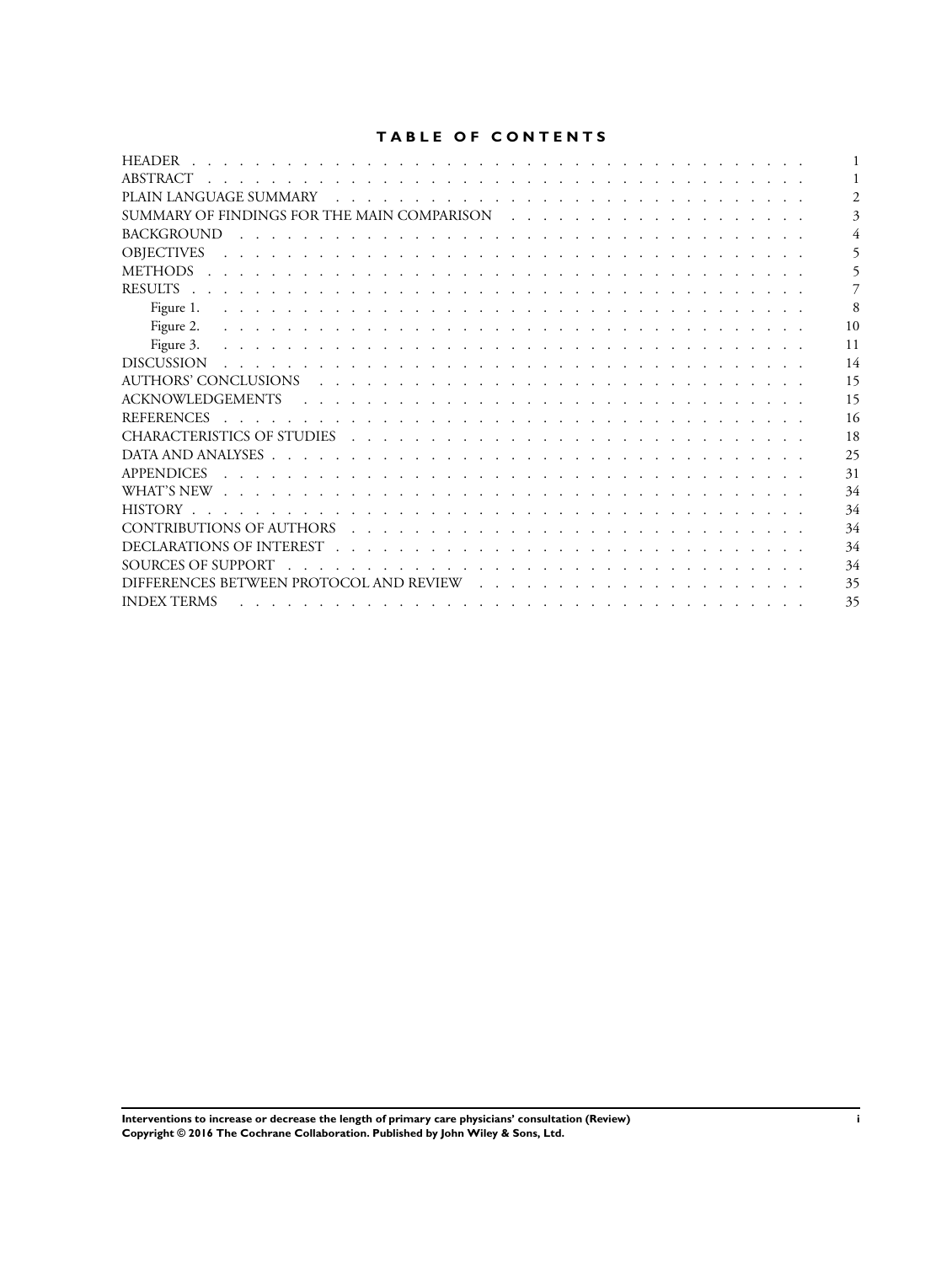**[Intervention Review]**

# **Interventions to increase or decrease the length of primary care physicians' consultation**

Andrew D Wilson<sup>1</sup>, Susan Childs<sup>2</sup>, Daniela C. Gonçalves-Bradley<sup>3</sup>, Greg J Irving<sup>4</sup>

<sup>1</sup>Department of Health Sciences, University of Leicester, Leicester, UK. <sup>2</sup>University of Northumbria, Newcastle upon Tyne, UK. <sup>3</sup>Nuffield Department of Population Health, University of Oxford, Oxford, UK. <sup>4</sup>Department of Public Health and Primary Care, University of Cambridge, Cambridge, UK

Contact address: Andrew D Wilson, Department of Health Sciences, University of Leicester, Leicester, Leicestershire, LE1 7RH, UK. [aw7@leicester.ac.uk.](mailto:aw7@leicester.ac.uk)

**Editorial group:** Cochrane Effective Practice and Organisation of Care Group. **Publication status and date:** New search for studies and content updated (no change to conclusions), published in Issue 8, 2016. **Review content assessed as up-to-date:** 4 January 2016.

**Citation:** Wilson AD, Childs S, Gonçalves-Bradley DC, Irving GJ. Interventions to increase or decrease the length of primary care physicians' consultation. *Cochrane Database of Systematic Reviews* 2016, Issue 8. Art. No.: CD003540. DOI: 10.1002/14651858.CD003540.pub3.

Copyright © 2016 The Cochrane Collaboration. Published by John Wiley & Sons, Ltd.

## **A B S T R A C T**

#### **Background**

Observational studies have shown differences in process and outcome between the consultations of primary care physicians whose average consultation lengths differ. These differences may be due to self selection. This is the first update of the original review.

#### **Objectives**

To assess the effects of interventions to alter the length of primary care physicians' consultations.

#### **Search methods**

We searched the following electronic databases until 4 January 2016: the Cochrane Central Register of Controlled Trials (CENTRAL), MEDLINE, EMBASE, ClinicalTrials.gov, and World Health Organization International Clinical Trials Registry Platform (WHO ICTRP).

#### **Selection criteria**

Randomised controlled trials and non-randomised controlled trials of interventions to alter the length of primary care physicians' consultations.

#### **Data collection and analysis**

Two review authors independently extracted data and assessed the risk of bias of included studies using agreed criteria and resolved disagreements by discussion. We attempted to contact authors of primary studies with missing data. Given the heterogeneity of studies, we did not conduct a meta-analysis. We assessed the certainty of the evidence for the most important outcomes using the GRADE approach and have presented the results in a narrative summary.

**Interventions to increase or decrease the length of primary care physicians' consultation (Review) 1 Copyright © 2016 The Cochrane Collaboration. Published by John Wiley & Sons, Ltd.**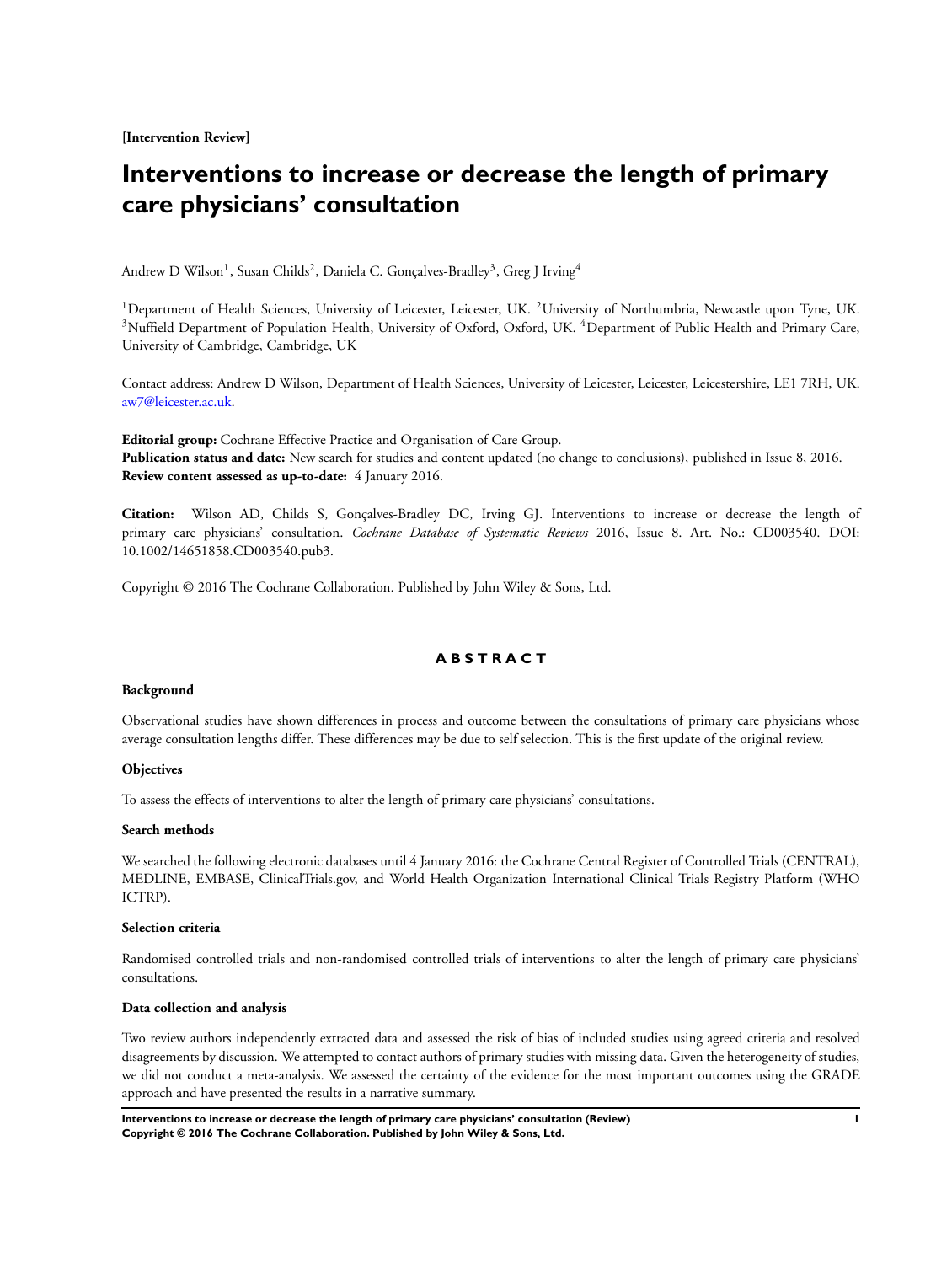#### <span id="page-4-0"></span>**Main results**

Five studies met the inclusion criteria. All were conducted in the UK, and tested short-term changes in the consultation time allocated to each patient. Overall, our confidence in the results was very low; most studies had a high risk of bias, particularly due to non-random allocation of participants and the absence of data on participants' characteristics and small sample sizes. We are uncertain whether altering appointment length increases primary care consultation length, number of referrals and investigations, prescriptions, or patient satisfaction based on very low-certainty evidence. None of the studies reported on the effects of altering the length of consultation on resources used.

#### **Authors' conclusions**

We did not find sufficient evidence to support or refute a policy of altering the lengths of primary care physicians' consultations. It is possible that these findings may change if high-quality trials are reported in the future. Further trials are needed that focus on health outcomes and cost-effectiveness.

#### **P L A I N L A N G U A G E S U M M A R Y**

#### **Effects of interventions aimed at changing the length of time of consultations between family doctors and patients**

#### **Review question**

Does increasing or decreasing the length of time that primary care physicians allocate to each patient consultation benefit patients, doctors, and the healthcare system?

#### **Background**

Doctors not having enough time with patients during consultations has been a matter of concern. It has been suggested that if doctors and patients had more time to talk, then patients might be more satisfied with care and their problems better dealt with, or doctors might prescribe less and talk more about how to make lifestyle changes.

#### **Study characteristics**

We identified five studies conducted in the UK that tested whether methods to change consultation length for family doctors provides any benefit. The studies were conducted in single or multiple practices, and the number of appointments ranged from 200 to 2957 consultations. Four studies compared a change in appointment times from 5 to 15 minutes, and one study compared short versus long consultations with or without treatment for patients with no diagnosis.

#### **Key results**

All studies tested short-term changes in the consultation time allocated to each patient. Our confidence in the results of these studies is very low. Consequently, we are not certain whether changing appointment slots leads to an actual increase of the length of the consultation, number of referrals and investigations requested by the doctor, and number of medications prescribed. Likewise, it is unclear whether patients are more satisfied with the health care they receive when appointments are longer. None of the studies reported on the resources associated with lengthening appointments.

#### **Authors' conclusions**

There is currently not enough evidence to say whether altering the amount of time that doctors consult with patients provides benefits or not.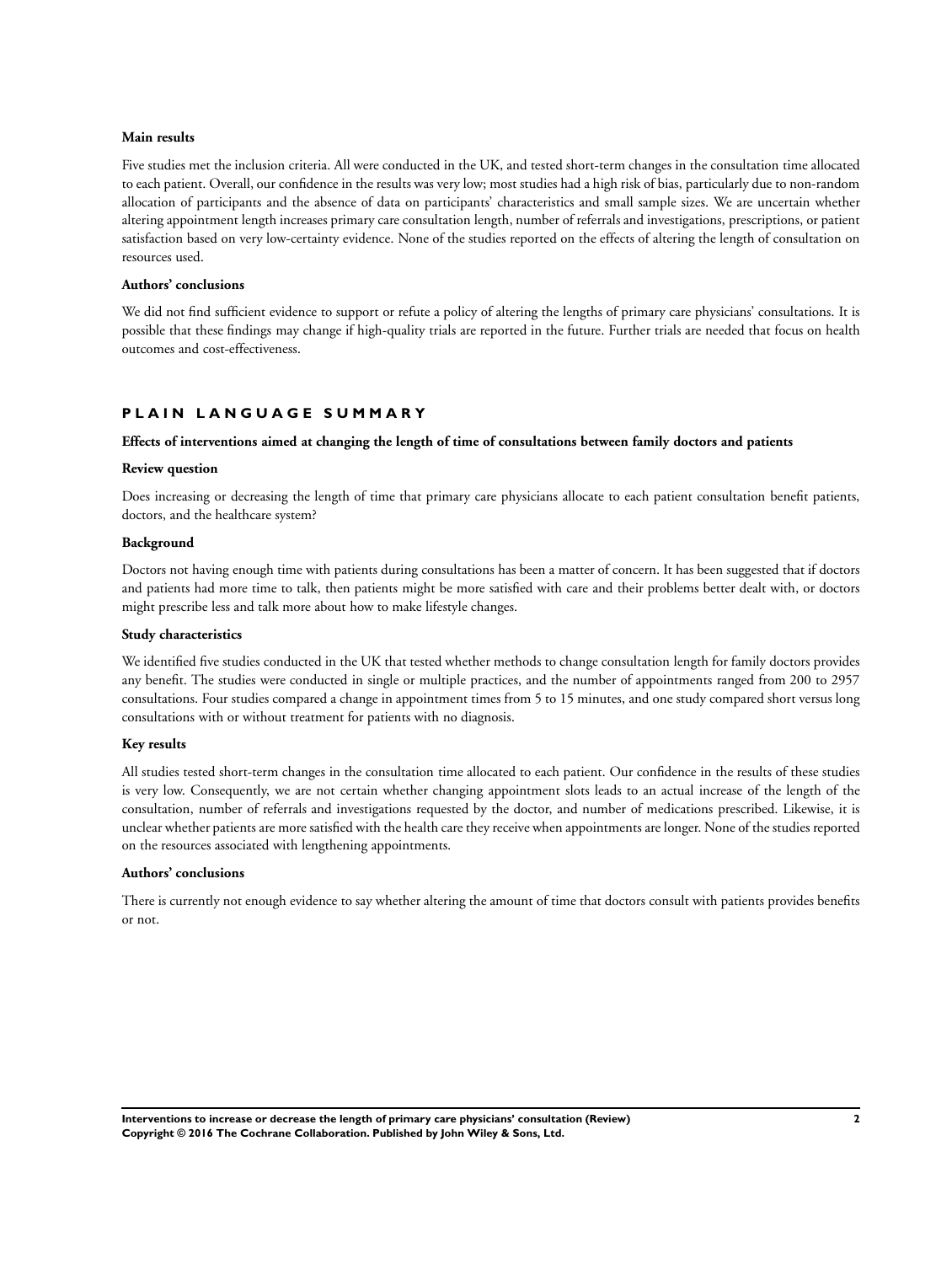## **S U M M A R Y O F F I N D I N G S F O R T H E M A I N C O M P A R I S O N** *[[Explanation\]](http://www.thecochranelibrary.com/view/0/SummaryFindings.html)*

Altered length compared to usual length for increasing the length of primary care physicians' consultations

**Patient or population:** primary care physicians **Setting:** UK **Intervention:** increase or decrease in consultation length **Comparison:** routine consultation length

| <b>Outcomes</b>                                  | Impact                                                                                                                                                                                                                                                                                                                                                                                             | № of participants<br>(studies)                               | <b>Certainty of the evidence</b><br>(GRADE)         |
|--------------------------------------------------|----------------------------------------------------------------------------------------------------------------------------------------------------------------------------------------------------------------------------------------------------------------------------------------------------------------------------------------------------------------------------------------------------|--------------------------------------------------------------|-----------------------------------------------------|
| Provider performance - length<br>of consultation | It is uncertain whether alter- 23 primary care physicians<br>ing the length of consultations (3 observational studies)<br>increases the length of pri-<br>mary care physicians' consul-<br>tations<br>In all trials the difference in<br>consultation length was less<br>than the change in appoint-<br>ment length, particularly when<br>appointment length was ex-<br>tended                     |                                                              | $\bigoplus$<br>Very low $1,2$                       |
| Provider performance - refer-<br>rals            | It is uncertain whether alter- 21 primary care physicians<br>ing the length of consultations (2 observational studies)<br>increases primary care physi-<br>cians' referrals<br>The 2 trials assessing the per-<br>centage of consultations re-<br>sulting in specialist referrals<br>found similar results for all<br>groups, although rates were<br>slightly higher with longer ap-<br>pointments |                                                              | $\bigoplus$<br>Very low 1,2                         |
| Provider performance - exam-<br>inations         | ing the length of consultations observational studies)<br>increases primary care physi-<br>cians' examinations<br>3 trials assessed the percent-<br>age of consultations in which<br>1 or more physical examina-<br>tions took place                                                                                                                                                               | It is uncertain whether alter- 23 primary care physicians (3 | $\bigoplus$<br>Very low $1,2$                       |
| Provider performance - pre-<br>scriptions        | It is uncertain whether alter- 23 primary care physicians<br>ing the length of consultations (3 observational studies)<br>increases primary care physi-<br>cians' prescriptions<br>3 trials assessed the percent-                                                                                                                                                                                  |                                                              | $\bigoplus$ $\bigcirc$ $\bigcirc$<br>Very low $1,2$ |

**Interventions to increase or decrease the length of primary care physicians' consultation (Review) 3 Copyright © 2016 The Cochrane Collaboration. Published by John Wiley & Sons, Ltd.**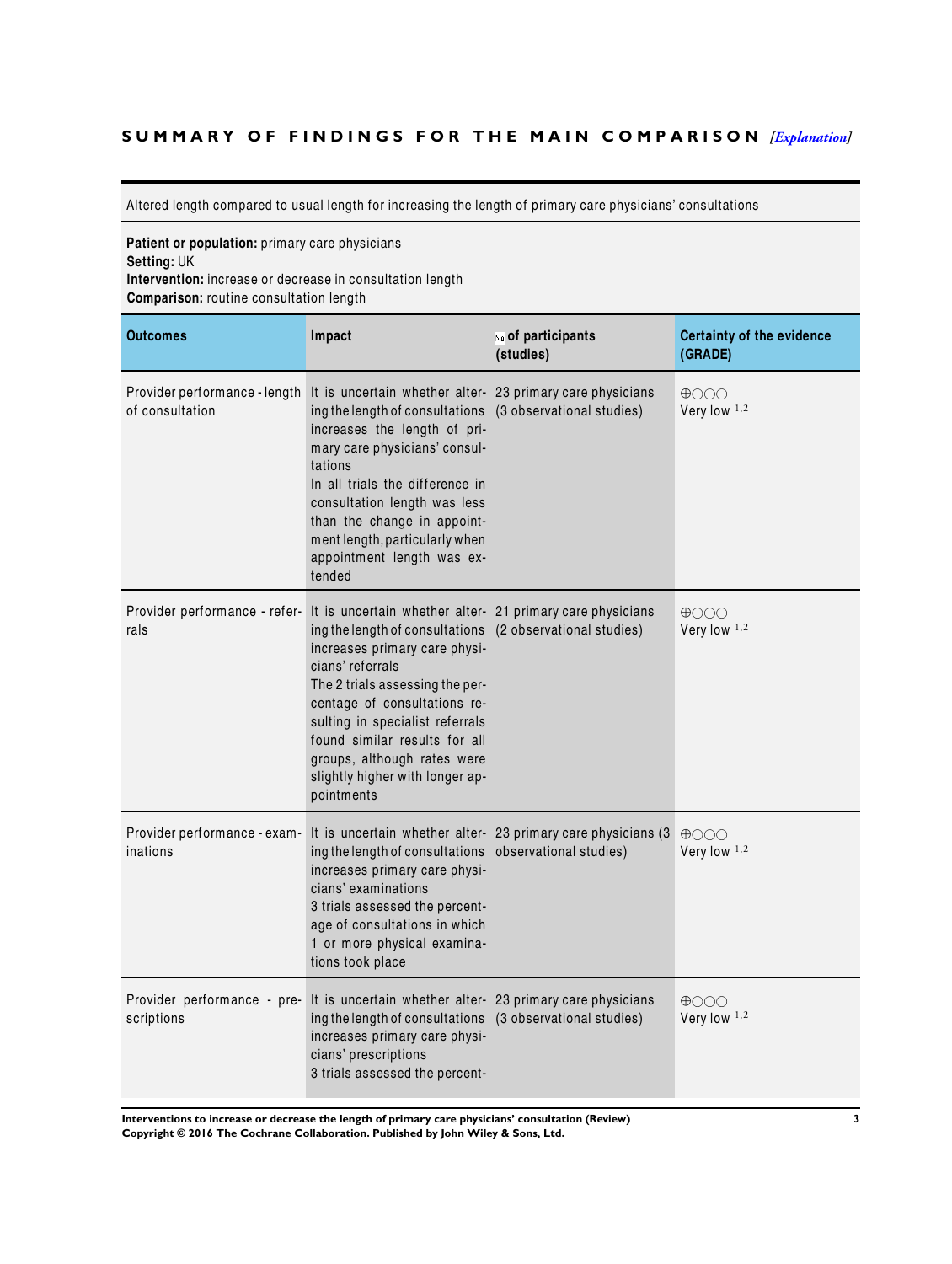|                          | age of consultations in which<br>prescriptions were issued                                                                                                                                                                                                                        |                                 |
|--------------------------|-----------------------------------------------------------------------------------------------------------------------------------------------------------------------------------------------------------------------------------------------------------------------------------|---------------------------------|
| Patient satisfaction     | It is uncertain whether altering 43 primary care physicians<br>the length of consultations in- (4 observational studies)<br>creases patient satisfaction<br>4 trials assessed patient sat-<br>isfaction with the care re-<br>ceived, none of which used a<br>validated instrument | $\bigoplus$<br>Very low $1,2,3$ |
| Resources - not measured | No studies reported on the (0 studies)<br>effect of altering the length of<br>consultations on resources                                                                                                                                                                          |                                 |

## **GRADE Working Group grades of evidence**

**High certainty:** We are very confident that the true effect lies close to that of the estimate of the effect

**M oderate certainty:** We are moderately confident in the effect estimate: The true effect is likely to be close to the estimate of the effect, but there is a possibility that it is substantially different

**Low certainty:** Our confidence in the effect estimate is limited: The true effect may be substantially different from the estimate of the effect

**Very low certainty:** We have very little confidence in the effect estimate: The true effect is likely to be substantially different from the estimate of effect

<sup>1</sup>Downgraded 1 point due to high risk of bias (allocation and selective sampling).

<sup>2</sup>Downgraded 1 point due to small sample size.

<sup>3</sup>Downgraded 1 point due to non-validated assessment (surrogate outcome).

## **B A C K G R O U N D**

#### **Description of the condition**

The brevity of consultations with primary care physicians is a concern of both doctors and the public ([Cartwright 1981;](#page-17-0) [Ogden](#page-17-0) [2004](#page-17-0)). In a survey of primary care physicians in Australia, Canada, France, Germany, the Netherlands, New Zealand, Norway, Sweden, the UK, and the US, over one-third of physicians reported being somewhat dissatisfied or very dissatisfied with the time they spent per patient in their clinic ([Commonwealth Fund 2015](#page-17-0)). In a recent survey, 24% of general practitioners (GPs) in England agreed that all appointments should be longer than 10 minutes, and 68% agreed that longer appointments should be offered to select groups of patients [\(BMA 2015\)](#page-17-0).

There are marked differences in average consultation length between countries and healthcare systems; for example consultations being longer in the US ([Shaw 2014\)](#page-17-0), Belgium, and Switzerland [\(Deveugele 2002\)](#page-17-0), than in the UK ([RCGP 2013\)](#page-17-0), the Netherlands [\(van den Berg 2009](#page-17-0)), Germany, and Spain ([Deveugele 2002\)](#page-17-0). In England, between 2007/2008 and 2013/2014, the mean length of face-to-face GP consultations increased from 8.65 minutes to 9.22 minutes [\(Hobbs 2016\)](#page-17-0). However, such increases in consultation length may not be sufficient to match increasing demands, such as the need for health promotion and chronic disease management, especially in ageing, multimorbid, and deprived populations ([Mercer 2007\)](#page-17-0). But increasing consultation length incurs extra costs and, if not associated with a commensurate increase in effectiveness, would reduce efficiency.

## **How the intervention might work**

The focus of this review was length of consultation, but it is likely that interventions to increase or decrease this will do so by altering

### **Description of the intervention**

**Interventions to increase or decrease the length of primary care physicians' consultation (Review) 4 Copyright © 2016 The Cochrane Collaboration. Published by John Wiley & Sons, Ltd.**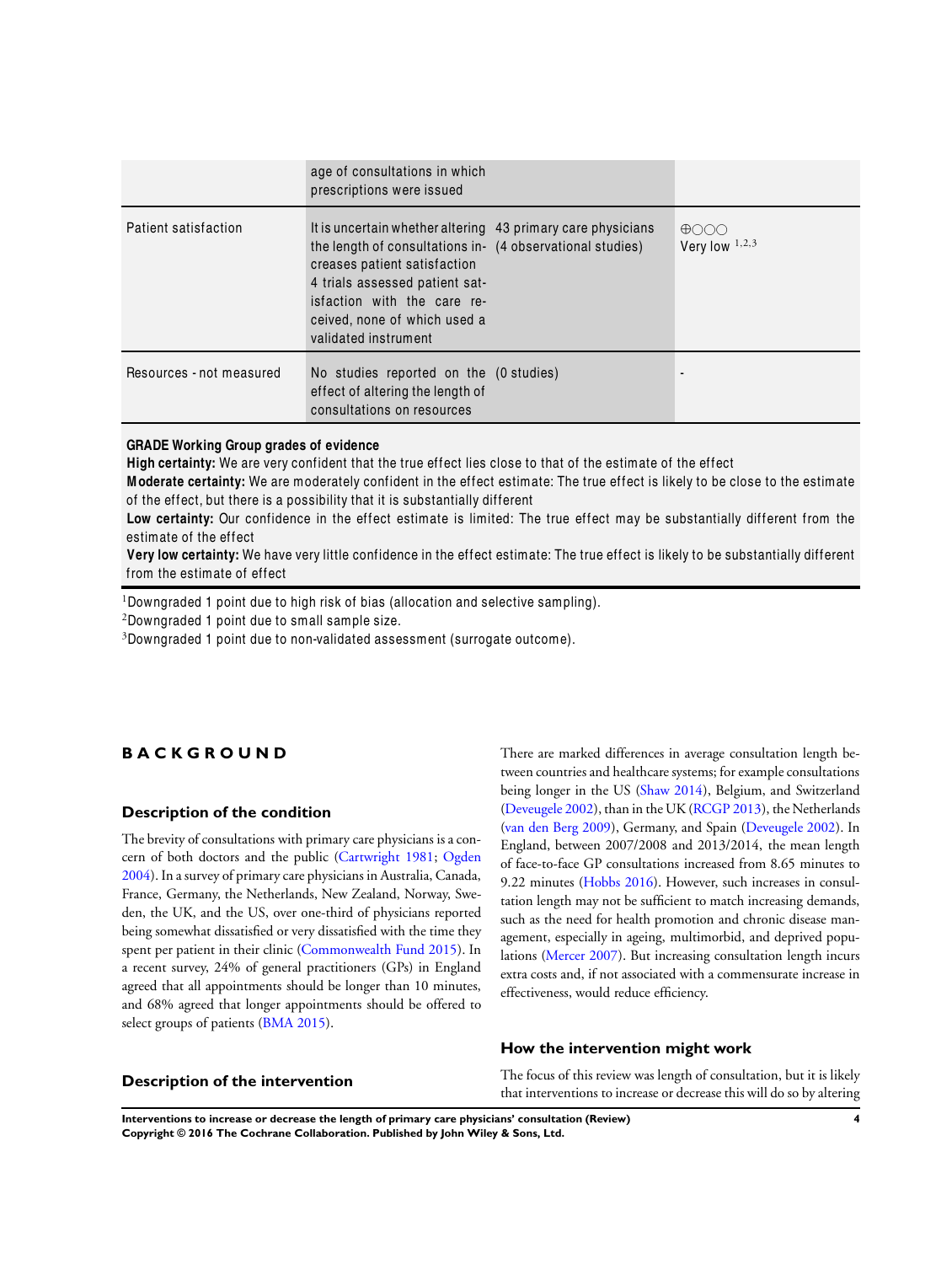the length of appointments. It is known that GPs tend to 'overrun', that is see patients later than their appointment time, with between one-fifth and one-fourth of primary care patients reporting waiting more than 30 minutes for their appointment ([Anderson](#page-17-0) [2007](#page-17-0); [Potiriadis 2008](#page-17-0)). Factors contributing to this may include spending more time with patients than is allotted or waiting more time than is allowed for between patients, for example in recordkeeping, or both.

#### **Why it is important to do this review**

A non-systematic review found some observational evidence that doctors whose average consultation length was longer had lower prescribing rates and higher levels of patient satisfaction [\(Wilson](#page-17-0) [1991](#page-17-0)). Results from intervention studies where doctors consulted under different time conditions were less consistent. A further systematic review of observational studies reporting associations between length of consultation and consultation processes and outcome found that doctors who had longer consultations tended to prescribe less, give more lifestyle advice and health promotion, and achieve higher levels of patient satisfaction and enablement [\(Wilson 2002\)](#page-17-0). However, there may be several confounding factors, such as doctor's style and orientation, that mean that average consultation is simply a marker of other more important attributes that are not amenable to change by extending average consultation length. These could include such elements as trust and patient-centredness, which have been examined in other Cochrane reviews ([Dwamena 2012](#page-17-0); [Rolfe 2014\)](#page-17-0). This is the first update of the original review ([Wilson 2006\)](#page-17-0).

## **O B J E C T I V E S**

To assess the effects of interventions to alter the length of primary care physicians' consultations.

## **M E T H O D S**

#### **Criteria for considering studies for this review**

## **Types of studies**

Intervention studies using the following designs/methodologies:

- randomised controlled trials (RCTs);
- non-randomised controlled trials (NRCTs).

As a previous systematic review identified a scarcity of RCTs within this topic of research ([Wilson 2002\)](#page-17-0), we considered that additional relevant evidence would be gathered from NRCTs. We considered NRCTs to be any experimental study in which people are allocated to different interventions using non-random methods [\(EPOC](#page-17-0) [2013c\)](#page-17-0)

#### **Types of participants**

Primary care physicians, defined broadly as any medically qualified physician who provides primary health care. Primary health care provides "integrated, easy to access, healthcare services by clinicians who are accountable for addressing a large majority of personal healthcare needs, developing a sustained and continuous relationship with patients, and practising in the context of family and community" [\(Vanselow 1995,](#page-17-0) p192). Terms for primary care physicians differ according to setting, and include general practitioners, family doctors, family physicians, family practitioners, and other physicians working in primary health care settings and who fulfil primary health care tasks.

#### **Types of interventions**

Any intervention to alter consultation length. We did not include interventions involving changes in standard appointment length if there was no aim to alter consultation length or those that examined the effect of a single extended appointment. We excluded studies conducted with secondary care medical practitioners or with non-medical primary care professionals.

#### **Types of outcome measures**

#### **Main outcomes**

1. Provider performance (e.g. consultation length, prescribing, investigation, referral rates)

2. Patient satisfaction with care

#### **Other outcomes**

- 1. Healthcare behaviours (e.g. adherence to care plans)
- 2. Health status outcomes
- 3. Resources associated with the intervention

For all of the above outcomes we sought information about how sustainable any reported changes were over time.

#### **Search methods for identification of studies**

#### **Electronic searches**

We searched the following electronic databases on 4 January 2016. • Cochrane Central Register of Controlled Trials

(CENTRAL) (2015, Issue 12, part of the Cochrane Library) (including Cochrane Effective Practice and Organisation of Care (EPOC) Group Specialised Register)

• MEDLINE, In-Process and Other Non-Indexed Citations and Ovid MEDLINE 1946 to 4 January 2016, OvidSP

**Interventions to increase or decrease the length of primary care physicians' consultation (Review) 5 Copyright © 2016 The Cochrane Collaboration. Published by John Wiley & Sons, Ltd.**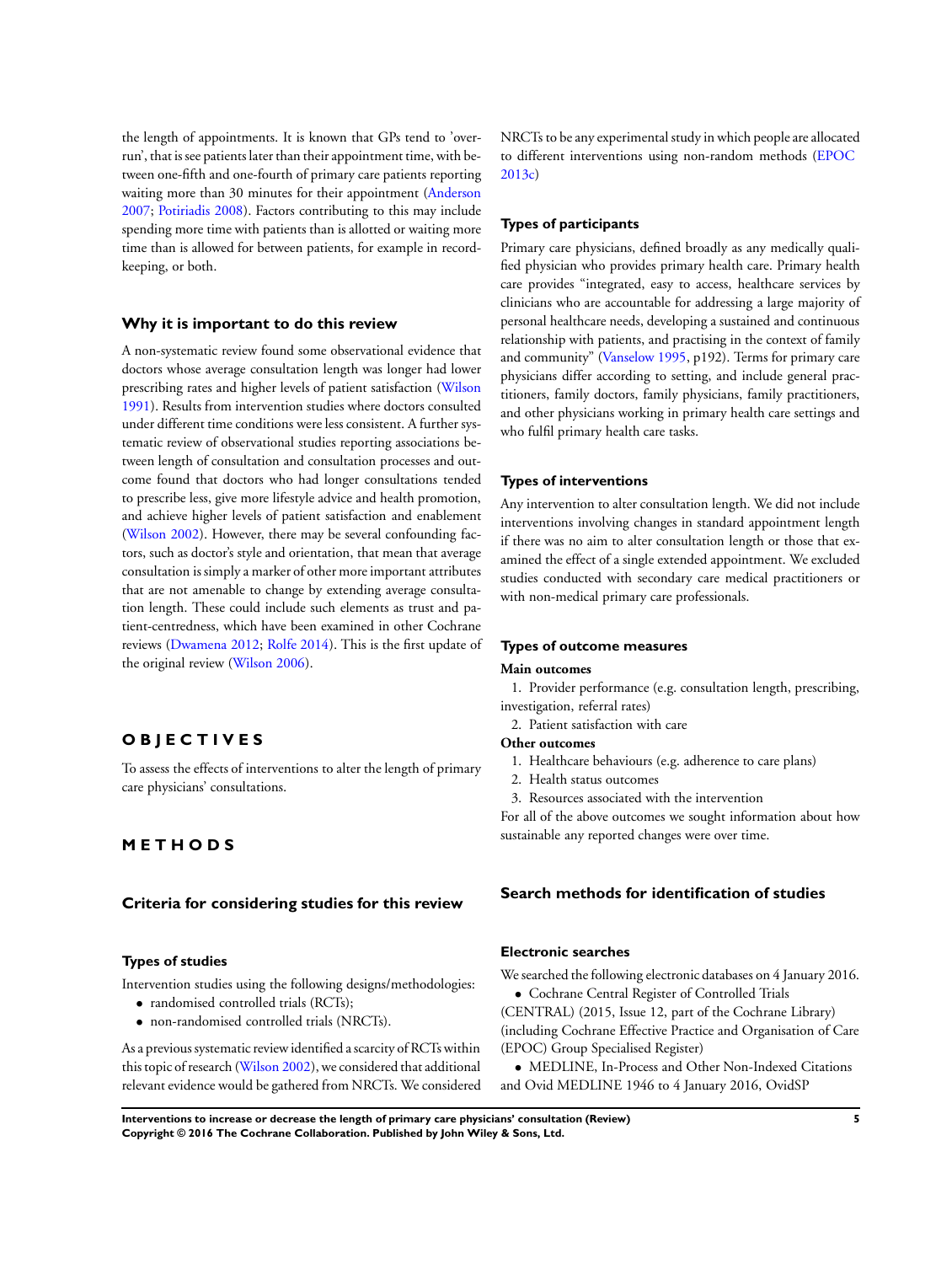- EMBASE, 1974 to 31 December 2015, OvidSP
- ClinicalTrials.gov, 2000 to 4 January 2016

• World Health Organization International Clinical Trials Registry Platform (WHO ICTRP), 2007 to 4 January 2016

The Effective Practice and Organisation of Care (EPOC) Group Information Specialist developed the search strategies in consultation with the review authors. We have presented search strategies in [Appendix 1.](#page-33-0)

#### **Searching other resources**

We searched Science Citation Index for forward citations of the studies included in the original version of the review ([Wilson](#page-17-0) [2006](#page-17-0)), and PDQ-Evidence for related systematic reviews.

#### **Data collection and analysis**

#### **Selection of studies**

One review author (DGB) screened all references, excluding those that were not eligible based on the inclusion criteria. Two review authors (DGB, ADW) then independently applied these criteria to the references shortlisted for full-text screening. Any disagreements were resolved by discussion.

#### **Data extraction and management**

Two review authors (ADW, SC) independently extracted data on study characteristics using agreed-upon criteria, resolving any disagreements by discussion.

#### **Assessment of risk of bias in included studies**

Two review authors (DGB, GJI) independently assessed the risk of bias using standard Cochrane and EPOC criteria for RCTs and NRCTs [\(EPOC 2013\)](#page-17-0):

- adequate sequence generation;
- allocation concealment;
- blinding (performance and detection bias);
- blinding of participants and personnel;
- blinding of outcome assessment;
- incomplete outcome data;
- selective reporting; and
- free of other bias, namely baseline outcomes.

We did not set thresholds for inclusion. We assessed risk of bias as high (authors describe the item and it does not meet EPOC criteria), low (authors describe item and it meets expected standards), or unclear (authors do not report relevant information), and prepared a summary table for each study, providing justification for our judgement.

#### **Measures of treatment effect**

We planned to analyse dichotomous data as odds ratio and continuous data as mean difference or standardised mean difference and 95% confidence interval. However, given the heterogeneity of the included studies, we did not pool data.

#### **Unit of analysis issues**

We did not anticipate any unit of analysis issues and did not encounter any issues related with study design, as we did not pool data for analysis.

#### **Dealing with missing data**

Where data were missing we attempted to contact authors.

#### **Assessment of heterogeneity**

We used the I<sup>2</sup> statistic to measure heterogeneity among the trials in each analysis ([Higgins 2011](#page-17-0)).

#### **Data synthesis**

Given the heterogeneity of included studies, we did not perform a meta-analysis. Instead, we summarised the results and characteristics of all included studies in tables.We created a 'Summary of findings' table using the following outcomes: provider performance (length of consultation, referrals and investigations, and prescriptions), patient satisfaction, and resources used*.* We employed the five GRADE considerations (study limitations, consistency of effect, imprecision, indirectness, and publication bias) to assess the certainty of the evidence as it relates to the studies which contribute data to the prespecified outcomes ([Guyatt 2008](#page-17-0)). We used methods and recommendations described by the EPOC group, in [EPOC 2013b](#page-17-0), and in Section 8.5 and Chapter 12 of the *Cochrane Handbook for Systematic Reviews of Interventions* [\(Higgins 2011](#page-17-0)), and used GRADEpro software ([GRADEpro 2015\)](#page-17-0). We justified all decisions to downgrade or upgrade the certainty of the evidence of studies using footnotes and made comments to aid readers' understanding of the review where necessary.

## **Subgroup analysis and investigation of heterogeneity**

We did not plan to conduct a subgroup analysis and did not conduct a subgroup analysis a posteriori.

#### **Sensitivity analysis**

We did not plan to conduct a sensitivity analysis and did not conduct a subgroup analysis a posteriori.

**Interventions to increase or decrease the length of primary care physicians' consultation (Review) 6 Copyright © 2016 The Cochrane Collaboration. Published by John Wiley & Sons, Ltd.**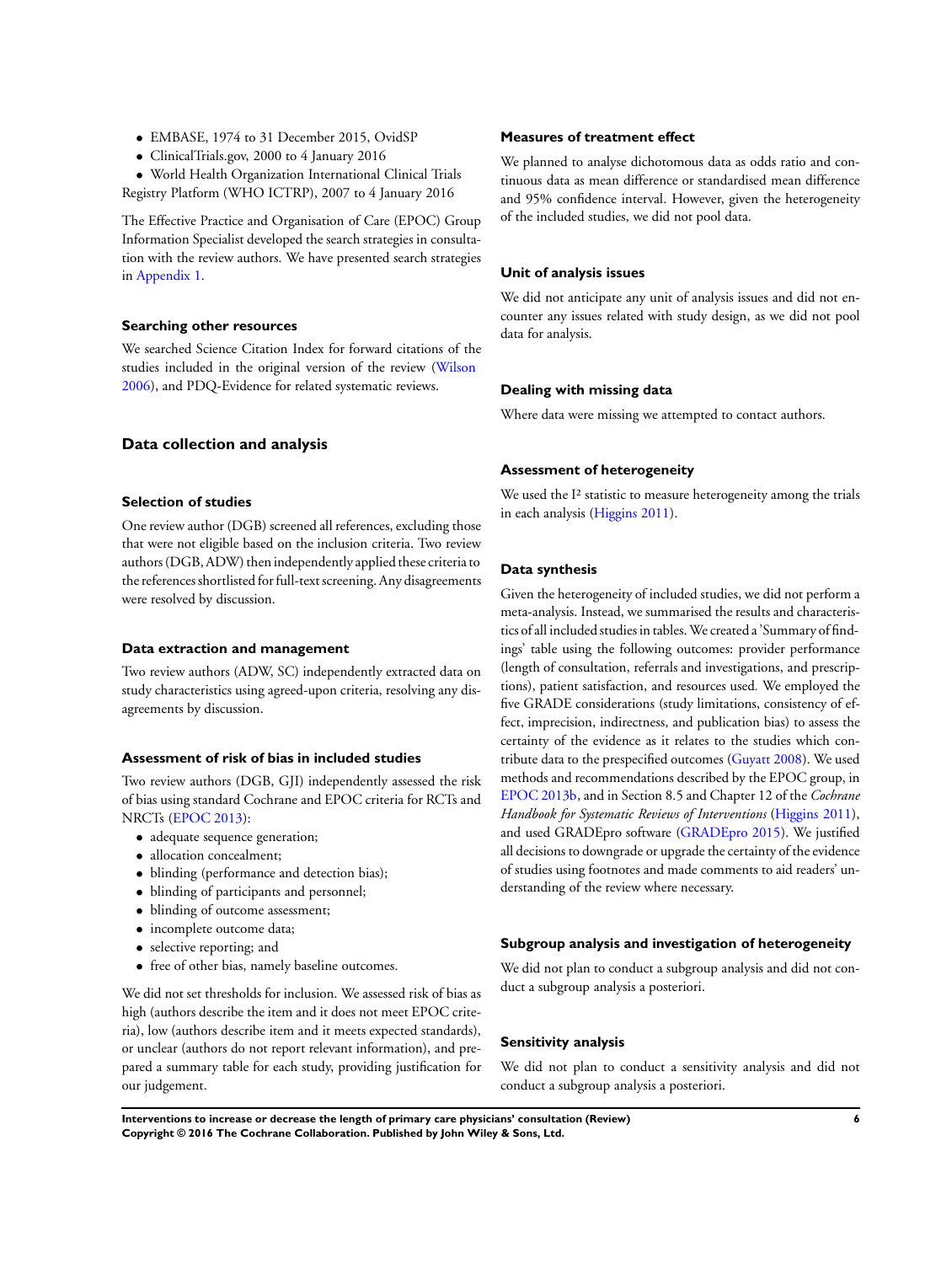## **R E S U L T S**

## **Description of studies**

## **Results of the search**

We retrieved 1717 records, of which we excluded 1712. We shortlisted five references for full-text assessment, none of which were eligible for inclusion (Figure 1). For this update we identified no new studies and one ongoing study [\(ISRCTN34092919\)](#page-17-0). The original review identified five studies (seven records), which we have included in this update.

**Interventions to increase or decrease the length of primary care physicians' consultation (Review) 7 Copyright © 2016 The Cochrane Collaboration. Published by John Wiley & Sons, Ltd.**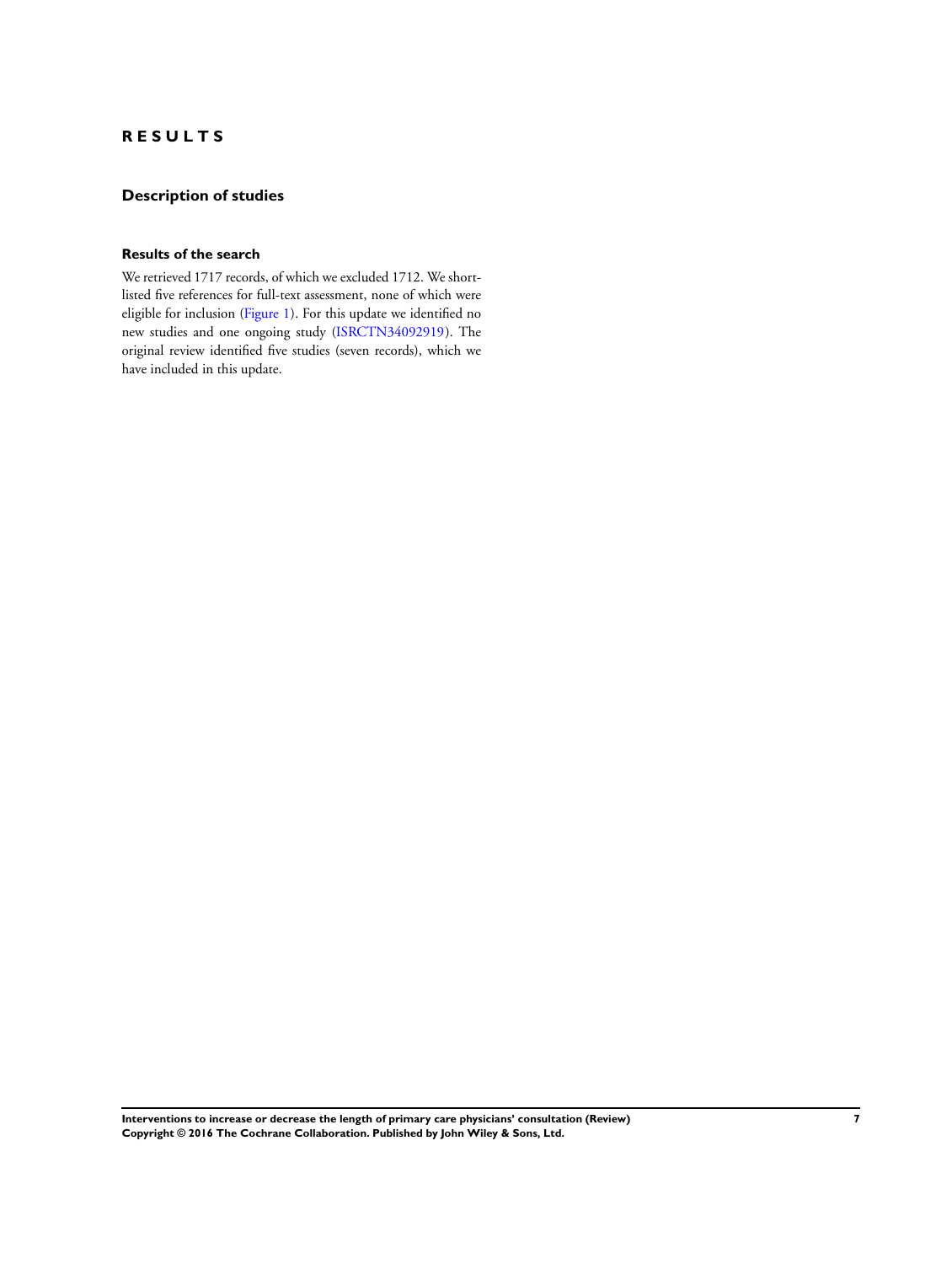

**Interventions to increase or decrease the length of primary care physicians' consultation (Review) 8 Copyright © 2016 The Cochrane Collaboration. Published by John Wiley & Sons, Ltd.**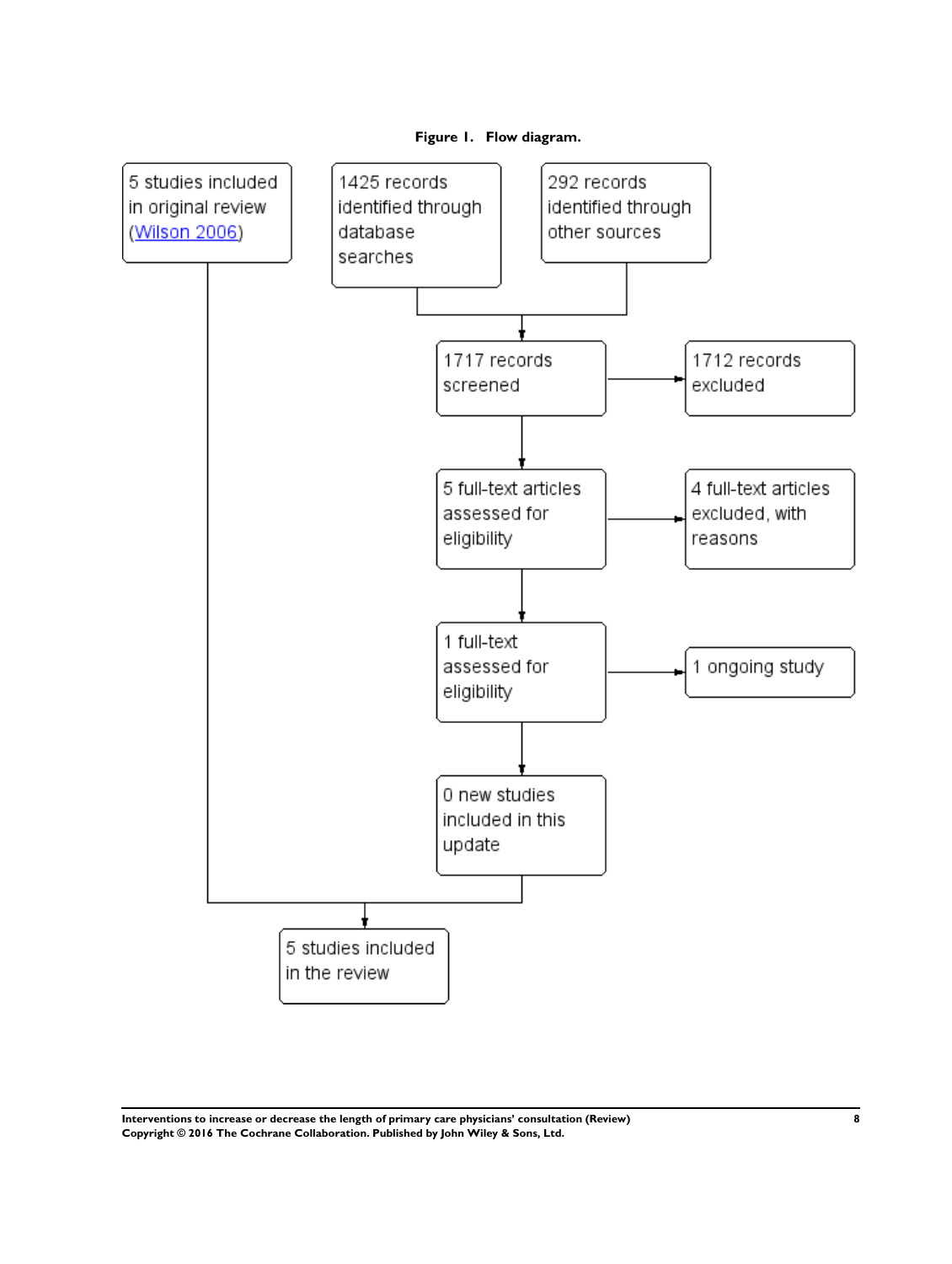#### **Included studies**

We identified five eligible studies: two were RCTs [\(Edwards 2004;](#page-17-0) [Thomas 1978](#page-17-0)), and three were NRCTs ([Morrell 1986;](#page-17-0) [Ridsdale](#page-17-0) [1989](#page-17-0); [Wilson 1992](#page-17-0)). All five studies were conducted in the UK (see [Characteristics of included studies\)](#page-20-0).

The earliest trial was conducted by a single general practitioner (GP) without an appointment system ([Thomas 1978](#page-17-0)). He randomly allocated patients in whom no diagnosis could be made to one of four management options: short consultation and prescription; long consultation and prescription; short consultation, no prescription; long consultation, no prescription. Short consultations averaged 3.7 minutes, and long consultations were 10 minutes. The outcome measure was whether the patient returned within four weeks with either the same or a different complaint. In a trial involving five doctors in one academic practice, patients were allocated non-randomly to consulting sessions of appointment lengths of 5, 7.5, or 10 minutes, spread over representative times of the day and days of the week [\(Morrell 1986\)](#page-17-0). Process measures included consultation length, number of problems and psychological problems recorded, rates of examination, prescribing, investigation and referral, and verbal content. Outcomes included patient satisfaction (using a questionnaire that had not been validated) and re-consultation rates. Doctor stress was also assessed by blood pressure measurement and a questionnaire (not described). In a similar trial involving two doctors in a suburban practice [\(Ridsdale 1989\)](#page-17-0), patients were allocated to consulting session booked at 5-, 10-, or 15-minute intervals. Patients who had consulted in the previous four weeks were excluded. Process and outcome measures were the same as Morrell except that referral, investigation rates, and doctor stress were not assessed.

The fourth trial involved 16 doctors in 10 practices that usually had appointments of between 5 and 7.5 minutes but wished to increase appointment length ([Wilson 1992](#page-17-0)). The intervention was sessions booked at 10-minute intervals and spread across representative times and days of the week. Control sessions were booked at the usual interval. Process measures included consultation length, number of problems identified, health promotion interventions and prescribing, investigation and referral rates. Outcomes included re-consultation rate and patient satisfaction measured using a questionnaire that had not been validated. Doctor stress was measured using a validated mood adjective checklist.

[Edwards 2004](#page-17-0) assessed the effects of GP training in shared decision making and risk communication, but also randomised patients to routine or longer appointments. The principal outcome measure was the COMRADE instrument to measure patients' assessment of communication and their confidence in decision making [\(Edwards 2003](#page-17-0)). Anxiety, enablement, health status, satisfaction, intention to adhere to chosen treatment, and perceived support in decision were also measured.

#### **Excluded studies**

One study, [Ridsdale 1992](#page-17-0), met our inclusion criteria, but on closer examination we excluded it as it described a secondary analysis of previously published work. We excluded another study that described a one-off multidisciplinary consultation [\(Chan 2011](#page-17-0)). A third study described a multifaceted innovation, of which one element was longer consultations ([Batal 2015](#page-17-0)) (see [Characteristics](#page-25-0) [of excluded studies\)](#page-25-0).

## **Risk of bias in included studies**

We assessed this using Effective Practice and Organisation of Care (EPOC) criteria [\(EPOC 2013\)](#page-17-0), as shown in the [Characteristics of](#page-20-0) [included studies](#page-20-0) and Figure 2 and [Figure 3.](#page-12-0)

**Interventions to increase or decrease the length of primary care physicians' consultation (Review) 9 Copyright © 2016 The Cochrane Collaboration. Published by John Wiley & Sons, Ltd.**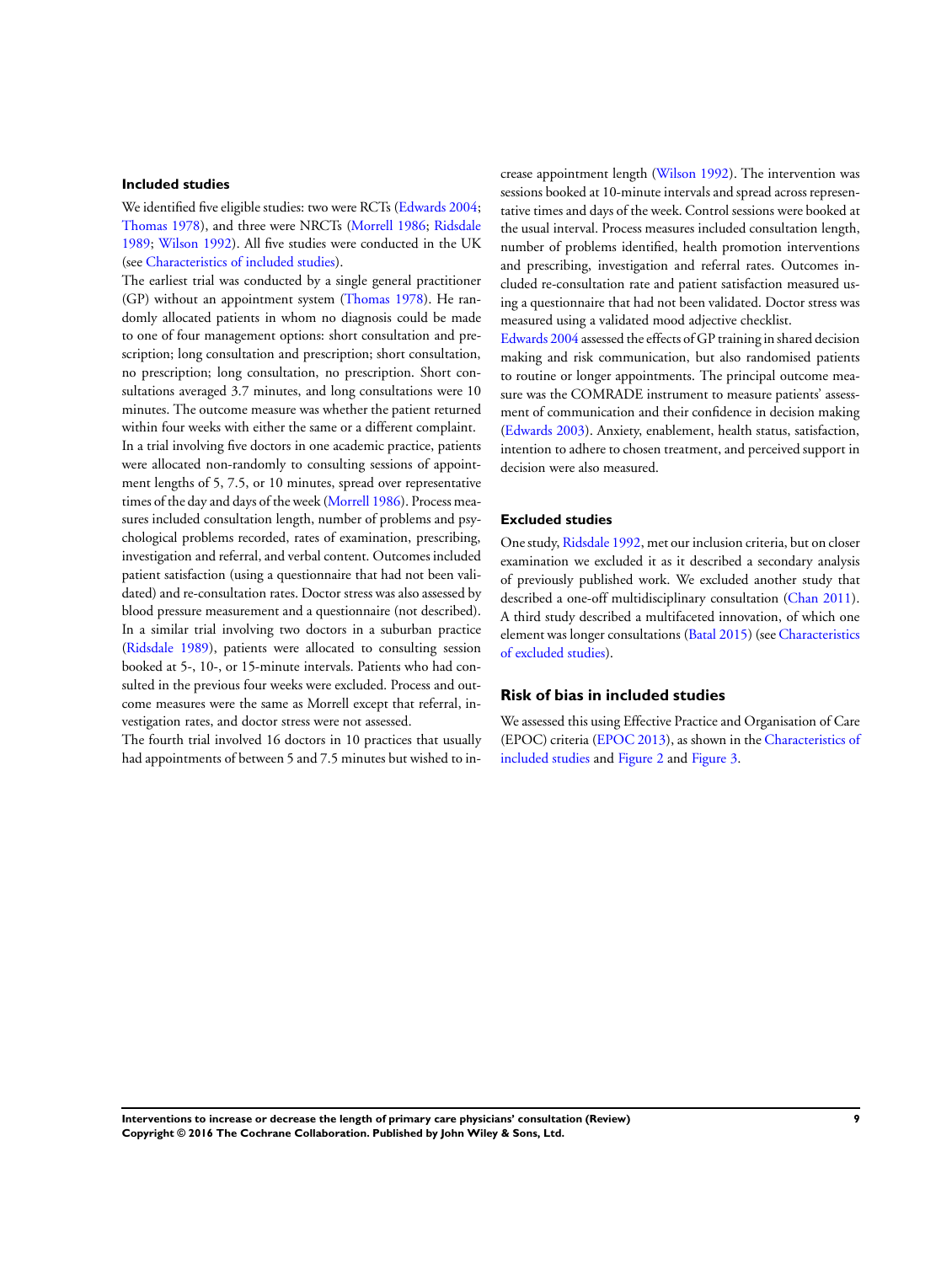## <span id="page-12-0"></span>**Figure 2. Risk of bias graph: review authors' judgements about each risk of bias item presented as percentages across all included studies.**



**Interventions to increase or decrease the length of primary care physicians' consultation (Review) 10 Copyright © 2016 The Cochrane Collaboration. Published by John Wiley & Sons, Ltd.**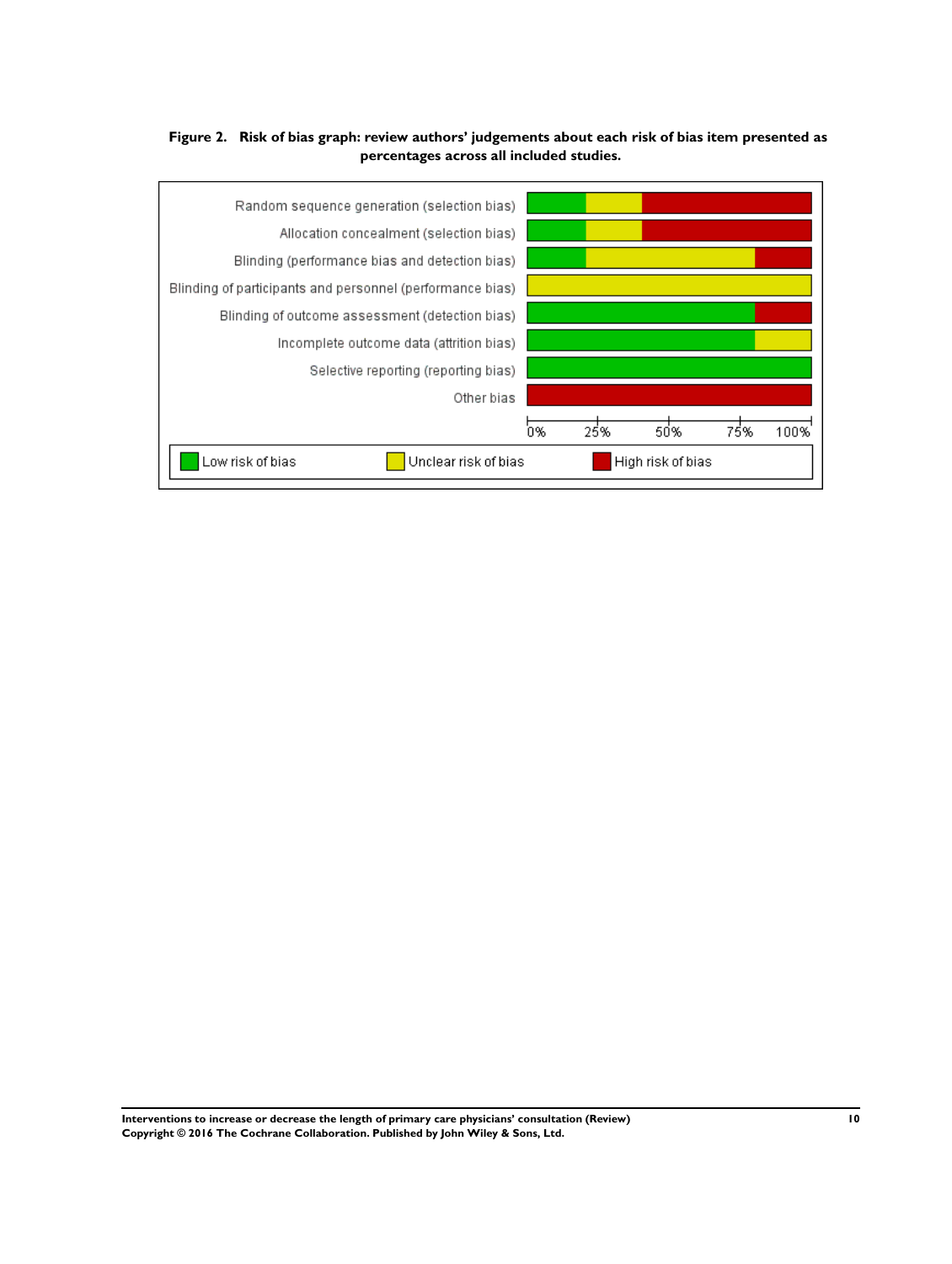|               | Random sequence generation (selection bias) | Allocation concealment (selection bias) | Blinding (performance bias and detection bias) | Blinding of participants and personnel (performance bias) | Blinding of outcome assessment (detection bias) | (Incomplete outcome data (attrition bias | Selective reporting (reporting bias) | Other bias |
|---------------|---------------------------------------------|-----------------------------------------|------------------------------------------------|-----------------------------------------------------------|-------------------------------------------------|------------------------------------------|--------------------------------------|------------|
| Edwards 2004  | ÷                                           | ÷                                       | ?                                              | ?                                                         | ÷                                               | ¥                                        | ÷                                    | $\bullet$  |
| Morrell 1986  |                                             |                                         |                                                | ?                                                         | ÷                                               | ٠                                        | ÷                                    | E          |
| Ridsdale 1989 | ÷                                           |                                         | ÷                                              | ?                                                         | ÷                                               | ÷                                        | ÷                                    | ٩          |
| Thomas 1978   | 7                                           | Ĩ,                                      | Ĩ,                                             | Ĩ,                                                        | ÷                                               | ÷                                        | ÷                                    |            |
| Wilson 1992   | ÷                                           |                                         | ?                                              | ?                                                         | ÷                                               | ?                                        | ÷                                    | ÷          |

**Figure 3. Risk of bias summary: review authors' judgements about each risk of bias item for each included study.**

**Interventions to increase or decrease the length of primary care physicians' consultation (Review) 11 Copyright © 2016 The Cochrane Collaboration. Published by John Wiley & Sons, Ltd.**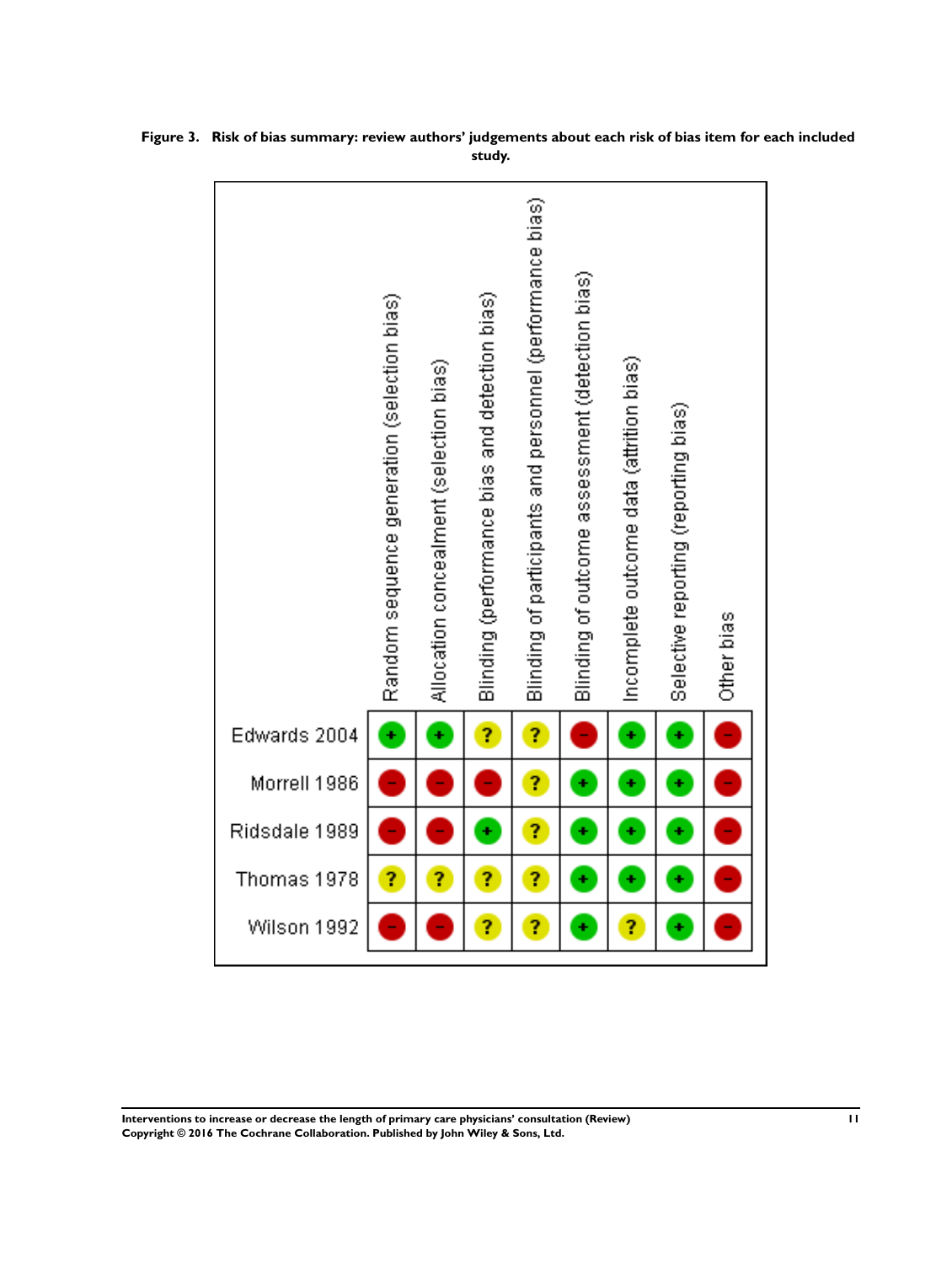#### **Allocation**

Only [Thomas 1978](#page-17-0) and [Edwards 2004](#page-17-0) allocated patients randomly. Non-random allocation in the other trials risked potential problems with case mix. In [Morrell 1986](#page-17-0), 71% of 5-minute appointments were patient initiated, compared with 56% and 53% of 7.5- and 10-minute appointments. This was due to greater availability of the shorter appointments. As patient-initiated consultations are more likely to be for acute illness, comparison of examination rates and other outcomes is problematic. Case mix was not reported by [Ridsdale 1989](#page-17-0), but found to be similar by [Wilson 1992](#page-17-0) in terms of new or old problems, age, and sex of patients in each arm of the trial.

#### **Blinding**

In the four trials involving more than one doctor, the unit of analysis was the patient, and only two of these trials accounted for clustering effects by doctor [\(Edwards 2004;](#page-17-0) [Ridsdale 1989\)](#page-17-0). Only one study included a sample size calculation [\(Morrell 1986](#page-17-0)), and in this it was acknowledged that the study was insufficiently powered to detect changes in uncommon events. The trials with altering appointment length had multiple outcome measures assessed by a variety of methods including encounter sheets, patient questionnaire, and audiotape analysis. Levels of agreement for extraction of data from the medical record and audiotape were variable.

#### **Incomplete outcome data**

Four trials were at low risk of attrition bias, as all participants were accounted for or dropouts were justified and unlikely to bias results [\(Edwards 2004](#page-17-0); [Morrell 1986;](#page-17-0) [Ridsdale 1989](#page-17-0); [Thomas 1978](#page-17-0)). The fifth trial had an unclear risk of attrition bias ([Wilson 1992](#page-17-0)).

#### **Selective reporting**

All studies were at low risk of bias for selective reporting.

#### **Other potential sources of bias**

The design of all trials prevented concealment of allocation to participating doctors, although patients were not aware of what arm they had been allocated to. None of the trials reported baseline assessments.

#### **Effects of interventions**

See: **[Summary of findings for the main comparison](#page-4-0)** [Altered](#page-4-0) [length compared to usual length for increasing the length of](#page-4-0) [primary care physicians' consultations](#page-4-0)

#### **Provider performance**

#### **Consultation length**

Three trials examined the effect of changing appointment length on the length of a consultation ([Morrell 1986](#page-17-0); [Ridsdale 1989;](#page-17-0) [Wilson 1992](#page-17-0)) ([Analysis 1.1](#page-26-0)). We are uncertain whether altering the length of consultation leads to an increased length of primary care consultations (3 studies, 23 primary care physicians, very low-certainty evidence). In [Morrell 1986](#page-17-0), consultation length was measured by audiotape analysis. For 5-, 7.5-, and 10-minute appointments, the median lengths of doctor-initiated appointments were 4.3, 6.4, and 7.0 minutes, and for patient-initiated appointments they were 5.5, 6.7, and 7.9 minutes. Audiotape was also used to estimate length in [Ridsdale 1989](#page-17-0). The mean duration of consultations in 5-, 10-, and 15-minute appointments were 6.6 (95% confidence interval (CI) 6.2 to 7.0), 8.0 (95% CI 7.5 to 8.5), and 9.2 minutes (95% CI 8.6 to 9.8). In [Wilson 1992](#page-17-0), consultation length was assessed by observation and rounded to the nearest minute. Median (mean) duration was 7 (8.25) minutes in the longer 10-minute appointments and 6 (7.16) minutes in the control group ( $P < 0.001$ , Mann-Whitney test). In all trials the difference in consultation length was less than the change in appointment length, particularly when appointment length was extended.

#### **Recording of problems, referral and investigation, prescribing, and re-consultation rates**

We are uncertain whether changing the length of GP consultations increases the recording of problems, referral rates to specialists, and investigations (2 studies, 21 primary care physicians, very low-certainty evidence), prescriptions (3 studies, 23 primary care physicians, very low-certainty evidence), and re-consultation rates [\(Analysis 1.2\)](#page-27-0).

[Morrell 1986](#page-17-0) found the percentage of consultations with more than one problem recorded was greater as appointment length increased (11% in 5-minute appointments, 16% in 7.5-minute appointments, and 22% in 10-minute appointments, P value < 0.001, Chi² test for trend). [Ridsdale 1989](#page-17-0) reported the percentage of patients in 5-, 10-, and 15-minute appointments with more than one problem recorded as 14%, 19%, and 14%, respectively. In [Wilson 1992](#page-17-0), 32% of patients in control appointments and 35% in 10-minute appointments reported more than one problem (unpublished data).

Two trials looked at the percentage of consultations in which a psychological problem was recorded. In [Morrell 1986](#page-17-0) this was 9%, 14%, and 12% for 5-, 7.5-, and 10-minute appointments, respectively. The authors stated that the likelihood of recording

**Interventions to increase or decrease the length of primary care physicians' consultation (Review) 12 Copyright © 2016 The Cochrane Collaboration. Published by John Wiley & Sons, Ltd.**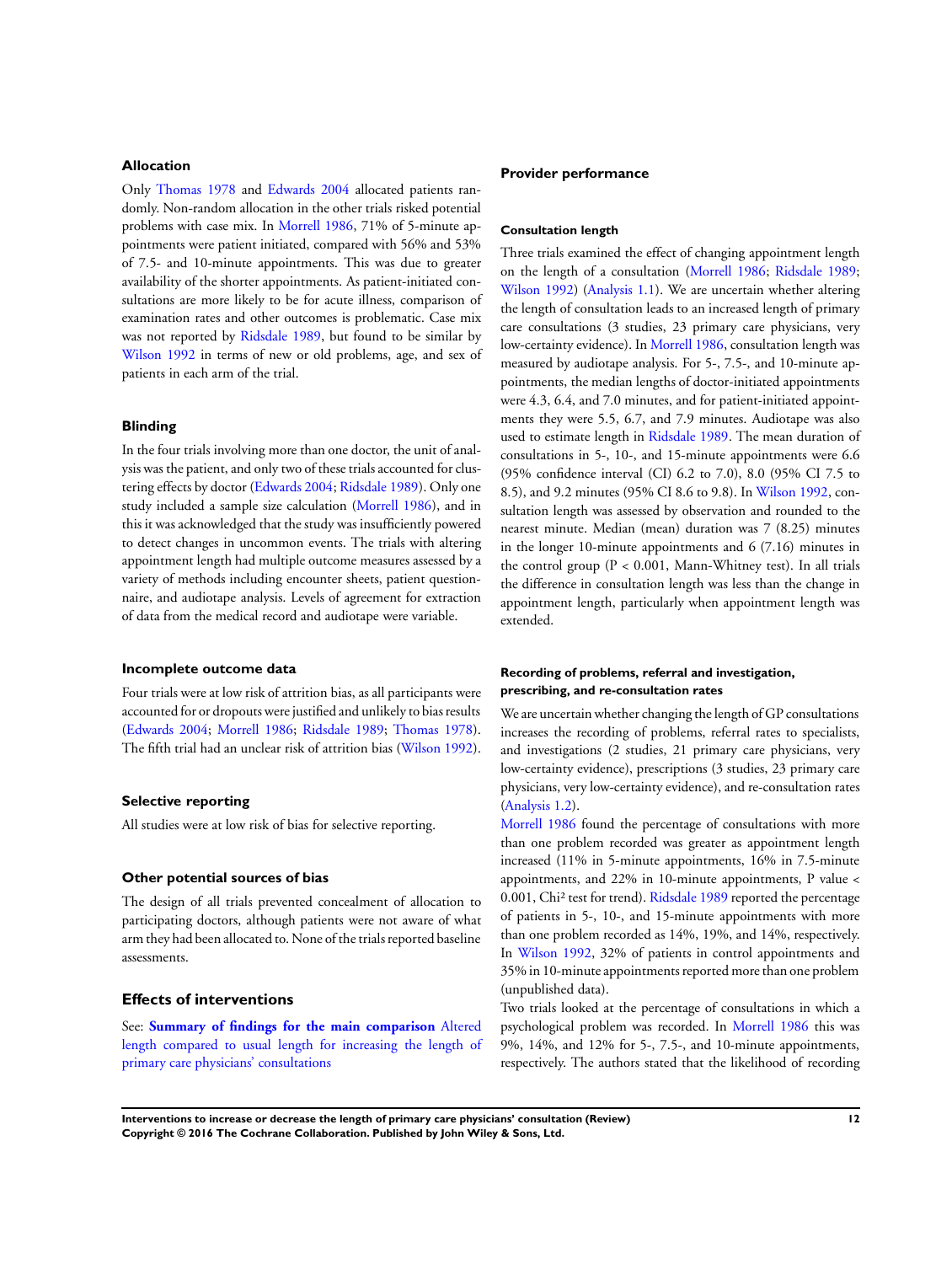psychological problems increased with the length of the consultation, but did not present the analysis. [Ridsdale 1989](#page-17-0) found the same number of recorded psychological problems irrespective of consultation length (8%, 8%, and 5% for 5-, 10-, and 15-minute appointments, respectively).

The two trials assessing the percentage of consultations resulting in specialist referrals found similar results for all groups, although rates were slightly higher with longer appointments. In [Morrell](#page-17-0) [1986](#page-17-0), rates were 8%, 9%, and 10% for 5-, 7.5-, and 10-minute appointments, and in [Wilson 1992](#page-17-0) they were 5.0% and 5.7% for control and 10-minute appointments (unpublished data).

Similarly, the two trials assessing percentage of consultations resulting in one or more investigations found these were slightly higher with longer appointments, although with wide overlapping confidence intervals. In [Morrell 1986,](#page-17-0) these were 9%, 10%, and 10% for 5-, 7.5-, and 10-minute appointments, and in [Wilson](#page-17-0) [1992](#page-17-0), they were 5.0% and 5.7% for control and 10-minute appointments, respectively (unpublished data).

Three studies examined the percentage of consultations including a prescription, but none found any consistent relationship. In [Morrell 1986,](#page-17-0) rates were 59%, 63%, and 62% for 5-, 7.5-, and 10-minute appointments; in [Ridsdale 1989](#page-17-0), they were 61%, 63%, and 58% for 5-, 10-, and 15-minute appointments; and in [Wilson 1992](#page-17-0), they were 55.7% and 56.9% for control and 10 minute appointments. Two trials examined antibiotic prescribing. In [Morrell 1986](#page-17-0), antibiotics were more likely to be prescribed with shorter appointments (rates of 15%, 10%, and 11% for 5-, 7.5- , and 10-minute appointments, respectively). The study authors reported that the higher proportion of patient-initiated consultations with the short appointments did not account for this. However, [Ridsdale 1989](#page-17-0) found no relationship between consultation length and antibiotics prescription (rates of 22%, 26%, and 22% for 5-, 10-, and 15-minute appointments).

None of the four trials reporting data on re-consultation found any consistent relationship between re-consultation rates and appointment length. In [Thomas 1978](#page-17-0), 27% of patients who had a short consultation consulted again within a month, compared to 20% who had a long consultation; in [Morrell 1986](#page-17-0), a return consultation was booked in 16%, 12%, and 18% for 5-, 7.5-, and 10-minute appointments; and in [Ridsdale 1989](#page-17-0) the percentage of patients returning within 4 weeks was 30%, 29%, and 31% for 5-, 10-, and 15-minute appointments, respectively. [Wilson 1992](#page-17-0) reported re-consultation rates within 3 months of 42% and 46% for control and 10-minute appointments (unpublished data).

#### **Examination**

All three trials with altering appointment length assessed the percentage of consultations in which one or more physical examinations took place ([Analysis 1.3\)](#page-28-0). In [Morrell 1986,](#page-17-0) results were presented separately for patient- and doctor-initiated consultations. For the former, more examinations took place with shorter ap-

pointments (77%, 76%, and 69% for 5-, 7.5-, and 10-minute appointments, difference not tested statistically); for the latter, more examinations took place with longer appointments (41%, 55%, and 63% for 5-, 7.5-, and 10-minute appointments, P value < 0.01). The authors suggested that some of these differences may be explained by case mix, with more patients with acute illness presenting in shorter appointments. [Ridsdale 1989](#page-17-0) found no consistent relationship (82%, 83%, 83% for 5-, 10-, and 15-minute appointments), and neither did [Wilson 1992](#page-17-0) (65% and 64% for control and 10-minute appointments, unpublished data).

Two of the three trials examining percentage of consultations in which blood pressure was recorded found that this occurred more frequently with longer appointments. In [Morrell 1986,](#page-17-0) rates for 5-, 7.5-, and 10-minute appointments were 7%, 8%, and 12% in patient-initiated consultations and 18%, 27%, and 29% in doctor-initiated consultations. In [Ridsdale 1989](#page-17-0), all three groups had similar rates of blood pressure recording (22%, 17%, and 16% for 5-, 10-, and 15-minute appointments), but in [Wilson 1992](#page-17-0) this was 19% in control appointments and 24% in extended 10 minute appointments (P value < 0.001).

Two trials assessed the rate of vaginal examination for women over 16 years of age. In [Morrell 1986,](#page-17-0) rates for 5-, 7.5-, and 10-minute appointments were 2%, 10%, and 10% in patient-initiated consultation and 5%, 11%, and 7% in doctor-initiated consultations. [Ridsdale 1989](#page-17-0) found that more vaginal examinations took place with long appointments (3%, 2%, 7% for 5-, 10-, and 15-minute appointments; odds ratio 2.9, 95% CI 1.3 to 6.6).

#### **Health promotion**

Two trials assessed health promotion statements using audiotape [\(Analysis 1.4](#page-30-0)). [Morrell 1986](#page-17-0) assessed the number of health education items mentioned by the doctor and calculated the percentage of consultations in which the number of items recorded was greater than the overall median. This increased from 14.5 in 5-minute appointments to 16.9 in 7.5-minute appointments and 22.1 in 10-minute appointments (P value < 0.001, Chi² test for trend). [Wilson 1992](#page-17-0) analysed audio recordings of a subsample of consultations and calculated the percentage of consultations in which discussion of a health promotion topic took place. This showed a non-statistically significant increase from 24.4% in control consultations to 28.4% in those booked for 10 minutes. This trial went on to examine the proportion of consultations in which a health promotion item was recorded in the medical record, calculating a rate of 8.8% for control consultations and 15.5% for 10 minute appointments (P value < 0.001, Chi² test). [Wilson 1992](#page-17-0) also used a patient questionnaire as a source of information about health promotion. The proportion of current smokers reporting discussion of smoking was 19.8% for control consultations and 31.8% for 10-minute appointments (P value  $< 0.001$ , Chi<sup>2</sup> test). However, there was little difference in rates of reported advice about diet and alcohol (rates of 11.3%, 11.4%; and 5.0%, 7.0%

**Interventions to increase or decrease the length of primary care physicians' consultation (Review) 13 Copyright © 2016 The Cochrane Collaboration. Published by John Wiley & Sons, Ltd.**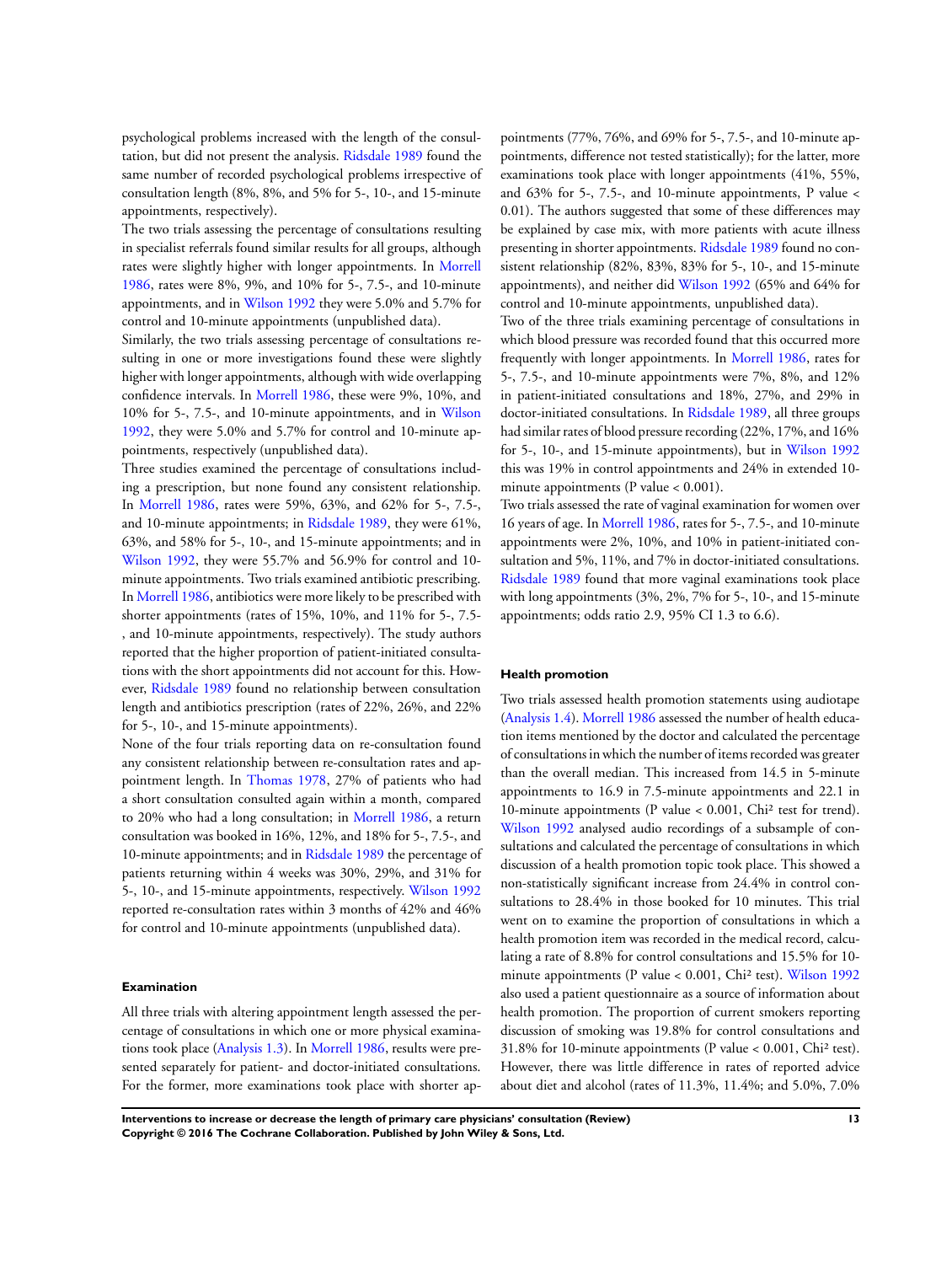with control and 10-minute appointments, respectively).

#### **General practitioner stress**

Two trials examined GP stress ([Analysis 1.5](#page-30-0)). In [Morrell 1986,](#page-17-0) doctors' heart rates were monitored throughout the consultation, indicating similar mean heart rate for all the appointments. Doctors also completed a five-item stress questionnaire at the beginning and end of each session, also with similar results between groups. [Wilson 1992](#page-17-0) assessed doctor stress and arousal before and after each consultation using a validated mood adjective checklist. Stress scores were lower and arousal scores were higher at the end of the 10-minute appointment session than in the shorter control sessions (P value < 0.001).

#### **Patient satisfaction with care**

Four trials assessed patient satisfaction with the care received, none of which used a validated instrument [\(Analysis 2.1](#page-31-0)). Three of these studies compared increased consultation length with usual care [\(Morrell 1986](#page-17-0); [Ridsdale 1989;](#page-17-0) [Wilson 1992\)](#page-17-0). We are uncertain whether altering the length of consultation increased patient satisfaction (3 studies, 23 primary care physicians, very low-certainty evidence). [Morrell 1986](#page-17-0) used a four item questionnaire to assess satisfaction and reported similar levels for all patients regardless of consultation length. Using a similar questionnaire, [Ridsdale 1989](#page-17-0) found that more patients allocated to the 5-minute consultations felt that they had little or very little time available. [Wilson 1992](#page-17-0) used a 12-item satisfaction questionnaire and failed to detect any effects of appointment length on patient satisfaction (unpublished data). [Edwards 2004](#page-17-0) employed a single-item questionnaire to ask patients about their confidence in their GP's decision and intention to adhere to treatment, reporting that longer appointments were associated with an increase in both outcomes (difference 2.1, 95% CI 0.7 to 3.5; and difference 0.7, 95% CI 0.04 to 1.36, respectively).

#### **Healthcare behaviours**

None of the included studies reported on healthcare behaviours.

#### **Health status**

One study assessed the effects of interventions to alter consultation length on patient health status [\(Edwards 2004\)](#page-17-0), using the physical and mental components of the 12-Item Short Form Health Survey (SF-12, [Ware 1996](#page-17-0)) [\(Analysis 3.1](#page-32-0)). The authors reported that patients allocated to different consultation lengths obtained similar scores on both components.

#### **Resources associated with the intervention and any consequent changes in clinical care**

None of the included studies reported on resources associated with interventions to change the length of primary care physicians' consultations.

#### **Enablement**

One study reported the effects of interventions to alter consultation length on patient enablement [\(Edwards 2004](#page-17-0)), using the Patient Enablement Instrument (PEI, [Howie 1998\)](#page-17-0) [\(Analysis 4.1](#page-32-0)). The authors reported that patients allocated to different consultation lengths had similar enablement levels.

## **D I S C U S S I O N**

#### **Summary of main results**

This systematic review evaluated the effectiveness of interventions aimed at changing the length of primary care physicians' consultations. We are uncertain whether altering the length of consultation leads to changes in provider's performance, namely length of primary care consultations (3 studies, 23 primary care physicians), referrals and examinations (2 studies, 21 primary care physicians), and prescriptions (3 studies, 23 primary care physicians) (very lowcertainty evidence for all outcomes). We are also uncertain whether altering the length of consultation increases patient satisfaction (3 studies, 23 primary care physicians, very low-certainty evidence). However, there was some evidence that greater time availability led to greater patient satisfaction [\(Edwards 2004](#page-17-0)), as has been shown in larger observational studies. None of the included studies assessed the effects of altering consultation length on resource use.

## **Overall completeness and applicability of evidence**

The number of eligible studies was small, and all studies had methodological weaknesses, particularly due to lack of randomisation and consequent questions about comparability of case mix. All had short follow-up durations and tested multiple hypotheses, some of which the studies were underpowered to detect, and all were conducted in the UK. Potential effects of a more sustained change to longer consultations, for example on chronic disease control, have not been examined in intervention studies, nor has any study included an economic analysis. Only one of the studies was conducted in the past decade, with the remaining studies conducted more than 25 years ago. We did not identify any new studies for this update, although we did identify one ongoing study.

**Interventions to increase or decrease the length of primary care physicians' consultation (Review) 14 Copyright © 2016 The Cochrane Collaboration. Published by John Wiley & Sons, Ltd.**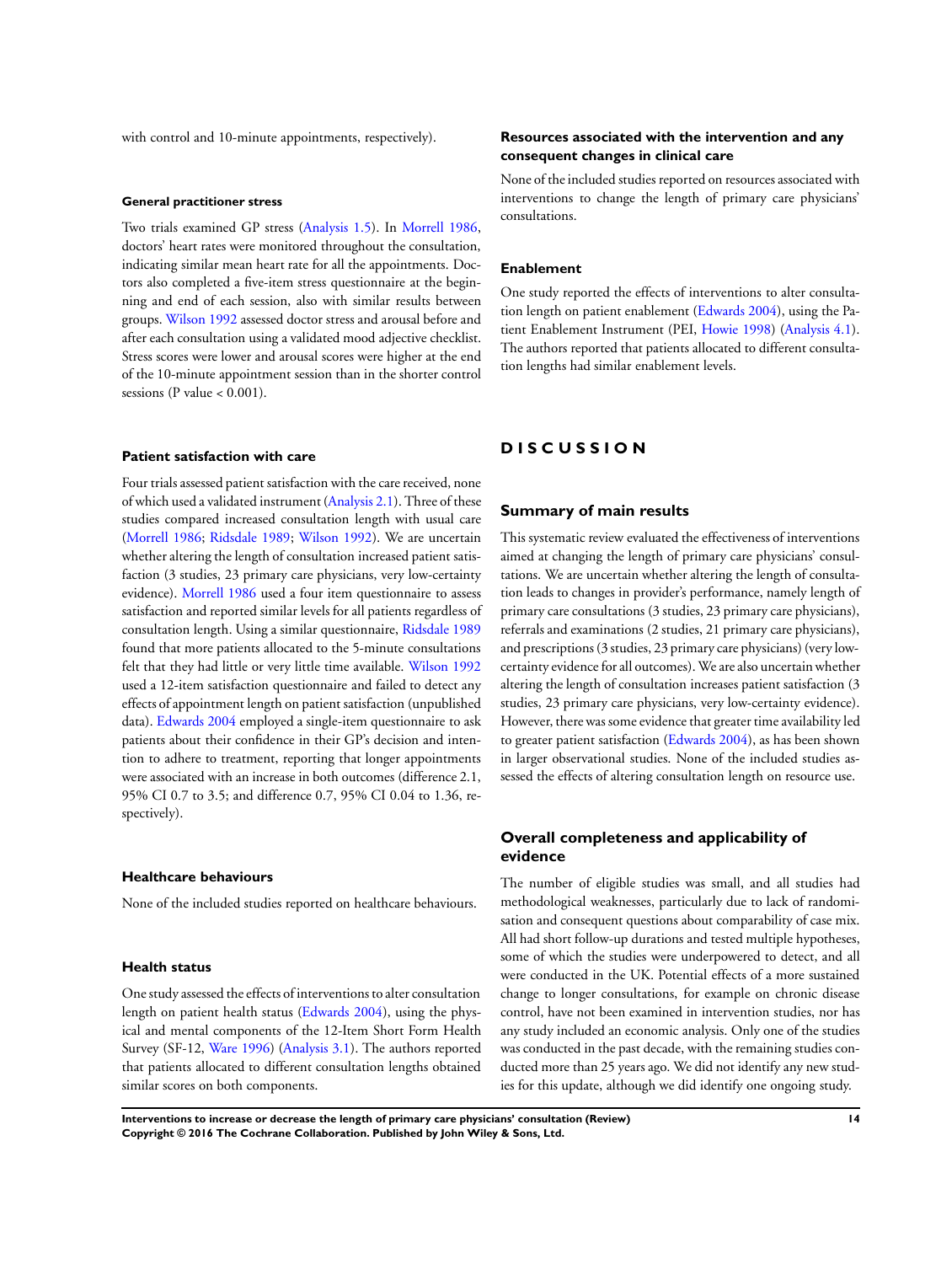<span id="page-17-0"></span>In summary, none of the differences found in observational studies have been replicated when an intervention was introduced to enable doctors to consult more slowly. One explanation for this is that doctors who consult more slowly are self-selecting, and so average consultation length is a marker of some other attribute, such as the patient-centredness of the doctor, which is related to performance. Another is that the intervention evaluated, shortterm changes in appointment length in the absence of any clear objective, is insufficient to change behaviour. Other studies have found that more focussed interventions, for example to improve consultation skills, have resulted in more time being spent with patients (Verby 1979).

None of the studies considered how the intervention could increase or decrease inequities, and likewise none of the studies considered how patients' characteristics, including education and socioeconomic status, could have contributed to the observed effect. As disadvantaged populations are at higher risk of worse health outcomes and have poorer access to health care (Marmot 2005; Starfield 2011), it would be relevant to consider the potential effect of the interventions for these subgroups.

#### **Certainty of the evidence**

Three of the five studies included in this review were not randomised controlled trials, and only these contributed to the certainty of evidence. Along with the high risk of bias for allocation, these studies also had other high risk of bias, namely the absence of clinical data for patient characteristics. The relatively small sample size, with 23 primary care physicians recruited by the three studies, increased the imprecision of the evidence and contributed to the overall very low-certainty evidence for the outcomes measured, length of consultation, referrals and examinations, prescriptions, and patient satisfaction.

#### **Potential biases in the review process**

For this update, only one review author screened titles and abstracts, after which two review authors independently applied the eligibility criteria to the full text and evaluated risk of bias. We did not identify any unpublished data for inclusion in the review, so there is a risk that we might have missed relevant data.

## **Agreements and disagreements with other studies or reviews**

A previous systematic review identified 10 studies reporting on the relationship between consultation length, process, and outcomes in general practice (Wilson 2002). Results showed that doctors who had longer consultations were less likely to prescribe medications and more likely to provide lifestyle advice and suggest preventive activities. For that review study designs other than RCTs and NRCTs were eligible, and the authors identified some methodological weaknesses of the included studies, namely the lack of representative GP samples and practices with lower list sizes per doctor. Furthermore, consultation length was often averaged and not specifically reported. The authors were unable to conclude that consultation length is the most relevant aspect of the consultation, as other factors, including doctor attributes, might also have an effect on the outcomes (Wilson 2002). A recent review on the association of consultation length and patient's perception of care identified nine studies, concluding that it is not the length of the consultation in itself, but instead other variables, namely the increased time the physician will have for other tasks such as management of psychosocial problems, that improves consultation outcome (Lemon 2014).

## **A U T H O R S ' C O N C L U S I O N S**

#### **Implications for practice**

The findings of this review do not provide sufficient evidence to support or refute a policy of altering consultation lengths of primary care physicians.

#### **Implications for research**

Future studies on the effects of altering time availability should be focussed on health outcomes, and include a health economic analysis. They will need to be adequately powered and should aim to recruit a representative sample of doctors. There is a case for an extended randomised controlled trial of longer appointments, which could measure the intervention's effects on the whole system, including accessibility and availability of care, long-term effects on consultation rates, and outcome measures such as patient enablement and control of chronic disease as examined in observational studies. Additionally, there is a need to evaluate interventions offering longer consultations to select patients, such as those with multimorbidity or complex medical conditions, or both.

## **A C K N O W L E D G E M E N T S**

The original review was funded by the Scientific Foundation Board of the Royal College of General Practitioners (Wilson 2006). For this update, we would like to acknowledge the support of the National Institute for Health Research (NIHR), via Cochrane Infrastructure funding to the Effective Practice and Organisation of Care Group (EPOC). The views and opinions expressed therein are those of the authors and do not necessarily reflect those of the Systematic Reviews Programme, NIHR, National Health Service, or the Department of Health. We would like to acknowledge the contribution of Paul Miller, EPOC's Information Specialist, for

**Interventions to increase or decrease the length of primary care physicians' consultation (Review) 15 Copyright © 2016 The Cochrane Collaboration. Published by John Wiley & Sons, Ltd.**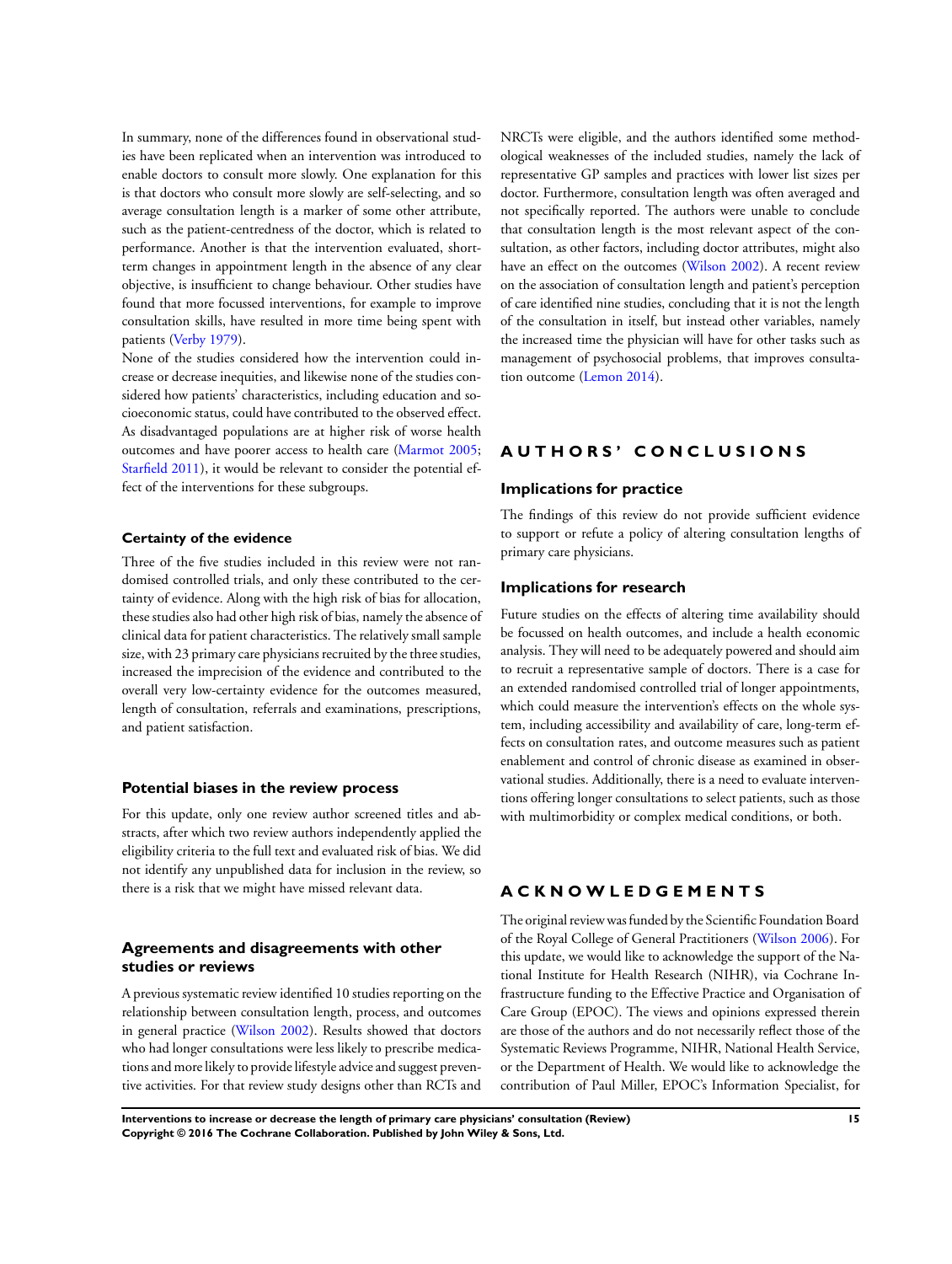conducting the searches, and Julia Worswick, EPOC's Managing Editor, for all the editorial support.

## **R E F E R E N C E S**

#### **References to studies included in this review**

#### **Edwards 2004** *{published data only}*

Edwards A, Elwyn G, Hood K, Atwell C, Robling M, Houston H, et al. Study Steering Group. Patientbased outcome results from a cluster randomized trial of shared decision making skill development and use of risk communication aids in general practice. *Family Practice* 2004;**21**(4):347–54. [PUBMED: 15249521]

#### **Morrell 1986** *{published data only}*

Morrell DC, Evans ME, Morris RW, Roland MO. The "five minute" consultation: effect of time constraint on clinical content and patient satisfaction. *British Medical Journal (Clinical Research Ed.)* 1986;**292**(6524):870–3. [PUBMED: 3083919]

Roland MO, Bartholomew J, Courtenay MJF, Morris RW, Morrell DC. The 'five minute consultation': effect of time constraint on verbal communication. *British Medical Journal (Clinical Research Ed.)* 1986;**292**(6524):874–6. [PUBMED: 3083920]

#### **Ridsdale 1989** *{published data only}*

Ogden J, Bavalia K, Bull M, Frankum S, Goldie C, Gosslau M, et al. "I want more time with my doctor": a quantitative study of time and the consultation. *Family Practice* 2004;**21** (5):479–83.

Ridsdale L, Carruthers M, Morris R, Ridsdale J. Study of the effect of time availability on the consultation. *Journal of the Royal College of General Practitioners* 1989;**39**(329): 488–91. [PUBMED: 2558202]

#### **Thomas 1978** *{published data only}*

Thomas KB. Time and the consultation in general practice. *British Medical Journal* 1978;**2**(6143):1000. [PUBMED: 709173]

#### **Wilson 1992** *{published and unpublished data}*

Wilson A, McDonald P, Hayes L, Cooney J. Health promotion in the general practice consultation: a minute makes a difference. *BMJ* 1992;**304**(6821):227–30. [PUBMED: 1739798]

Wilson A, McDonald P, Hayes L, Cooney J. Longer booking intervals in general practice: effects on doctors' stress and arousal. *British Journal of General Practice* 1991;**41**(346): 184–7. [PUBMED: 1878267]

## **References to studies excluded from this review**

#### **Batal 2015** *{published data only}*

Batal HA, Kulasekaran V, Long J, Durfee MJ, Everhart R, Brewer D, et al. The intensive outpatient clinic: Targeting super-utilizers at Denver health. *Journal of General Internal Medicine* 2015;**30**:S547.

#### **Chan 2011** *{published data only}*

Chan W-S, Whitford DL, Conroy R, Gibney D, Hollywood B. A multidisciplinary primary care team consultation in a socio-economically deprived community: An exploratory randomised controlled trial. *BMC Health Services Research* 2011;**11**:15. [DOI: 10.1186/1472-6963-11-15]

#### **Ridsdale 1992** *{published data only}*

Ridsdale L, Morgan M, Morris R. Doctors' interviewing technique and its response to different booking time. *Family Practice* 1992;**9**(1):57–60. [PUBMED: 1634029]

#### **References to ongoing studies**

#### **ISRCTN34092919** *{published data only}*

ISRCTN34092919. Living well with multiple morbidity. http://www.controlled-trials.com/ISRCTN34092919 (accessed 8 March 2016). [DOI: 10.1186/ ISRCTN34092919]

#### **Additional references**

#### **Anderson 2007**

Anderson RT, Camacho FT, Balkrishnan R. Willing to wait? The influence of patient wait time on satisfaction with primary care. *BMC Health Services Research* 2007;**7**: 31. [DOI: 10.1186/1472-6963-7-31]

#### **BMA 2015**

British Medical Association. *National Survey of GPs. The Future of General Practice 2015*. London: ICM Research, 2015.

#### **Cartwright 1981**

Cartwright A, Anderson R. *General Practice Revisited: A Second Study of Patients and Their Doctors*. London: Tavistock, 1981.

#### **Commonwealth Fund 2015**

Commonwealth Fund. *2015 International Survey of Primary Care Doctors*. New York: Commonwealth Fund, 2015.

#### **Deveugele 2002**

Deveugele M, Derese A, van den Brink-Muinen, Bensing J, De Maeseneer J. Consultation length in general practice: Cross sectional study in six European countries. *BMJ* 2002; **325**(7362):472. [DOI: 10.1136/bmj.325.7362.472]

#### **Dwamena 2012**

Dwamena F, Holmes-Rovner M, Gaulden CM, Jorgenson S, Sadigh G, Sikorskii A, et al. Interventions for providers to promote a patient-centred approach in clinical consultations. *Cochrane Database of Systematic Reviews* 2012, Issue 12. [DOI: 10.1002/14651858.CD003267.pub2]

#### **Edwards 2003**

Edwards A, Elwyn G, Hood K, Robling M, Atwell C, Holmes-Rovner M, et al. The development of

**Interventions to increase or decrease the length of primary care physicians' consultation (Review) 16 Copyright © 2016 The Cochrane Collaboration. Published by John Wiley & Sons, Ltd.**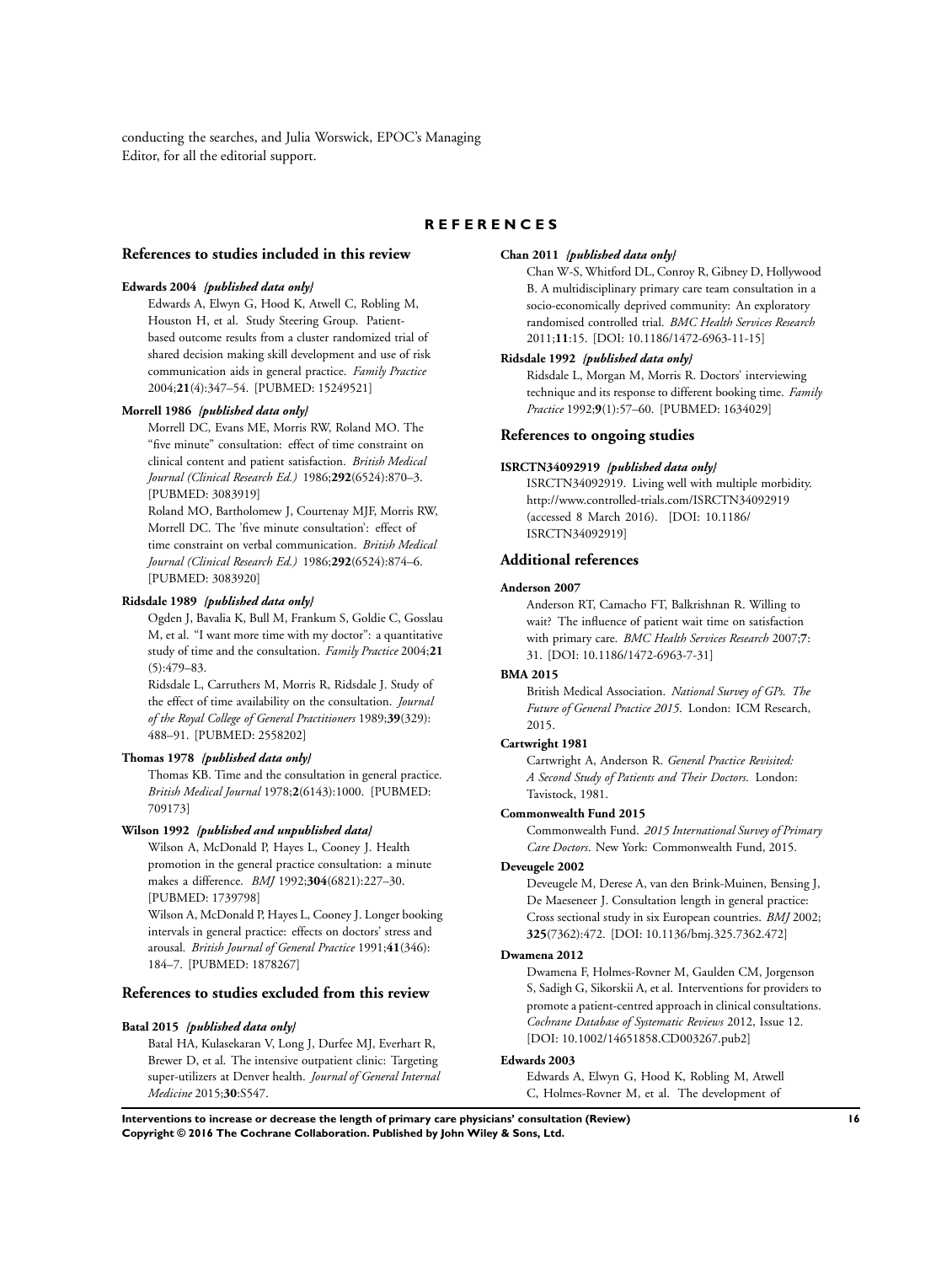COMRADE: A patient-based outcome measure to evaluate the effectiveness of risk communication and treatment decision making in consultations. *Patient Education and Counselling* 2003;**50**(3):311–22.

#### **EPOC 2013**

Effective Practice, Organisation of Care (EPOC). Suggested risk of bias criteria for EPOC reviews. EPOC Resources for review authors. Oslo: Norwegian Knowledge Centre for the Health Services; 2015. http://epoc.cochrane.org/epocspecific-resources-review-authors (accessed 3 March 2016).

#### **EPOC 2013b**

Effective Practice, Organisation of Care (EPOC). EPOC worksheets for preparing a Summary of Findings (SoF) table using GRADE. EPOC Resources for review authors. Oslo: Norwegian Knowledge Centre for the Health Services; 2013. http://epoc.cochrane.org/epoc-specific-resourcesreview-authors (accessed 8 March 2016).

#### **EPOC 2013c**

Effective Practice, Organisation of Care (EPOC). What study designs should be included in an EPOC review?. EPOC Resources for review authors.. Oslo: Norwegian Knowledge Centre for the HealthServices;, 2013.

## **GRADEpro 2015 [Computer program]**

GRADEpro GDT. GRADEpro GDT for Windows. McMaster University, 2015.

#### **Guyatt 2008**

Guyatt GH, Oxman AD, Vist G, Kunz R, Falck-Ytter Y, Alonso-Coello P, et al. for the GRADE Working Group. GRADE: An emerging consensus on rating quality of evidence and strength of recommendations. *BMJ* 2008; **336**:924–6. [DOI: 10.1136/bmj.39489.470347.AD]

#### **Higgins 2011**

Higgins JPT, Green S (editors). *Cochrane Handbook for Systematic Reviews of Interventions Version 5.1.0 [updated March 2011]*. The Cochrane Collaboration, 2011. Available from www.cochrane–handbook.org.

#### **Hobbs 2016**

Hobbs F, Bankhead C, Mukhtar T. Clinical workload in UK primary care: a retrospective analysis of 100 million consultations in England. *The Lancet* 2016;**387**(10035): 2323-30. [DOI: 10.1016/S0140-6736(16)00620-6]

#### **Howie 1998**

Howie JG, Heaney DJ, Maxwell M, Walker JJ. A comparison of a Patient Enablement Instrument (PEI) against two established satisfaction scales as an outcome measure of primary care consultations. *Family Practice* 1998;**15**(2):165–71.

#### **Lemon 2014**

Lemon TI, Smith RH. Consultation content not consultation length improves patient satisfaction. *Journal of Family Medicine and Primary Care* 2014;**3**(4):333–9.

#### **Marmot 2005**

Marmot M. Social determinants of health inequalities. *The Lancet* 2005;**365**(9464):1099–104. [DOI: 10.1016/ S0140-6736(05)71146-6]

#### **MECIR 2012**

Methodological Expectations of Cochrane Intervention Reviews (MECIR). Standards for the reporting of new Cochrane Intervention Reviews. Version 1.1. 17 December 2012. http://editorial-unit.cochrane.org/ sites/editorial-unit.cochrane.org/files/uploads/ MECIR%20Reporting%20standards%201.1˙17122012˙2.pdf (accessed 8 March 2016).

#### **Mercer 2007**

Mercer S, Fitzpatrick B, Gourlay G, Voit G, McConnachie A, Watt G. More time for complex consultations in a highdeprivation practice is associated with increased patient enablement. *British Journal of General Practice* 2007;**57**: 960–6.

#### **Ogden 2004**

Ogden J, Bavalia K, Bull M, Frankum S, Goldie C, Gosslau M, et al. "I want more time with my doctor": a quantitative study of time and the consultation. *Family Practice* 2004;**21** (5):479–83.

#### **Potiriadis 2008**

Potiriadis M, Chondros P, Gilchrist G, Hegarty K, Blashki G, Gunn JM. How do Australian patients rate their general practitioner? A descriptive study using the General Practice Assessment Questionnaire. *Medical Journal of Australia* 2008;**189**(4):215–9.

#### **RCGP 2013**

Royal College of General Practitioners. The 2022 GP: A vision for General Practice in the future NHS. http:// www.rcgp.org.uk/campaign-home/~/media/files/policy/az-policy/the-2022-gp-a-vision-for-general-practice-in-thefuture-nhs.ashx (accessed 10 March 2016).

#### **Rolfe 2014**

Rolfe A, Cash-Gibson L, Car J, Sheikh A, McKinstry. Interventions for improving patients' trust in doctors and groups of doctors. *Cochrane Database of Systematic Reviews* 2014, Issue 3. [DOI: 10.1002/ 14651858.CD004134.pub3]

#### **Shaw 2014**

Shaw MK, Davis SA, Fleischer AB Jr, Feldman SR. The duration of office visits in the United States, 1993 to 2010. *American Journal of Managed Care* 2014;**20**(10):820–6.

#### **Starfield 2011**

Starfield B. The hidden inequity in health care. *International Journal for Equity in Health* 2011;**10**:15. [DOI: 10.1186/ 1475-9276-10-15]

#### **van den Berg 2009**

van den Berg MJ, de Bakker DH, Westert GP, van der Zee J, Groenewegen PP. Do list size and remuneration affect GPs' decisions about how they provide consultations?. *BMC Health Service Research* 2009;**9**:39. [DOI: 10.1186/ 1472-6963-9-39]

#### **Vanselow 1995**

Vanselow NA, Donaldson MS, Yordy KD. A new definition of primary care. *JAMA* 1995;**273**(3):192. [MEDLINE: 95106417]

**Interventions to increase or decrease the length of primary care physicians' consultation (Review) 17 Copyright © 2016 The Cochrane Collaboration. Published by John Wiley & Sons, Ltd.**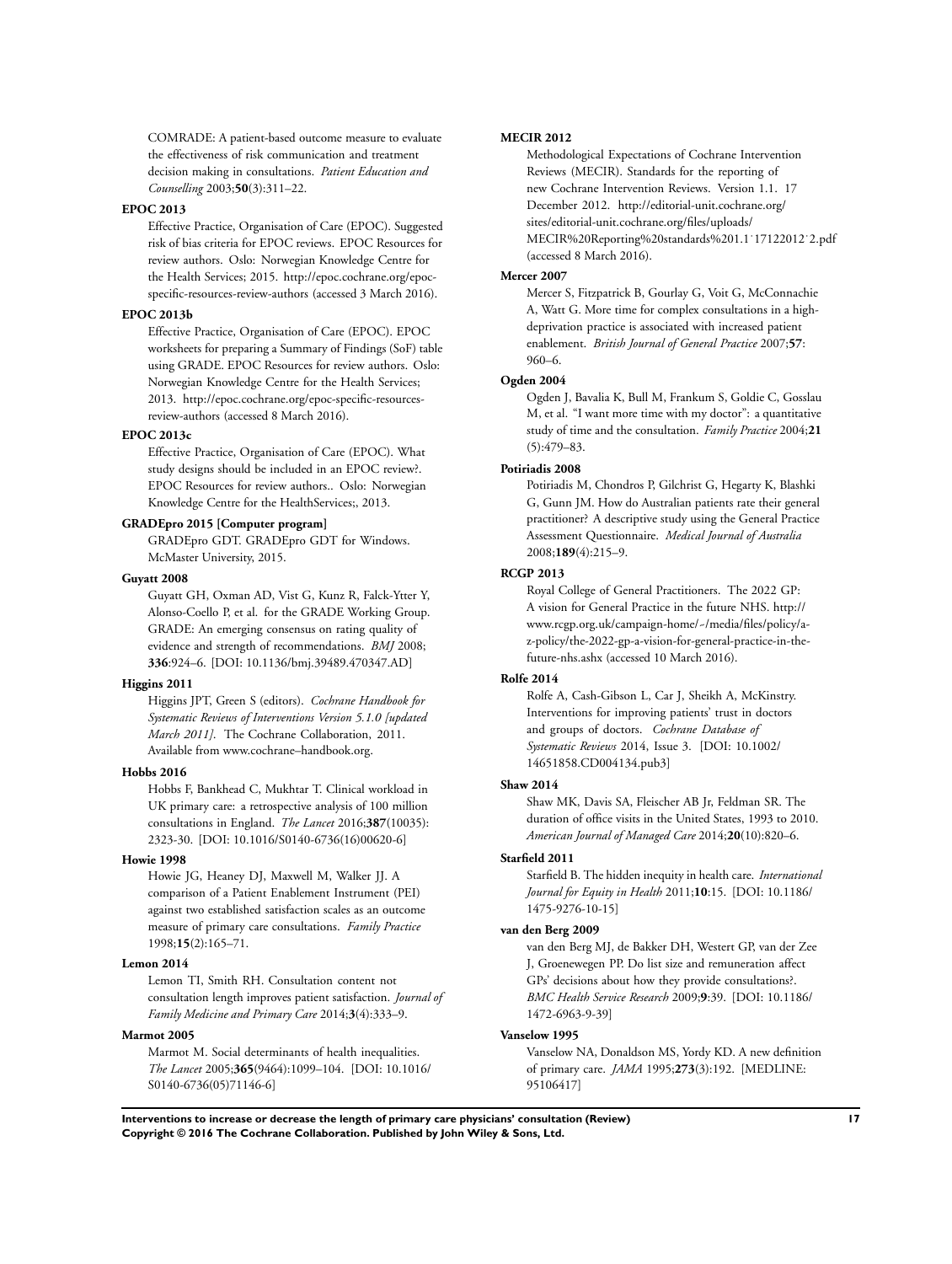#### <span id="page-20-0"></span>**Verby 1979**

Verby JE, Holden P, Davis RH. Peer review of consultations in primary care: The use of audiovisual recordings. *British Medical Journal* 1979;**1**(6179):1686–8. [PUBMED: 466180]

## **Ware 1996**

Ware J Jr, Kosinski M, Keller SD. A 12-Item Short-Form Health Survey: construction of scales and preliminary tests of reliability and validity. *Medical Care* 1996;**34**(3):220–33.

#### **Wilson 1991**

Wilson A. Consultation length in general practice: a review. *British Journal of General Practitioners* 1991;**41**(344): 119–22. [MEDLINE: 91234416]

#### **Wilson 2002**

Wilson A, Childs S. The relationship between consultation length, process and outcomes in general practice: A systematic review. *British Journal of General Practice* 2002; **52**(485):1012–20. [PUBMED: 12528590]

#### **References to other published versions of this review**

#### **Wilson 2006**

Wilson AD, Childs S. Effects of interventions aimed at changing the length of primary care physicians' consultation. *Cochrane Database of Systematic Reviews* 2006, Issue 1. [DOI: 10.1002/14651858.CD003540.pub2]

∗ *Indicates the major publication for the study*

**Interventions to increase or decrease the length of primary care physicians' consultation (Review) 18 Copyright © 2016 The Cochrane Collaboration. Published by John Wiley & Sons, Ltd.**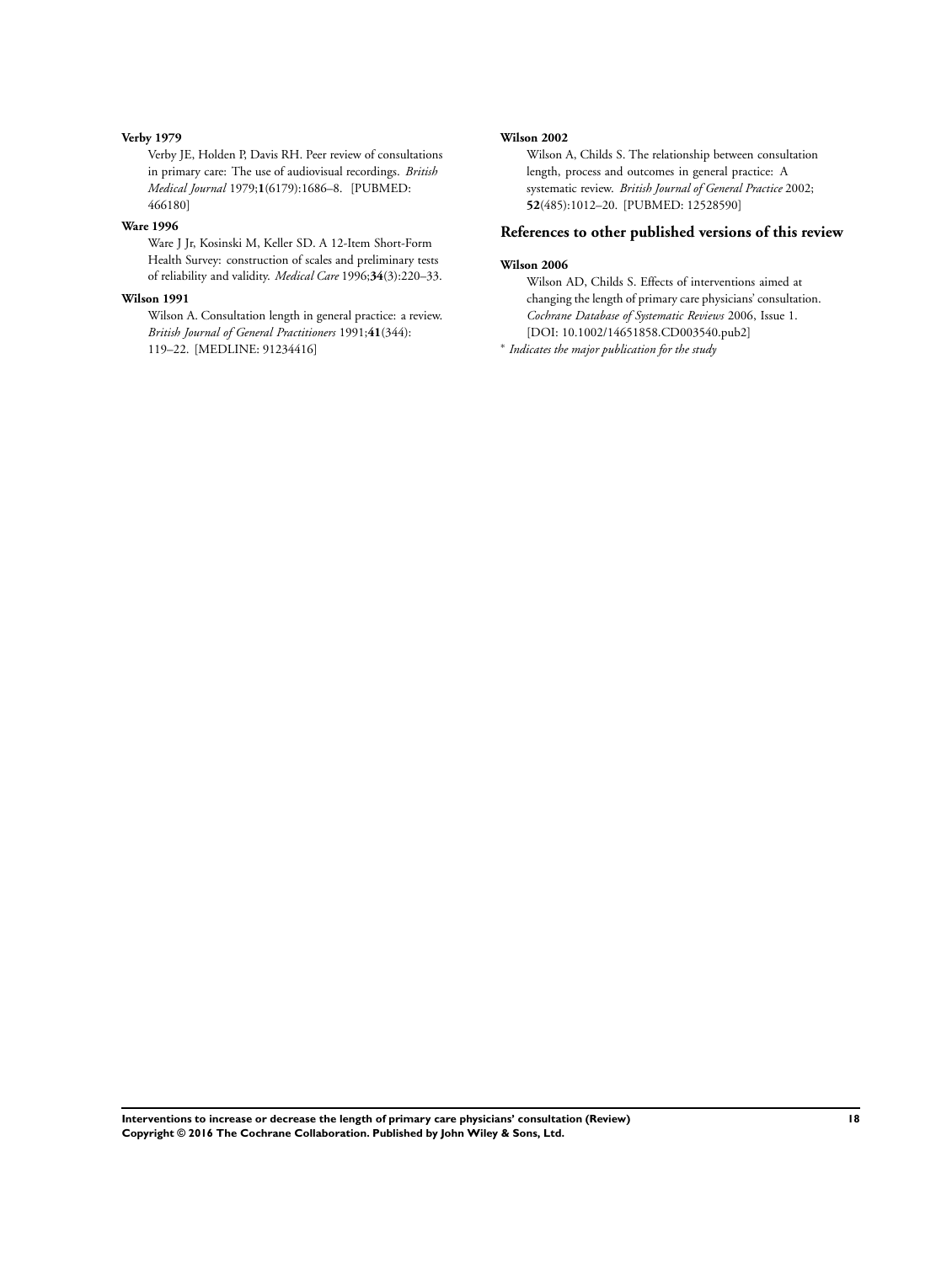## **CHARACTERISTICS OF STUDIES**

## **Characteristics of included studies** *[ordered by study ID]*

## **Edwards 2004**

| Methods       | RCT. Patients randomised to usual surgery time or longer consultations (up to 15 min)                                                                         |
|---------------|---------------------------------------------------------------------------------------------------------------------------------------------------------------|
| Participants  | 20 practices; 20 doctors; 747 patients with 1 of 4 conditions: non-valvular atrial fibril-<br>lation, prostatism, menorrhagia, menopause-related problems     |
| Interventions | Longer appointments in a "research clinic" (up to 15 min). Study also examined doctor<br>training in shared decision making and risk communication            |
| Outcomes      | Patient confidence in decision, patient expectation to adhere to chosen treatment SF-<br>12, enablement, anxiety, satisfaction, perceived support in decision |
| <b>Notes</b>  | Analysis: by multilevel modelling                                                                                                                             |

*Risk of bias*

| <b>Bias</b>                                                                               | Authors' judgement | Support for judgement                                                                        |
|-------------------------------------------------------------------------------------------|--------------------|----------------------------------------------------------------------------------------------|
| Random sequence generation (selection Low risk<br>bias)                                   |                    | Random number generation                                                                     |
| Allocation concealment (selection bias)                                                   | Low risk           | Randomisation was concealed from those<br>implementing the interventions or assess-<br>ments |
| Blinding (performance bias and detection Unclear risk<br>bias)<br>All outcomes            |                    | Unclear who introduced data/performed<br>analysis                                            |
| Blinding of participants and personnel Unclear risk<br>(performance bias)<br>All outcomes |                    | Blinding for personnel implementing the<br>intervention not possible                         |
| Blinding of outcome assessment (detection High risk<br>bias)<br>All outcomes              |                    | Main outcome is patient-reported (mailed<br>questionnaire)                                   |
| Incomplete outcome data (attrition bias)<br>All outcomes                                  | Low risk           | 12% drop-out at 1 month; some non-re-<br>sponse analysis done                                |
| Selective reporting (reporting bias)                                                      | Low risk           | No protocol found; all prespecified out-<br>comes are reported                               |

**Interventions to increase or decrease the length of primary care physicians' consultation (Review) 19 Copyright © 2016 The Cochrane Collaboration. Published by John Wiley & Sons, Ltd.**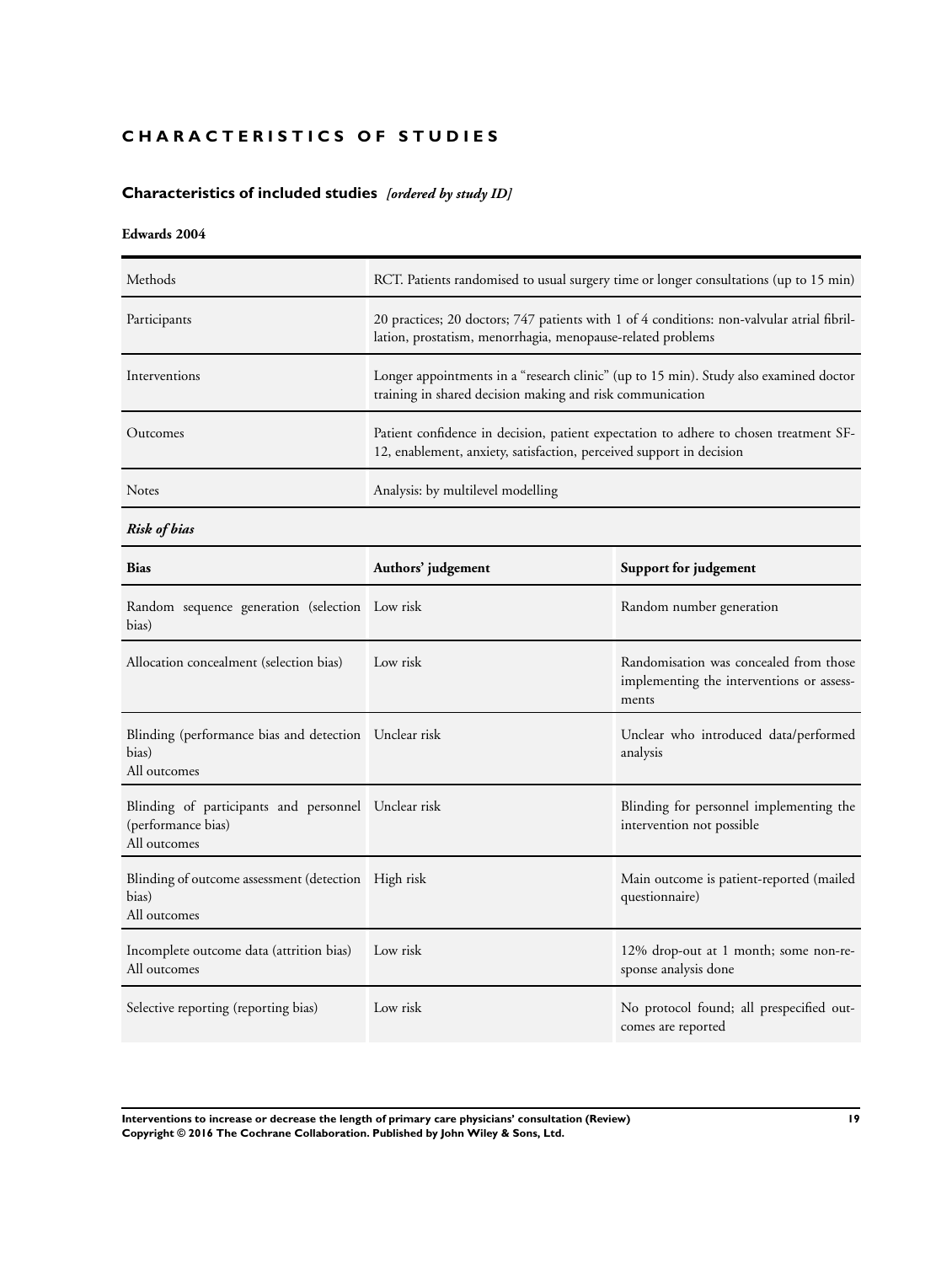## **Edwards 2004** (*Continued)*

| Other bias                    | High risk | No baseline measurements (pre-clinical<br>data for patient characteristics)<br>Selection bias due to questionnaire re-<br>sponse |
|-------------------------------|-----------|----------------------------------------------------------------------------------------------------------------------------------|
| $M$ <sub>orra</sub> ll $1086$ |           |                                                                                                                                  |

## **Morrell 1986**

| Methods         | NRCT. Non-randomised to surgery sessions with 5-, 7.5-, or 10-minute appointments                                                                                                                     |
|-----------------|-------------------------------------------------------------------------------------------------------------------------------------------------------------------------------------------------------|
| Participants    | 1 practice; 5 doctors; 60 surgery sessions; 780 consultations                                                                                                                                         |
| Interventions   | 5-, 7.5-, and 10-minute appointments (usual appointment length 6.7 min)                                                                                                                               |
| <b>Outcomes</b> | Consultation length, examination, prescribing and referral, investigation rates, number<br>of problems and psychological problems identified, language content; re-consultation in<br>4 weeks         |
| <b>Notes</b>    | Analysis: Logistic regression allowing for age and sex of patient. As case mix varied<br>between groups, doctor- and patient-initiated consultations were analysed separately for<br>several outcomes |

## *Risk of bias*

| <b>Bias</b>                                                                               | Authors' judgement | Support for judgement                                                |
|-------------------------------------------------------------------------------------------|--------------------|----------------------------------------------------------------------|
| Random sequence generation (selection High risk<br>bias)                                  |                    | Sequential allocation of patients to 1 of 3<br>arms                  |
| Allocation concealment (selection bias)                                                   | High risk          | Sequential allocation of patients to 1 of 3<br>arms                  |
| Blinding (performance bias and detection High risk<br>bias)<br>All outcomes               |                    | Non-blinded assessment                                               |
| Blinding of participants and personnel Unclear risk<br>(performance bias)<br>All outcomes |                    | Blinding for personnel implementing the<br>intervention not possible |
| Blinding of outcome assessment (detection Low risk<br>bias)<br>All outcomes               |                    | Objective outcome (consultation length)                              |
| Incomplete outcome data (attrition bias)<br>All outcomes                                  | Low risk           | Data obtained for 96% of consenting par-<br>ticipants                |
| Selective reporting (reporting bias)                                                      | Low risk           | No protocol found; all prespecified out-<br>comes are reported       |

**Interventions to increase or decrease the length of primary care physicians' consultation (Review) 20 Copyright © 2016 The Cochrane Collaboration. Published by John Wiley & Sons, Ltd.**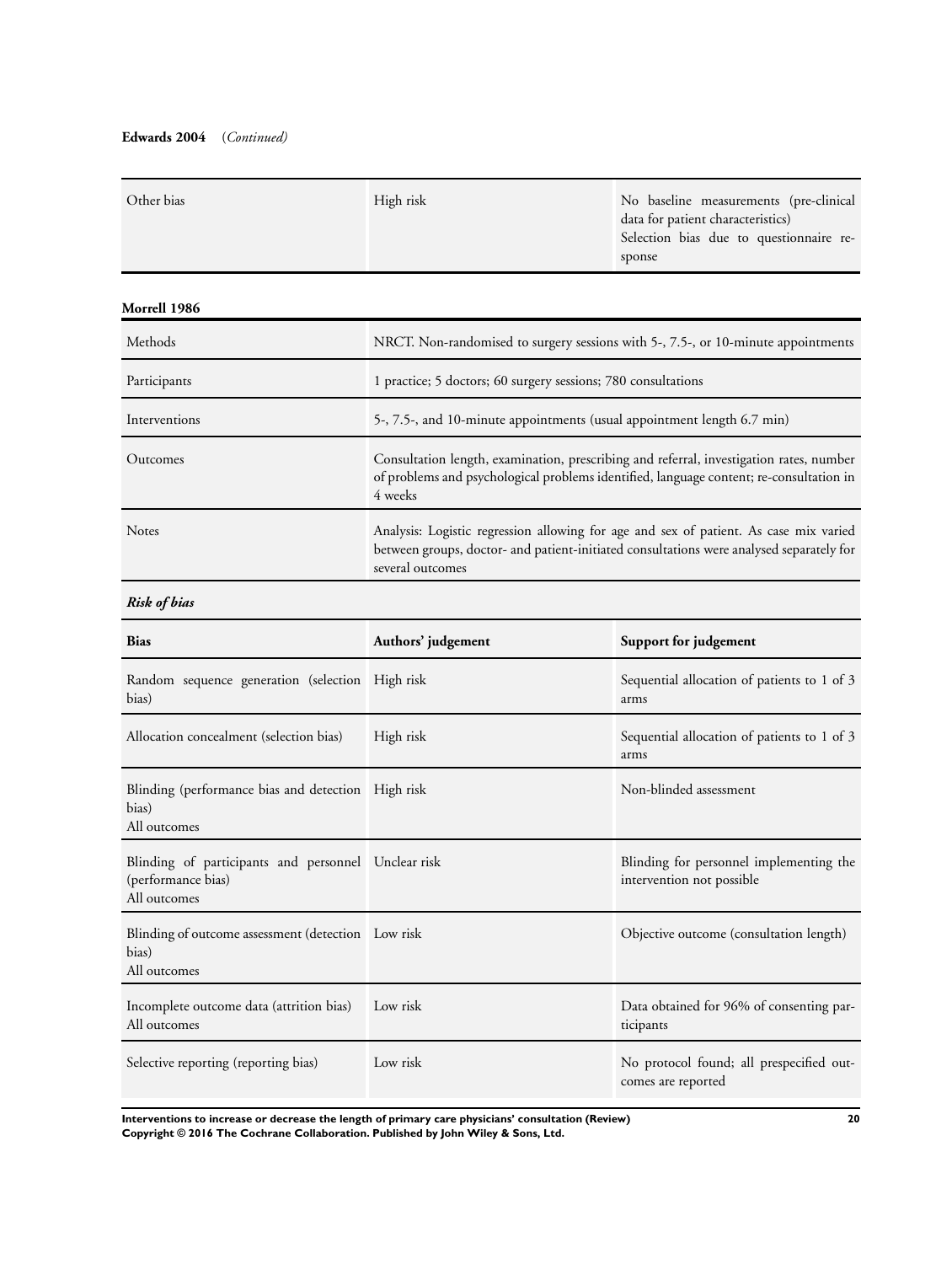## **Morrell 1986** (*Continued)*

| Other bias                                                                                | High risk                                                                                                                                   | No baseline measurements (pre-clinical<br>data for patient characteristics)<br>Selection bias - more acute illness |  |  |  |
|-------------------------------------------------------------------------------------------|---------------------------------------------------------------------------------------------------------------------------------------------|--------------------------------------------------------------------------------------------------------------------|--|--|--|
| Ridsdale 1989                                                                             |                                                                                                                                             |                                                                                                                    |  |  |  |
| Methods                                                                                   |                                                                                                                                             | NRCT. Non-randomised to surgery sessions with 5-, 10-, or 15-minute appointments                                   |  |  |  |
| Participants                                                                              | 1 practice; 2 doctors; 914 consultations                                                                                                    |                                                                                                                    |  |  |  |
| Interventions                                                                             | 5-, 10-, or 15-minute appointments (usual appointment length 10 minutes)                                                                    |                                                                                                                    |  |  |  |
| Outcomes                                                                                  | Consultation length, examination, number of problems and psychological problems<br>identified, language content. Re-consultation in 4 weeks |                                                                                                                    |  |  |  |
| Notes                                                                                     | Analysis: regression, accounting for age and sex of patient and consulting doctor                                                           |                                                                                                                    |  |  |  |
| Risk of bias                                                                              |                                                                                                                                             |                                                                                                                    |  |  |  |
| Bias                                                                                      | Authors' judgement                                                                                                                          | Support for judgement                                                                                              |  |  |  |
| Random sequence generation (selection High risk<br>bias)                                  |                                                                                                                                             | Non-systematic consecutive allocation                                                                              |  |  |  |
| Allocation concealment (selection bias)                                                   | High risk                                                                                                                                   | Non-systematic consecutive allocation;<br>GPs aware of allocation                                                  |  |  |  |
| Blinding (performance bias and detection Low risk<br>bias)<br>All outcomes                |                                                                                                                                             | Rater blinded to group allocation                                                                                  |  |  |  |
| Blinding of participants and personnel Unclear risk<br>(performance bias)<br>All outcomes |                                                                                                                                             | Blinding for personnel implementing the<br>intervention not possible                                               |  |  |  |
| Blinding of outcome assessment (detection Low risk<br>bias)<br>All outcomes               |                                                                                                                                             | Objective outcome                                                                                                  |  |  |  |
| Incomplete outcome data (attrition bias)<br>All outcomes                                  | Low risk                                                                                                                                    | Low number of incomplete outcome data<br>$(95\%$ follow-up)                                                        |  |  |  |
| Selective reporting (reporting bias)                                                      | Low risk                                                                                                                                    | No protocol found; all prespecified out-<br>comes are reported                                                     |  |  |  |
| Other bias                                                                                | High risk                                                                                                                                   | No baseline assessment (pre-clinical data<br>for patient characteristics)                                          |  |  |  |

**Interventions to increase or decrease the length of primary care physicians' consultation (Review) 21 Copyright © 2016 The Cochrane Collaboration. Published by John Wiley & Sons, Ltd.**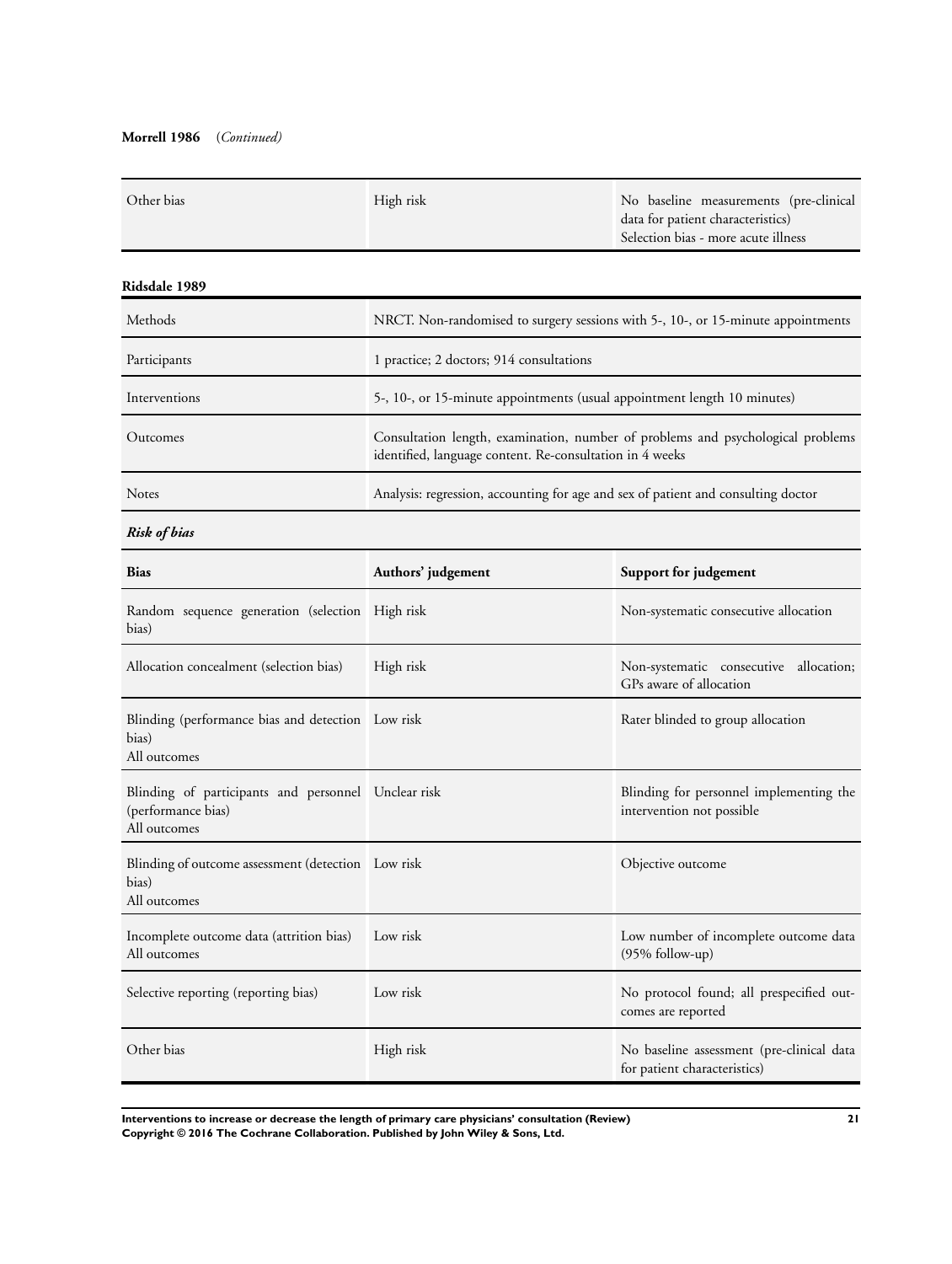**Thomas 1978**

| Methods       | RCT. Random allocation by participating doctor - method not stated                                                                                                                                                                                                                                  |
|---------------|-----------------------------------------------------------------------------------------------------------------------------------------------------------------------------------------------------------------------------------------------------------------------------------------------------|
| Participants  | 1 practice; 1 doctor; 52 surgery sessions; 200 patients in whom no diagnosis could be<br>made                                                                                                                                                                                                       |
| Interventions | Patients randomly assigned to 1 of 4 groups: long consultation with or without treatment;<br>short consultation with or without treatment. The participating doctor terminated short<br>consultations as soon as possible and aimed to make the long consultations last for more<br>than 10 minutes |
| Outcomes      | Re-consultation                                                                                                                                                                                                                                                                                     |
| <b>Notes</b>  | Analysis: Chi <sup>2</sup>                                                                                                                                                                                                                                                                          |
|               |                                                                                                                                                                                                                                                                                                     |

*Risk of bias*

| <b>Bias</b>                                                                               | Authors' judgement | Support for judgement                                                     |
|-------------------------------------------------------------------------------------------|--------------------|---------------------------------------------------------------------------|
| Random sequence generation (selection Unclear risk<br>bias)                               |                    | Not enough information provided                                           |
| Allocation concealment (selection bias)                                                   | Unclear risk       | Not enough information provided                                           |
| Blinding (performance bias and detection Unclear risk<br>bias)<br>All outcomes            |                    | Not enough information provided                                           |
| Blinding of participants and personnel Unclear risk<br>(performance bias)<br>All outcomes |                    | Not enough information provided                                           |
| Blinding of outcome assessment (detection Low risk<br>bias)<br>All outcomes               |                    | Objective outcome (re-consultation)                                       |
| Incomplete outcome data (attrition bias)<br>All outcomes                                  | Low risk           | All participants accounted for                                            |
| Selective reporting (reporting bias)                                                      | Low risk           | No protocol found; all prespecified out-<br>comes are reported            |
| Other bias                                                                                | High risk          | No baseline assessment (pre-clinical data<br>for patient characteristics) |

**Interventions to increase or decrease the length of primary care physicians' consultation (Review) 22 Copyright © 2016 The Cochrane Collaboration. Published by John Wiley & Sons, Ltd.**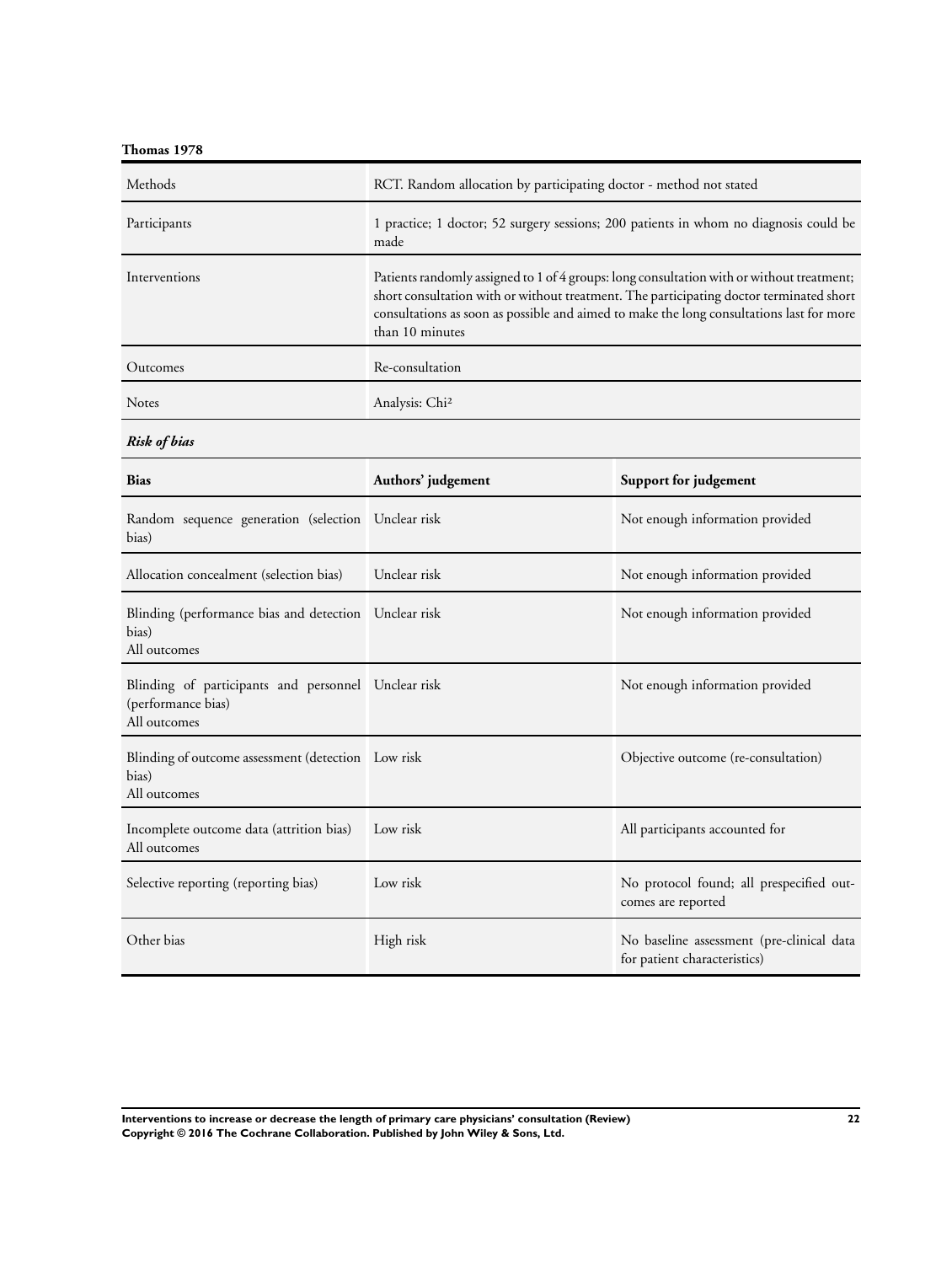## <span id="page-25-0"></span>**Wilson 1992**

| Methods       | NRCT. Non-randomised to surgery sessions with usual or 10-minute appointments (run<br>in control sessions not included)                          |
|---------------|--------------------------------------------------------------------------------------------------------------------------------------------------|
| Participants  | 10 practices; 16 doctors; 208 surgery sessions; 2957 consultations                                                                               |
| Interventions | 10-minute appointments                                                                                                                           |
| Outcomes      | Consultation length, examination, prescribing referral and investigation rates, health<br>promotion procedures and examinations; re-consultation |
| <b>Notes</b>  | Analysis: by patient, no account for clustering by doctor                                                                                        |

*Risk of bias*

| <b>Bias</b>                                                                               | Authors' judgement | Support for judgement                                                                  |
|-------------------------------------------------------------------------------------------|--------------------|----------------------------------------------------------------------------------------|
| Random sequence generation (selection High risk<br>bias)                                  |                    | Non-RCT (consecutive weeks)                                                            |
| Allocation concealment (selection bias)                                                   | High risk          | Non-RCT (consecutive weeks)                                                            |
| Blinding (performance bias and detection Unclear risk<br>bias)<br>All outcomes            |                    | Unclear whether Research associates who<br>reviewed clinical notes were blinded or not |
| Blinding of participants and personnel Unclear risk<br>(performance bias)<br>All outcomes |                    | Blinding for personnel implementing the<br>intervention not possible                   |
| Blinding of outcome assessment (detection Low risk<br>bias)<br>All outcomes               |                    | Objective outcome (consultation length)                                                |
| Incomplete outcome data (attrition bias)<br>All outcomes                                  | Unclear risk       | Not enough information provided                                                        |
| Selective reporting (reporting bias)                                                      | Low risk           | No protocol found; all prespecified out-<br>comes are reported                         |
| Other bias                                                                                | High risk          | No baseline assessment (pre-clinical data<br>for patient characteristics)              |

GP: general practitioner

NRCT: non-randomised controlled trial

RCT: randomised controlled trial

SF-12: 12-Item Short Form Health Survey

**Interventions to increase or decrease the length of primary care physicians' consultation (Review) 23 Copyright © 2016 The Cochrane Collaboration. Published by John Wiley & Sons, Ltd.**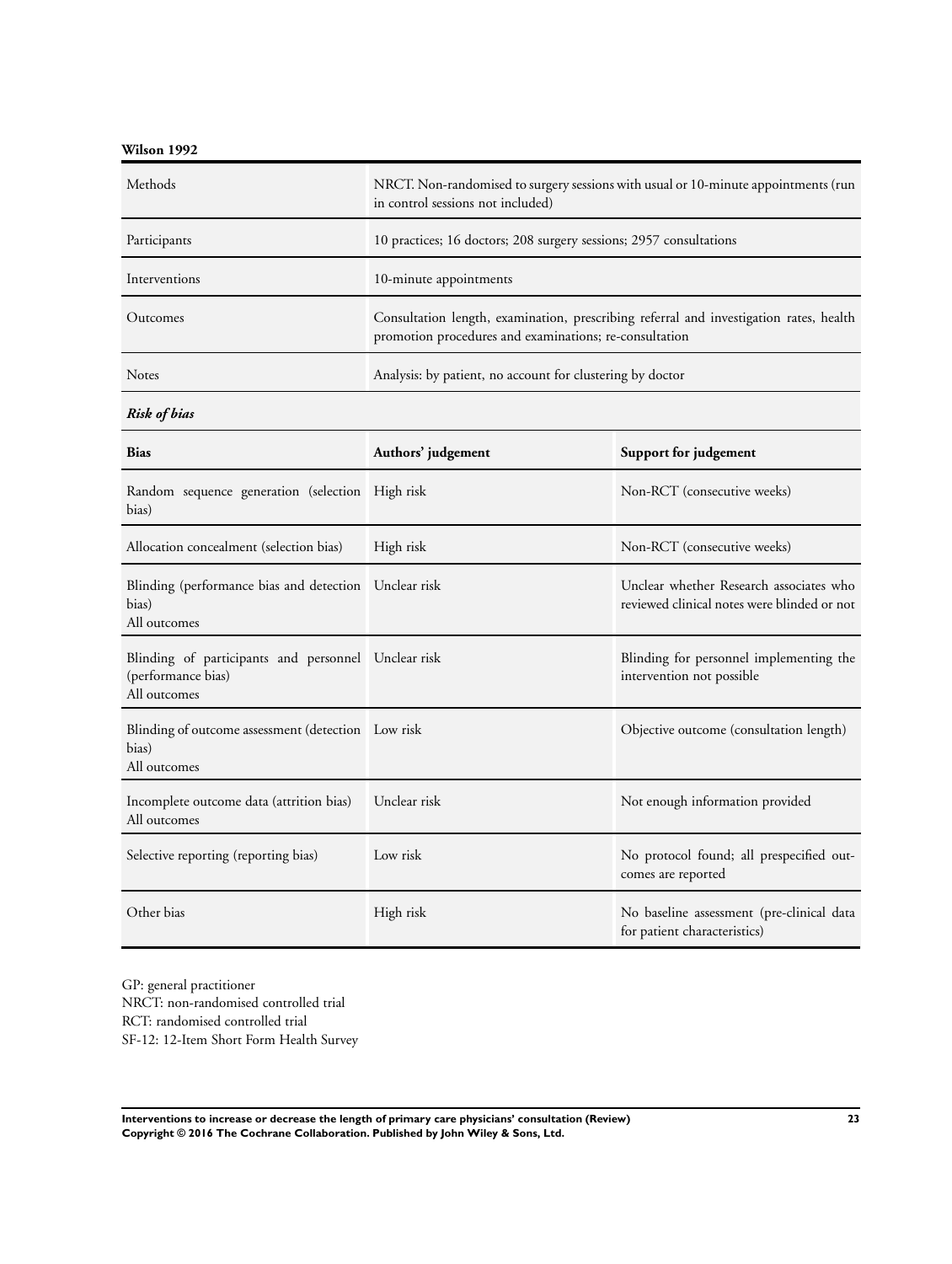## <span id="page-26-0"></span>**Characteristics of excluded studies** *[ordered by study ID]*

| Study             | Reason for exclusion                                                  |
|-------------------|-----------------------------------------------------------------------|
| <b>Batal 2015</b> | Multifaceted innovation, one element of which is longer consultations |
| Chan 2011         | One-off multidisciplinary consultation                                |
| Ridsdale 1992     | Secondary analysis                                                    |

## **Characteristics of ongoing studies** *[ordered by study ID]*

## **ISRCTN34092919**

| Trial name or title | Living well with multiple morbidity: The development and evaluation of a primary care-based complex<br>intervention to support patients with multiple morbidities                                                                                                                  |
|---------------------|------------------------------------------------------------------------------------------------------------------------------------------------------------------------------------------------------------------------------------------------------------------------------------|
| Methods             | Exploratory cluster randomised controlled trial; patients unblinded to group allocation                                                                                                                                                                                            |
| Participants        | Patients 30 to 65 years of age, with 2 or more long-term conditions                                                                                                                                                                                                                |
| Interventions       | CARE Plus intervention, which includes longer consultations with general practitioner or nurse, and setting<br>specific healthcare goals. Patients will be given a self help pack, and healthcare professionals will receive<br>training and support<br>Control group: usual care  |
| Outcomes            | Main outcomes: health-related quality of life; well-being (measured at baseline, 6 months, 12 months)<br>Other outcomes: anxiety and depression; self efficacy; self esteem; self-rated general health; medication com-<br>pliance; patient enablement; health service utilisation |
| Starting date       | Registered 28 November 2012                                                                                                                                                                                                                                                        |
| Contact information |                                                                                                                                                                                                                                                                                    |
| <b>Notes</b>        | Trial registry ISRCTN34092919                                                                                                                                                                                                                                                      |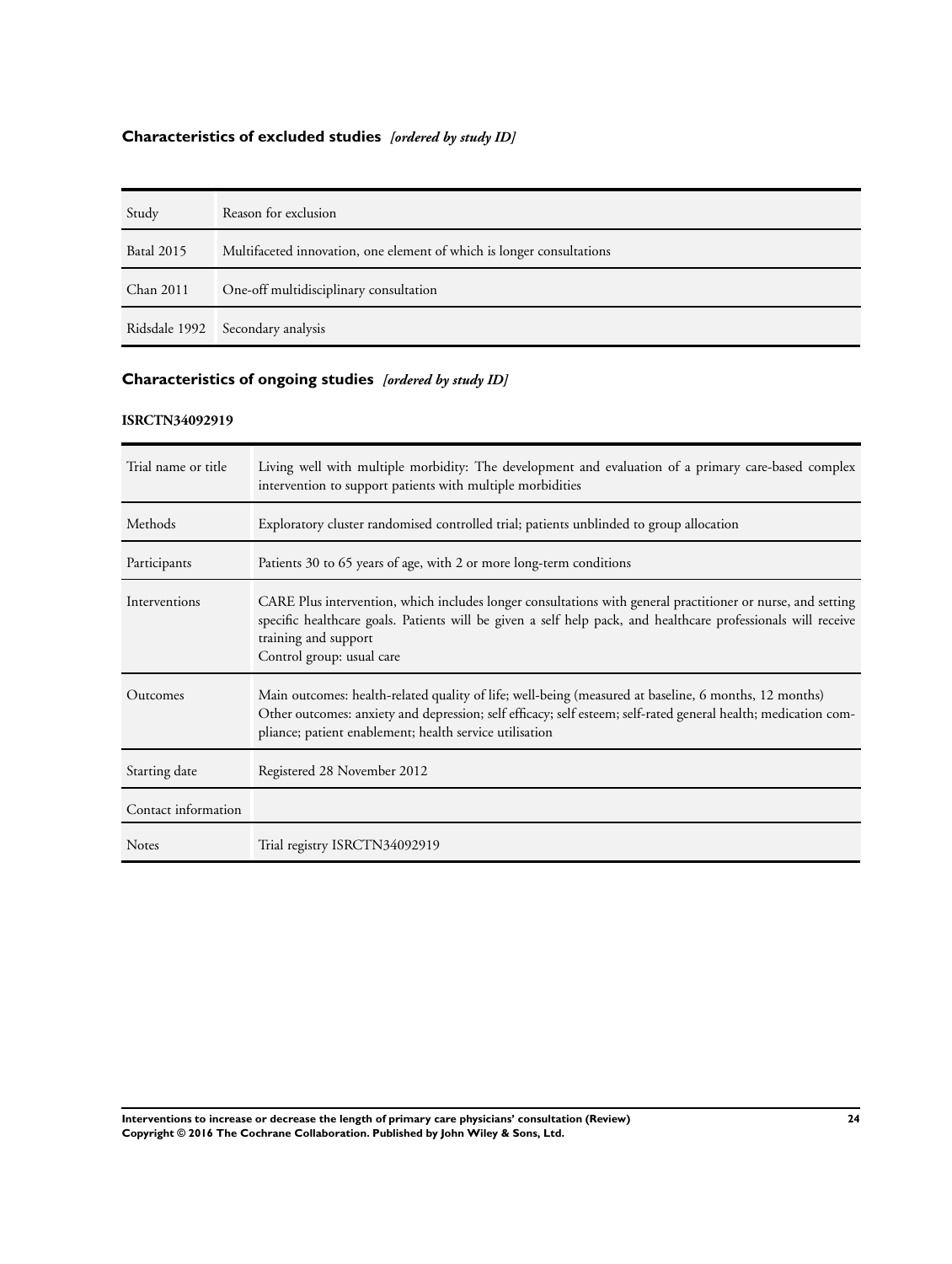## <span id="page-27-0"></span>**D A T A A N D A N A L Y S E S**

## **Comparison 1. Provider performance**

| Outcome or subgroup title                                                                         | No. of<br>studies | No. of<br>participants |            | <b>Statistical method</b> | <b>Effect</b> size |
|---------------------------------------------------------------------------------------------------|-------------------|------------------------|------------|---------------------------|--------------------|
| 1 Consultation length                                                                             |                   |                        | Other data |                           | No numeric data    |
| 2 Recording of problems, referral<br>and investigation, prescribing,<br>and re-consultation rates |                   |                        | Other data |                           | No numeric data    |
| 3 Examinations                                                                                    |                   |                        | Other data |                           | No numeric data    |
| 4 Health promotion                                                                                |                   |                        | Other data |                           | No numeric data    |
| 5 General practitioner stress                                                                     |                   |                        | Other data |                           | No numeric data    |

## **Comparison 2. Patient satisfaction with care**

| No. of<br>studies | No. of<br>participants |              | Statistical method | <b>Effect</b> size |
|-------------------|------------------------|--------------|--------------------|--------------------|
|                   |                        | Other data   |                    | No numeric data    |
|                   |                        |              |                    |                    |
| No. of<br>studies | No. of                 |              | Statistical method | <b>Effect</b> size |
|                   |                        | Other data   |                    | No numeric data    |
|                   |                        |              |                    |                    |
| No. of<br>studies | No. of<br>participants |              | Statistical method | <b>Effect</b> size |
|                   |                        | Other data   |                    | No numeric data    |
|                   |                        | participants |                    |                    |

**Interventions to increase or decrease the length of primary care physicians' consultation (Review) 25 Copyright © 2016 The Cochrane Collaboration. Published by John Wiley & Sons, Ltd.**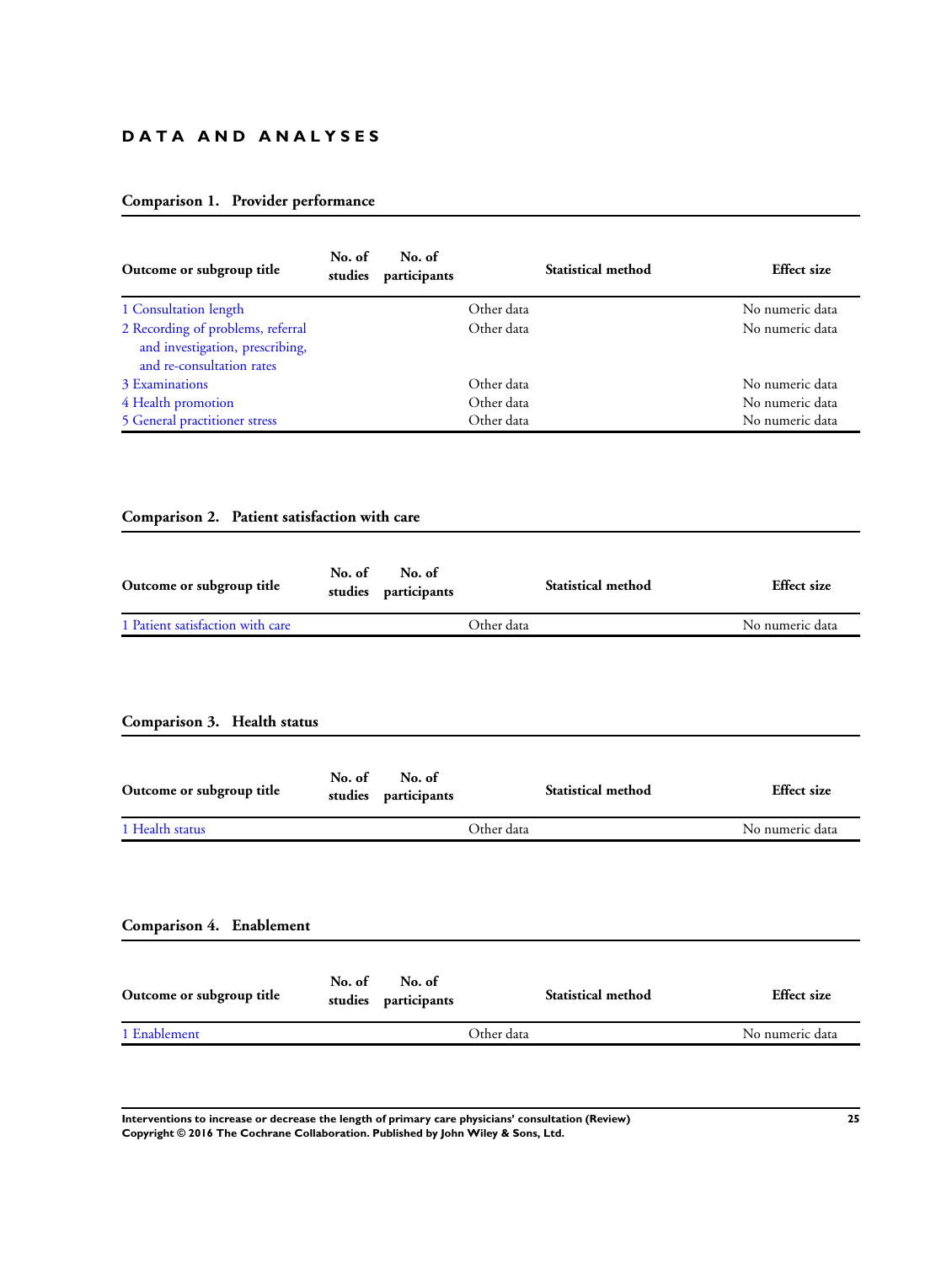|  |  |  |  |  | Analysis I.I. Comparison I Provider performance, Outcome I Consultation length. |
|--|--|--|--|--|---------------------------------------------------------------------------------|
|--|--|--|--|--|---------------------------------------------------------------------------------|

#### <span id="page-28-0"></span>**Consultation length**

| Study         | <b>Results</b>                                                                                                                                                                                                                                                                                                                                                                                                                                                        | <b>Notes</b>                                                                                                                                                             |
|---------------|-----------------------------------------------------------------------------------------------------------------------------------------------------------------------------------------------------------------------------------------------------------------------------------------------------------------------------------------------------------------------------------------------------------------------------------------------------------------------|--------------------------------------------------------------------------------------------------------------------------------------------------------------------------|
| Morrell 1986  | <b>Appointment length 5 min -</b> Median length (range)<br>Doctor initiated $(n=65)$ : 4.3 min $(0.7-15.6)$<br>Patient initiated (n=155): 5.5 (1.5-20.9)<br>Appointment length 7.5 min - Median length (range)<br>Doctor initiated (n=96): $6.4 \text{ min } (1.6-19.5)$<br>Patient initiated (n=117): 6.7 (1.4-21.3)<br>Appointment length 10 min - Median length (range)<br>Doctor initiated (n=88): 7.0 min (1.7-29.9)<br>Patient initiated (n=102): 7.9 (10-19.8) | Time measured using tape records<br>between patient entering and leaving consulting room                                                                                 |
| Ridsdale 1989 | <b>Appointment length 5 min - Mean (95% CI)</b><br>$N=339$ ; 6.6 (6.2 to 7.0)<br>Appointment length 7.5 min - Mean (95% CI)<br>$N=259$ ; 8.0 (7.5 to 8.5)<br>Appointment length 10 min - Mean (95% CI)<br>$N=319$ ; 9.2 (8.6 to 9.8)                                                                                                                                                                                                                                  | Time measured using tape records<br>between patient entering and leaving consulting room<br>CI reported by authors                                                       |
| Wilson 1992   | Appointment length 6-7.5 min - Mean<br>$N=1496; 7.16$<br>Appointment length 10 min - Mean<br>$N=1461$ ; 8.25 (P < 0.001)                                                                                                                                                                                                                                                                                                                                              | Time measured by observing patient entering and leaving<br>consulting room<br>Duration rounded to the nearest minute<br>Mann-Whitney U test; P value reported by authors |

## **Analysis 1.2. Comparison 1 Provider performance, Outcome 2 Recording of problems, referral and investigation, prescribing, and re-consultation rates.**

**Recording of problems, referral and investigation, prescribing, and re-consultation rates**

| Study        | Results                                                                                                                                                                                                                                                                                                                                                                                                                                                             | <b>Notes</b>                                                                                                                                                                  |
|--------------|---------------------------------------------------------------------------------------------------------------------------------------------------------------------------------------------------------------------------------------------------------------------------------------------------------------------------------------------------------------------------------------------------------------------------------------------------------------------|-------------------------------------------------------------------------------------------------------------------------------------------------------------------------------|
| Morrell 1986 | Two or more problems recorded (%)<br>$5 \text{ min } (n=275): 11$<br>7.5 min (n=262): 16<br>10 min $(n=243)$ : 22<br>Referred to specialist (%)<br>$5 \text{ min } (n=275): 8$<br>7.5 min $(n=262)$ : 9<br>10 min ( $n=243$ ): 10<br>Psychological problem recorded (%)<br>$5 \text{ min } (n=275): 9$<br>7.5 min (n=262): $14$<br>10 min $(n=243)$ : 12<br>Prescription issued (%)<br>$5 \text{ min } (n=275): 59$<br>7.5 min (n=262): 63<br>10 min $(n=243)$ : 62 | Information collected using tape records from the ap-<br>pointments<br>For about 20% of the patients,<br>information was collected from patient records<br>or questionnaires. |

**Interventions to increase or decrease the length of primary care physicians' consultation (Review) 26 Copyright © 2016 The Cochrane Collaboration. Published by John Wiley & Sons, Ltd.**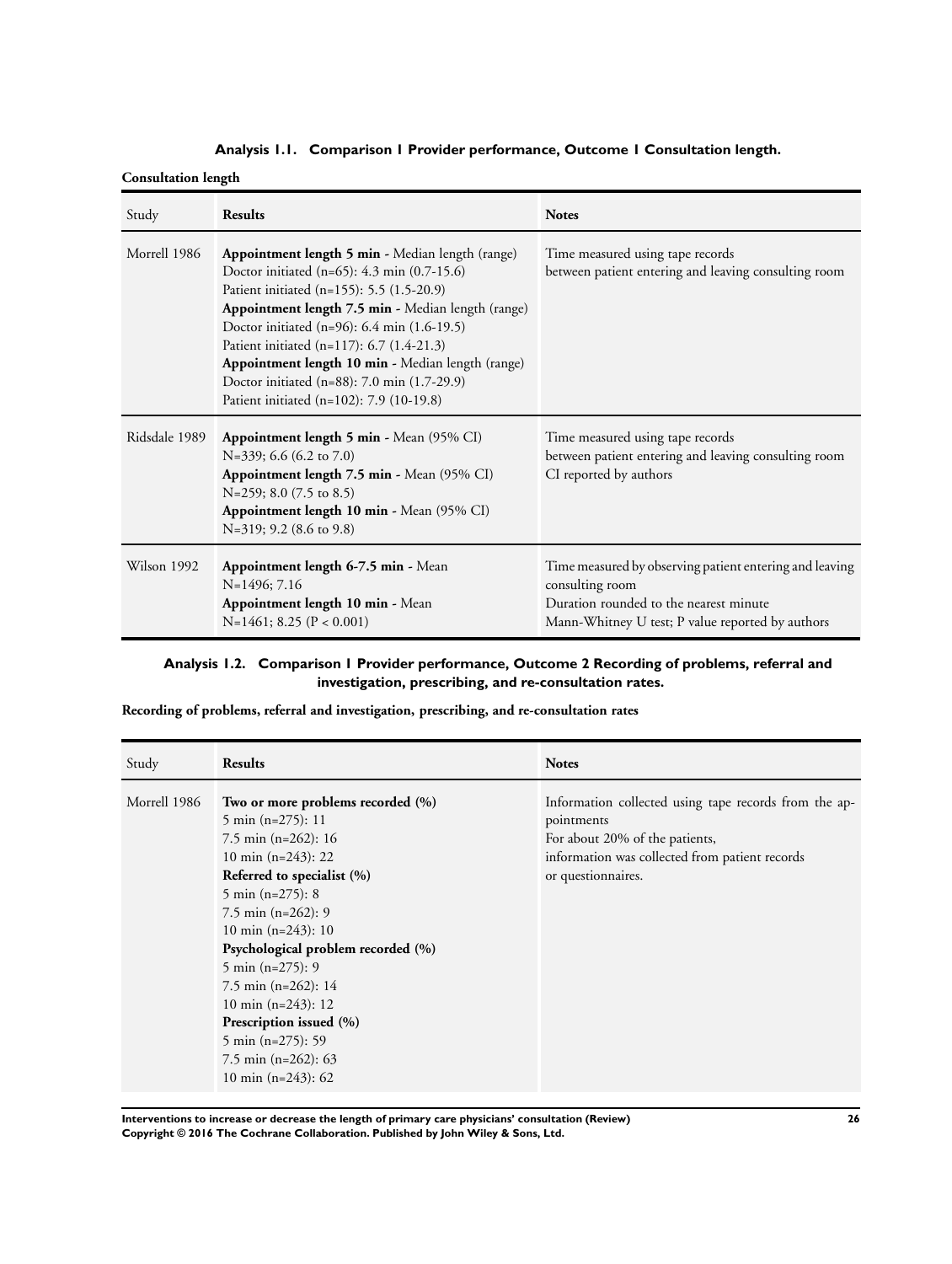## **Recording of problems, referral and investigation, prescribing, and re-consultation rates** (*Continued)*

|               | Investigations (%)<br>5 min (n=275): 9<br>7.5 min (n=262): 10<br>10 min $(n=243)$ : 10<br>Asked to book return consultations (%)<br>$5 \text{ min } (n=275): 16$<br>7.5 min (n=262): 12<br>10 min $(n=243)$ : 18                                                                                                                                                                                                                                                  |                                                                                                |
|---------------|-------------------------------------------------------------------------------------------------------------------------------------------------------------------------------------------------------------------------------------------------------------------------------------------------------------------------------------------------------------------------------------------------------------------------------------------------------------------|------------------------------------------------------------------------------------------------|
| Ridsdale 1989 | Two or more problems recorded (%)<br>$5 \text{ min } (n=348): 14$<br>10 min (n=277): 19<br>15 min (n=336): 14<br>Psychological problem recorded (%)<br>$5 \text{ min } (n=348): 8$<br>10 min $(n=277)$ : 8<br>15 min (n= $336$ ): 5<br>Prescription issued (%)<br>$5 \text{ min } (n=348): 61$<br>10 min ( $n=277$ ): 63<br>15 min (n=336): 58<br>Re-consultations within 4 weeks (%)<br>$5 \text{ min } (n=348): 30$<br>10 min (n=277): 29<br>15 min (n=336): 31 | Information collected using tape records from the ap-<br>pointments<br>Coded by blinded rater. |
| Thomas 1978   | Re-consultations within 4 weeks (%)<br>Short appointments (n=100): 27<br>Long appointments $((n=100): 20)$<br>Mean difference: 7%, 95% CI -4.7 to 18.6                                                                                                                                                                                                                                                                                                            | Information collected from patient's records.                                                  |
| Wilson 1992   | Two or more problems recorded (%)<br>6-7.5 min (n= $1496$ ): 32<br>10 min (n=1461): 35<br>Referred to specialist (%)<br>6-7.5 min (n= $1496$ ): 5.0<br>10 min (n= $1461$ ): 5.7<br>Prescription issued (%)<br>6-7.5 min (n= $1496$ ): 55.7<br>10 min (n=1461): 56.9<br>Investigations (%)<br>$6-7.5$ min (n=1496): 8.8<br>10 min (n= $1461$ ): 10.6<br>Re-consultations within 12 weeks (%)<br>6-7.5 min (n= $1496$ ): 27<br>10 min $(n=1461)$ : 20               | Information collected from patient's records.                                                  |

**Interventions to increase or decrease the length of primary care physicians' consultation (Review) 27 Copyright © 2016 The Cochrane Collaboration. Published by John Wiley & Sons, Ltd.**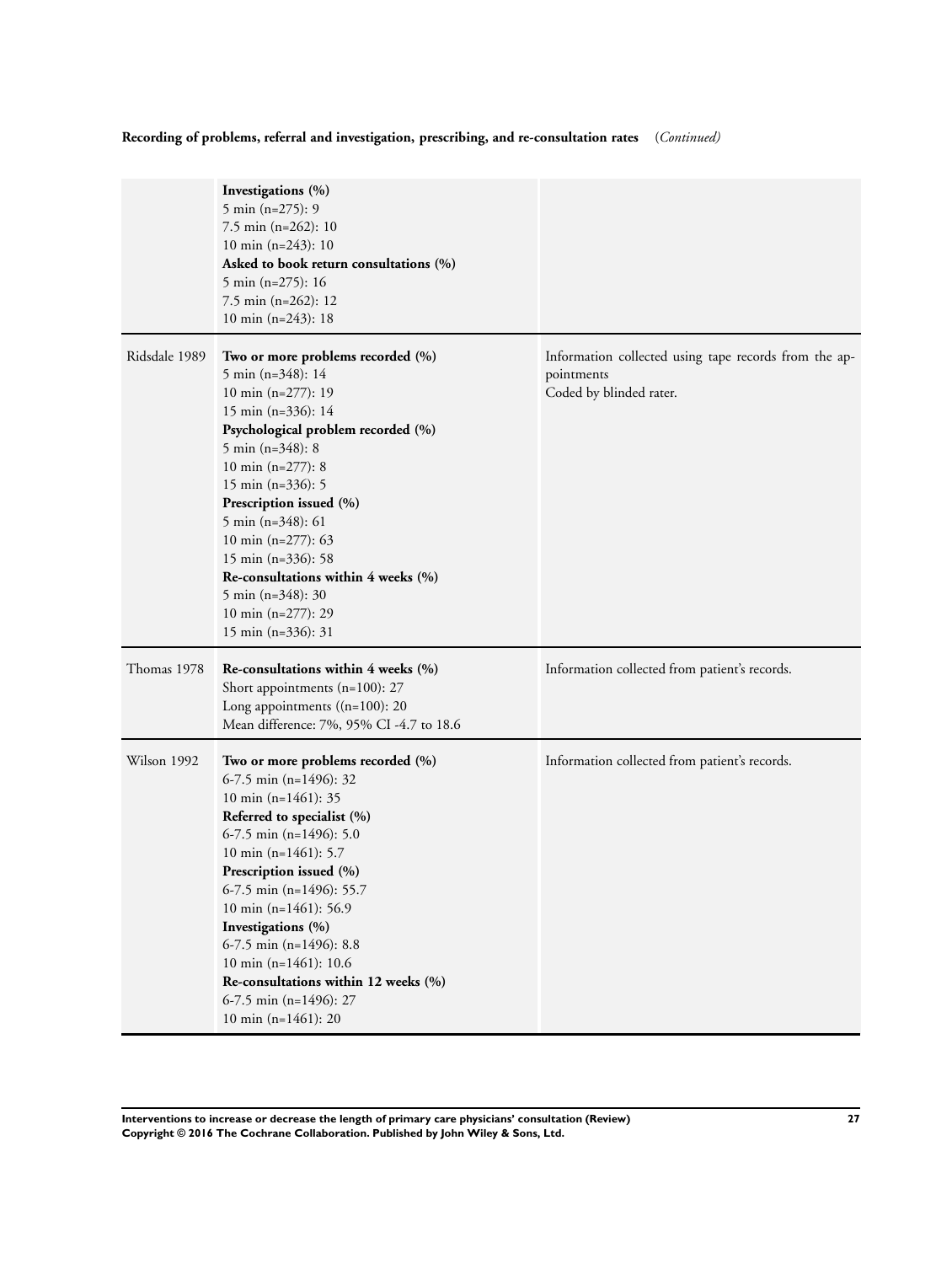## **Analysis 1.3. Comparison 1 Provider performance, Outcome 3 Examinations.**

## <span id="page-30-0"></span>**Examinations**

| Study         | <b>Results</b>                                                                                                                                                                                                                                                                                                                                                                                                                                                                                                                                                                                                                                                                                       | <b>Notes</b> |
|---------------|------------------------------------------------------------------------------------------------------------------------------------------------------------------------------------------------------------------------------------------------------------------------------------------------------------------------------------------------------------------------------------------------------------------------------------------------------------------------------------------------------------------------------------------------------------------------------------------------------------------------------------------------------------------------------------------------------|--------------|
| Morrell 1986  | Any extra examination (%)<br>Doctor initiated<br>$5 \text{ min } (n=80): 41$<br>7.5 min (n=117): 55<br>10 min $(n=114)$ : 63<br>Patient initiated<br>5 min (n=195): 77<br>7.5 min (n= $145$ ): 76<br>10 min (n=129): 69<br>Blood pressure measured (%)<br>Doctor initiated<br>$5 \text{ min } (n=80): 18$<br>7.5 min (n=117): 27<br>10 min (n=114): 29<br>Patient initiated<br>5 min (n=195): 7<br>7.5 min (n= $145$ ): 8<br>10 min (n=129): 12<br>Vaginal examination (female patients) (%)<br>Doctor initiated<br>$5 \text{ min } (n=80): 2$<br>7.5 min (n=117): 10<br>10 min $(n=114)$ : 10<br>Patient initiated<br>$5 \text{ min } (n=195): 5$<br>7.5 min $(n=145)$ : 11<br>10 min $(n=129)$ : 7 |              |
| Ridsdale 1989 | Any extra examination (%)<br>5 min (n=348): 82<br>7.5 min (n=277): 83<br>10 min (n=336): 83<br>Blood pressure measured (%)<br>5 min (n=348): 22<br>7.5 min (n=277): 17<br>10 min ( $n=336$ ): 16<br>Vaginal examination (female patients) (%)<br>5 min (n=348): 3<br>7.5 min (n=277): 2<br>10 min (n=336): 7                                                                                                                                                                                                                                                                                                                                                                                         |              |
| Wilson 1992   | Any extra examination (%)<br>6 min (n=1496): 65<br>10 min (n=1461): 64<br>Blood pressure measured (%)                                                                                                                                                                                                                                                                                                                                                                                                                                                                                                                                                                                                |              |

**Interventions to increase or decrease the length of primary care physicians' consultation (Review) 28 Copyright © 2016 The Cochrane Collaboration. Published by John Wiley & Sons, Ltd.**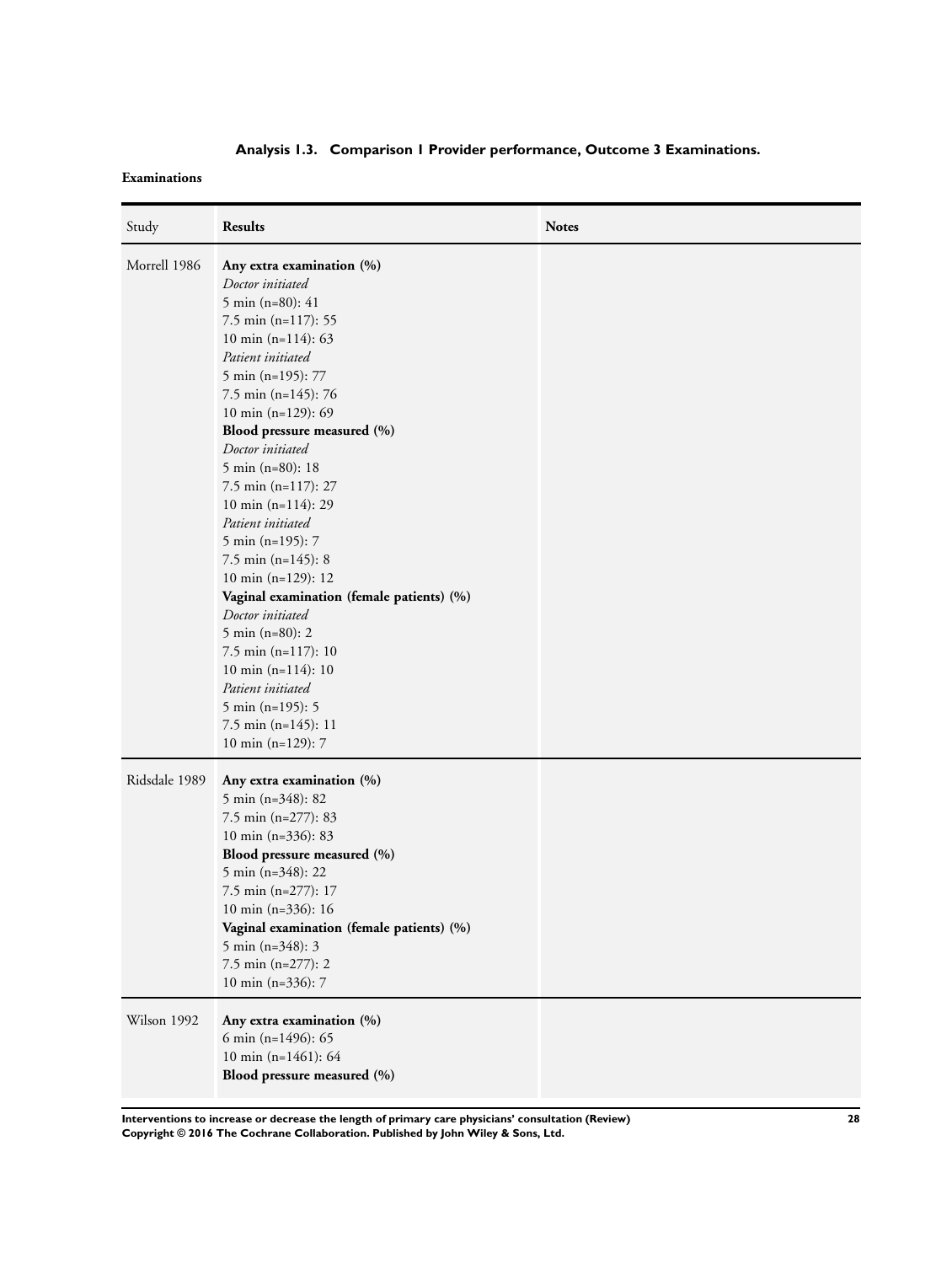#### <span id="page-31-0"></span>**Examinations** (*Continued)*

| 6 min (n= $1496$ ): 19  |  |
|-------------------------|--|
| 10 min (n= $1461$ ): 24 |  |

## **Analysis 1.4. Comparison 1 Provider performance, Outcome 4 Health promotion.**

#### **Health promotion**

| Study        | <b>Results</b>                                                                                                                                                                                                                                                                                                                                                                                                                                               | <b>Notes</b>                                     |
|--------------|--------------------------------------------------------------------------------------------------------------------------------------------------------------------------------------------------------------------------------------------------------------------------------------------------------------------------------------------------------------------------------------------------------------------------------------------------------------|--------------------------------------------------|
| Morrell 1986 | Detected on audiotape (%)<br>$5 \text{ min}$ (n=220): 14.5<br>7.5 min (n=213): 16.9<br>10 min (n=190): $22.1$                                                                                                                                                                                                                                                                                                                                                | Number of eligible appointments between brackets |
| Wilson 1992  | Detected on audiotape (%)<br>6 min (n= $180$ ): 24.4<br>10 min (n=275): 28.4<br>Extracted from medical record (%)<br>6 min (n= $1432$ ): 8.8<br>10 min (n= $1411$ ): 15.5<br>Extracted from patient questionnaire (%)<br>Current smoker reporting advice<br>6 min (n=212): $19.8$<br>10 min (n= $258$ ): 31.8<br>Discussion of diet<br>6 min (n=839): 11.3<br>10 min (n=950): $11.4$<br>Discussion of alcohol<br>6 min (n=839): 5.0<br>10 min (n=956): $7.0$ | Number of eligible appointments between brackets |

**Analysis 1.5. Comparison 1 Provider performance, Outcome 5 General practitioner stress.**

**General practitioner stress**

| Study        | Results                                                                                                                                                                                                                                                                                                                   | <b>Notes</b>                                                                             |
|--------------|---------------------------------------------------------------------------------------------------------------------------------------------------------------------------------------------------------------------------------------------------------------------------------------------------------------------------|------------------------------------------------------------------------------------------|
| Morrell 1986 | Reporting insufficient time for patient's problems $(\% )$<br>5 min: 23<br>$7.5 \text{ min: } 6$<br>$10 \text{ min: } 2$<br>Stress score - Mean (SD)<br>$5 \text{ min: } 11.0 \text{ } (0.8)$<br>$7.5$ min: $9.8(0.5)$<br>10 min: $10.6(0.7)$<br>Pulse rate - Mean (SD)<br>5 min: 72.4 (4.2)<br>$7.5$ min: $70.3$ $(3.5)$ | Heart rate measured with a fitted cardiac monitor.<br>Stress rating scale not described. |

**Interventions to increase or decrease the length of primary care physicians' consultation (Review) 29 Copyright © 2016 The Cochrane Collaboration. Published by John Wiley & Sons, Ltd.**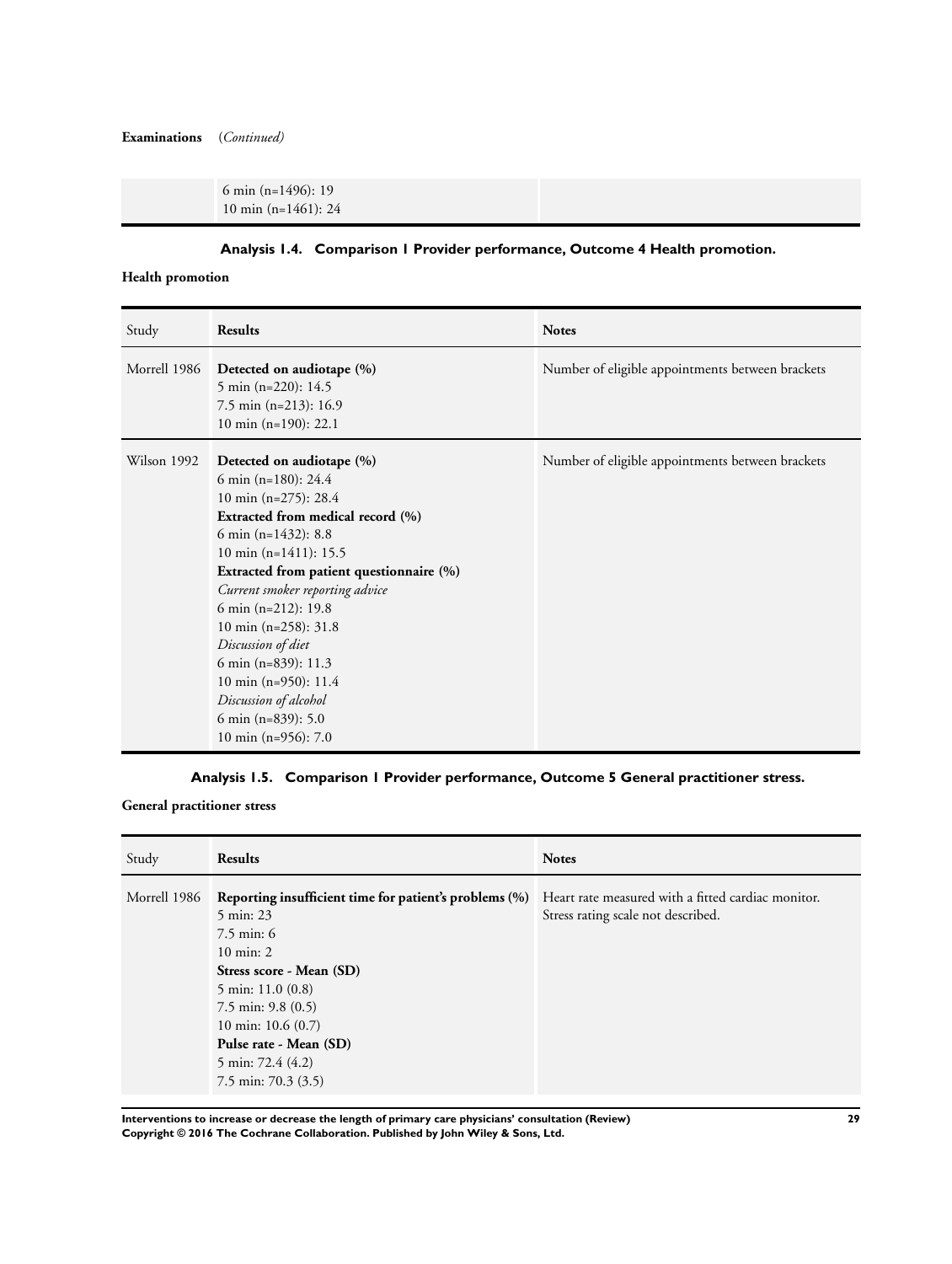#### <span id="page-32-0"></span>**General practitioner stress** (*Continued)*

|             | 10 min: $70.3(3.4)$                                                                                                                                                                                                                                                                                                                                       |                                                                                                                                                                                                  |
|-------------|-----------------------------------------------------------------------------------------------------------------------------------------------------------------------------------------------------------------------------------------------------------------------------------------------------------------------------------------------------------|--------------------------------------------------------------------------------------------------------------------------------------------------------------------------------------------------|
| Wilson 1992 | Stress score - Median (IQR), P value<br>1st control session: $-1$ $(-8, 4)$ , NS<br>2nd control session: $-1$ $(-6, 3)$ , NS<br>Experimental session: -3 (-7, 0), $P < 0.001$<br>Arousal score - Median (IQR)<br>1st control session: 1 $(-1, 5)$ , P < 0.05<br>2nd control session: $2(-1, 5)$ P < 0.05<br>Experimental session: $2(0, 8)$ , $P < 0.001$ | 26 cards with printed adjectives (e.g., tired), rated 1-4<br>Stress score 17-68, arousal score 8-32<br>Higher scores indicate higher stress/arousal<br>Wilcoxon test, as reported by the authors |

## **Analysis 2.1. Comparison 2 Patient satisfaction with care, Outcome 1 Patient satisfaction with care.**

## **Patient satisfaction with care**

| Study         | <b>Results</b>                                                                                                                                                                                                                                                                                                                                                                                                                                              | <b>Notes</b>                                                                                                       |
|---------------|-------------------------------------------------------------------------------------------------------------------------------------------------------------------------------------------------------------------------------------------------------------------------------------------------------------------------------------------------------------------------------------------------------------------------------------------------------------|--------------------------------------------------------------------------------------------------------------------|
| Edwards 2004  | Confidence in decision made<br>Difference 2.1, 95% CI 0.7 to 3.5<br>Expectation to adhere to chosen treatment<br>Difference 0.7, 95% CI 0.04 to 1.36                                                                                                                                                                                                                                                                                                        | Single item<br>Difference and 95% CI reported by the authors                                                       |
| Morrell 1986  | Little or very little time available (%)<br>5 min (245): 3.7<br>7.5 min (224): 1.8<br>10 min (208): 0.5<br>Felt very free to discuss problems (%)<br>5 min (238): 67.2<br>7.5 min (219): 74.9<br>10 min (207): 78.7<br>Very satisfied with information received $(\%)^*$<br>5 min (134): 89.6<br>7.5 min (128): 90.6<br>10 min (134): 93.3<br>Received information about management (%)**<br>5 min (143): 91.6<br>7.5 min (124): 96.0<br>10 min (107): 97.2 | 4-item questionnaire (not described)<br>* Of those who needed information<br>** For those receiving a prescription |
| Ridsdale 1989 | Little or very little time available (%)<br>5 min (340): 9<br>10 min (261): 5<br>15 min (319): 3<br>Felt very free to discuss problems (%)<br>5 min (334): 66<br>10 min (257): 68<br>15 min (314): 71<br>Very satisfied with information received $(\%)^*$<br>5 min (218): 91                                                                                                                                                                               | 4-item questionnaire (not described)<br>* Of those who needed information                                          |

**Interventions to increase or decrease the length of primary care physicians' consultation (Review) 30 Copyright © 2016 The Cochrane Collaboration. Published by John Wiley & Sons, Ltd.**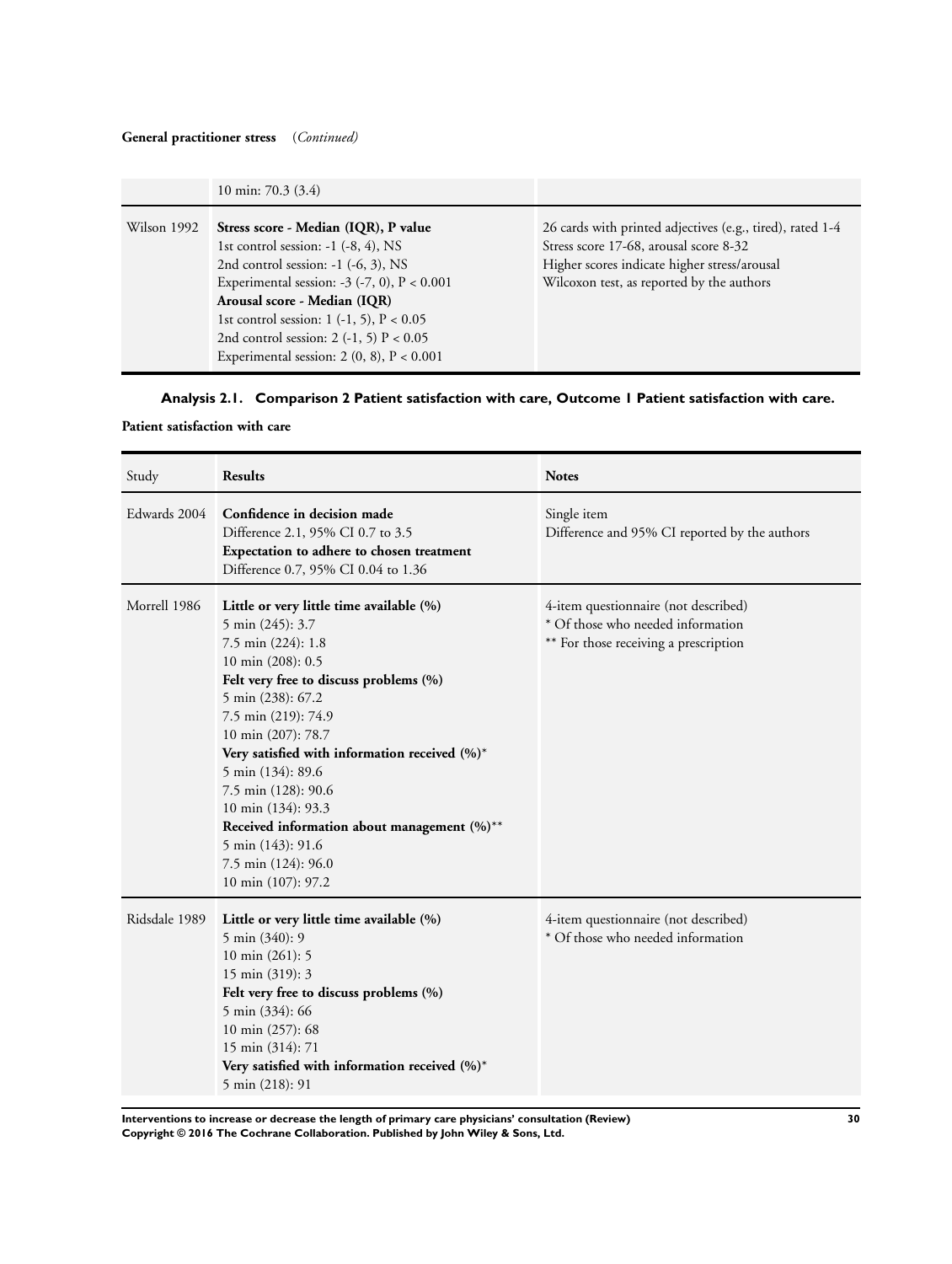## <span id="page-33-0"></span>**Patient satisfaction with care** (*Continued)*

|             | 10 min (170): 91<br>15 min (200): 91<br>Very free to tell doctors about ideas and concerns (%)<br>5 min (328): 62<br>10 min (248): 60<br>15 min (306): 68 |                     |
|-------------|-----------------------------------------------------------------------------------------------------------------------------------------------------------|---------------------|
| Wilson 1992 | Patients in both groups reported similar satisfaction levels 12-item satisfaction questionnaire<br>$\ast$                                                 | * U npublished data |

## **Analysis 3.1. Comparison 3 Health status, Outcome 1 Health status.**

## **Health status**

| Study        | <b>Results</b>                                                                                                                                            | <b>Notes</b>                                                                |
|--------------|-----------------------------------------------------------------------------------------------------------------------------------------------------------|-----------------------------------------------------------------------------|
| Edwards 2004 | Patiens allocated to consultations with different length 12-Item Short Form Health Survey (SF-12)<br>scored equally<br>on mental and physical components. | No other data reported for group comparison based on<br>consultation length |

## **Analysis 4.1. Comparison 4 Enablement, Outcome 1 Enablement.**

## **Enablement**

| Study        | <b>Results</b>                                                                                                                   | <b>Notes</b>                                                                                |
|--------------|----------------------------------------------------------------------------------------------------------------------------------|---------------------------------------------------------------------------------------------|
| Edwards 2004 | Patients allocated to different consultation length had Patient Enablement Instrument (PEI); 6-item, score<br>similar enablement | range $0-12$<br>No other data reported for group comparison based on<br>consultation length |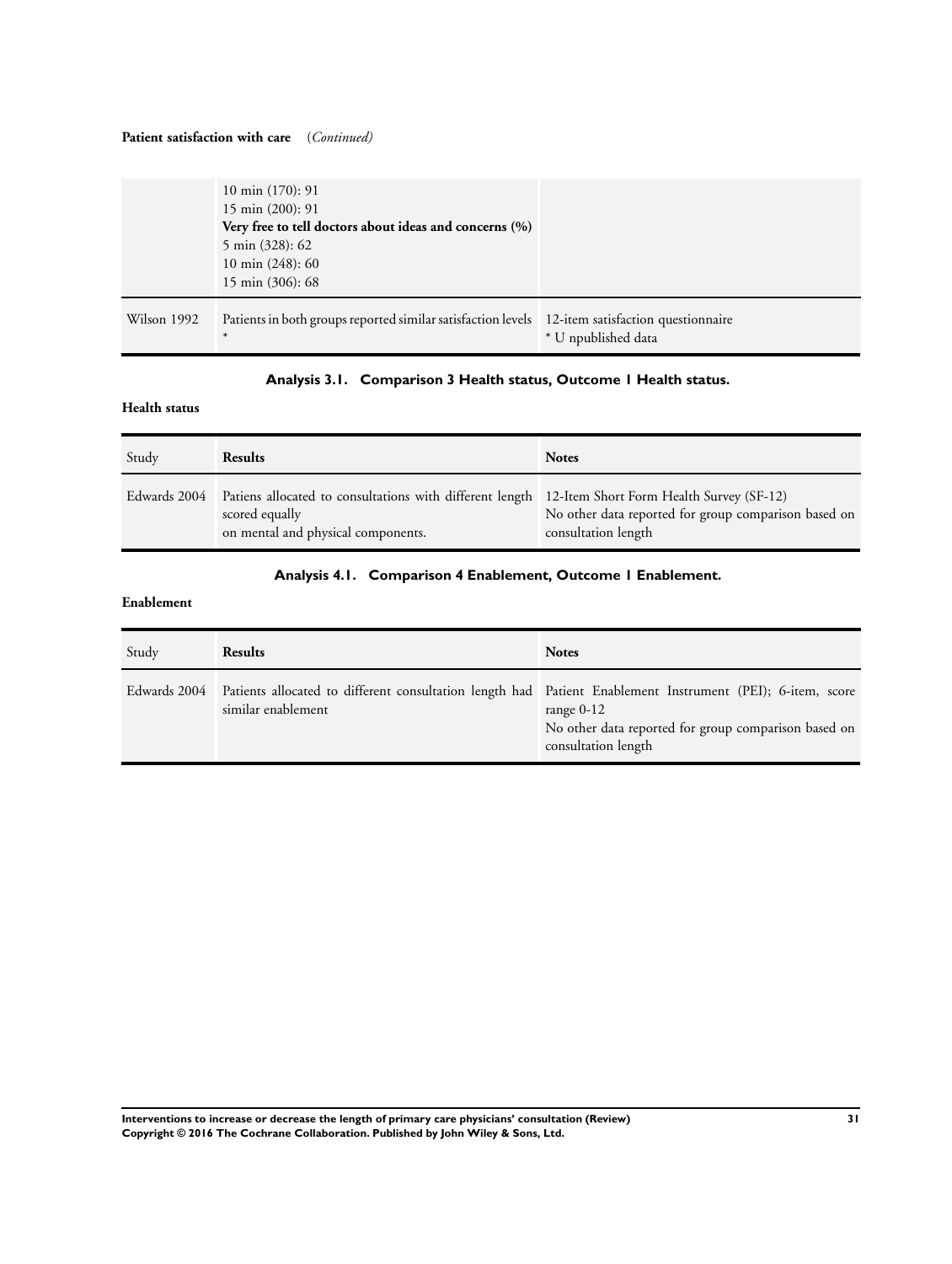## **A P P E N D I C E S**

## **Appendix 1. Search strategies (4 January 2016)**

#### **MEDLINE (OVID)**

1. exp "appointments and schedules"/ 2. "referral and consultation"/ 3. office visits/ 4. appointment?.tw. 5. consult\*.tw. 6. or/1-5 7. exp time factors/ 8. time management/ 9. quality of health care/ 10. (time or length or duration or shorte? or lengthen or longer or interval\*).tw. 11. or/7-10 12. family practice/ 13. general practice/ 14. physicians, family/ 15. physicians, primary care/ 16. general practitioners/ 17. primary health care/ 18. ((general or family) adj practi\*).tw. 19. family physic\*.tw. 20. primary care.tw. 21. primary health care.tw. 22. or/12-21 23. 6 and 11 and 22 24. exp randomized controlled trial/ 25. controlled clinical trial.pt. 26. randomi#ed.ti,ab. 27. placebo.ab. 28. randomly.ti,ab. 29. Clinical Trials as topic.sh. 30. trial.ti. 31. exp animals/ not humans/ 32. or/24-30 33. 32 not 31 34. 23 and 33 **EMBASE (OVID)** 1. \*consultation/ 2. appointment?.tw. 3. consult\*.tw. 4. or/1-3 5. \*time/ 6. \*time management/ 7. (time or length or duration or shorte? or lengthen or longer or interval\*).tw. 8. \*health care quality/ 9. or/5-8 10. \*general practice/ 11. \*general practitioner/ 12. \*primary health care/ 13. ((general or family) adj practi\*).tw.

**Interventions to increase or decrease the length of primary care physicians' consultation (Review) 32 Copyright © 2016 The Cochrane Collaboration. Published by John Wiley & Sons, Ltd.**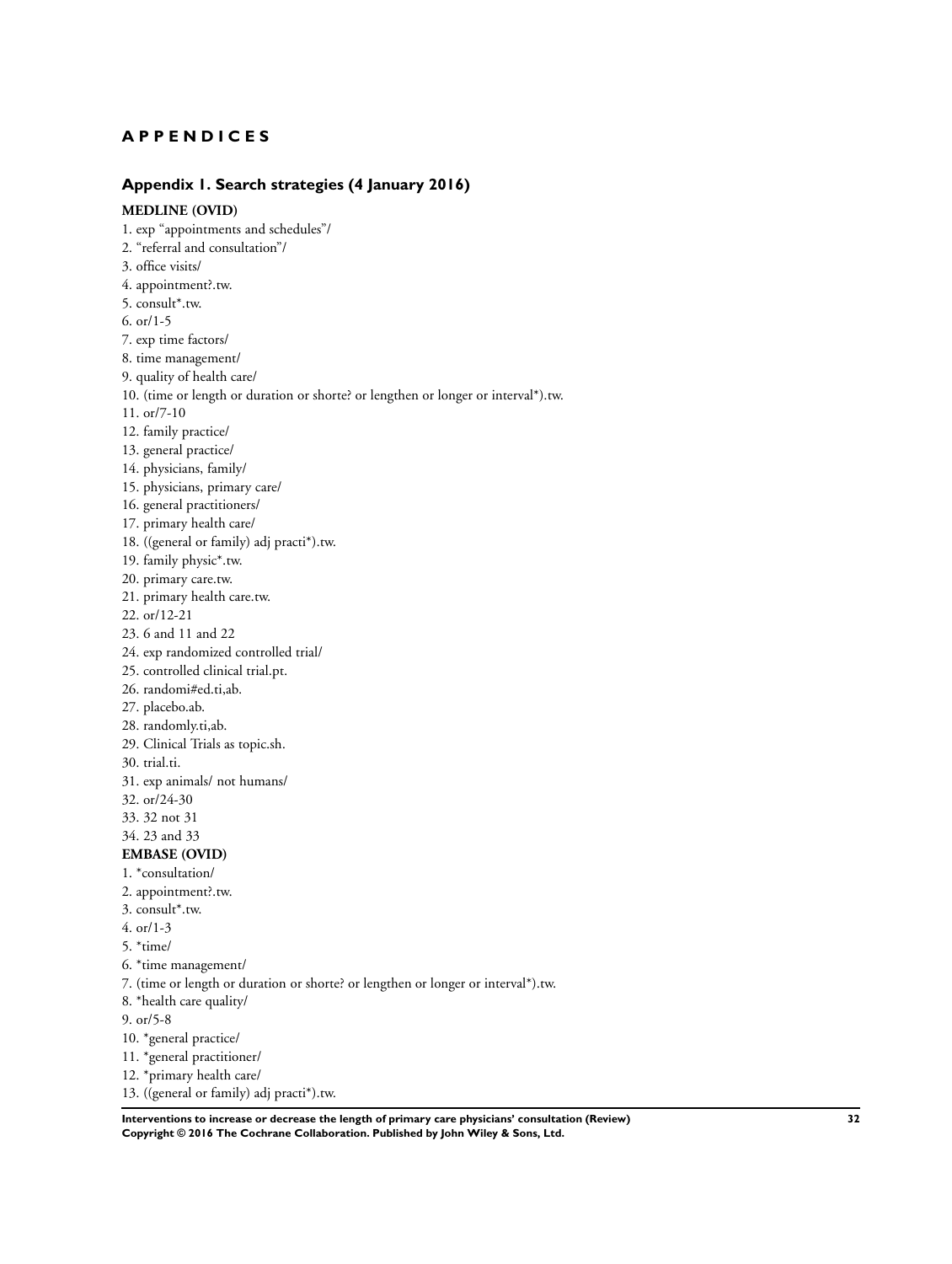14. family physic\*.tw. 15. primary care.tw. 16. primary health care.tw. 17. or/10-16 18. 4 and 9 and 17 19. random\*.ti,ab. 20. factorial\*.ti,ab. 21. (crossover\* or cross over\*).ti,ab. 22. ((doubl\* or singl\*) adj blind\*).ti,ab. 23. (assign\* or allocat\* or volunteer\* or placebo\*).ti,ab. 24. crossover procedure/ 25. single blind procedure/ 26. randomized controlled trial/ 27. double blind procedure/ 28. or/19-27 29. exp animal/ not human/ 30. 28 not 29 31. 18 and 30 **Cochrane - Wiley** #1 [mh "appointments and schedules"] #2 [mh "referral and consultation"] #3 [mh "office visits"] #4 appointment\*:ti,ab #5 consult\*:ti,ab #6 {or #1-#5} #7 [mh "time factors"] #8 [mh "time management"] #9 [mh "quality of health care"] #10 (time or length or duration or shorte\* or lengthen or longer or interval\*):ti,ab #11 {or #7-#10} #12 [mh "family practice"] #13 [mh "general practice"] #14 [mh "physicians, family"] #15 [mh "physicians, primary care"] #16 [mh "general practitioners"] #17 [mh "primary health care"] #18 ((general or family) next practi\*):ti,ab #19 family physic\*:ti,ab #20 primary care:ti,ab #21 primary health care:ti,ab #22 {or #12-#21}

#### **ClinicalTrials.gov**

1. ("length of consultation" OR "duration of consultation" OR "shorter consultation" OR "shorten consultation" OR "lengthen consultation")

2. ("longer consultation" OR "consultation time" OR "consultation length" OR "consultation duration")

3. ("length of appointment" OR "duration of appointment" OR "shorter appointment" OR "shorten appointment" OR "lengthen appointment")

4. ("longer appointment" OR "appointment time" OR "appointment length" OR "appointment duration") **WHO ICTRP**

length of consultation\* OR duration of consultation\* OR shorter consultation\* OR shorten consultation\* OR lengthen consultation\* OR longer consultation\* OR consultation\* time OR consultation\* length OR consultation\* duration OR length of appointment\* OR duration of appointment\* OR shorter appointment\* OR shorten appointment\* OR lengthen appointment\* OR longer appointment\* OR appointment\* time OR appointment\* length OR appointment\* duration

**Interventions to increase or decrease the length of primary care physicians' consultation (Review) 33 Copyright © 2016 The Cochrane Collaboration. Published by John Wiley & Sons, Ltd.**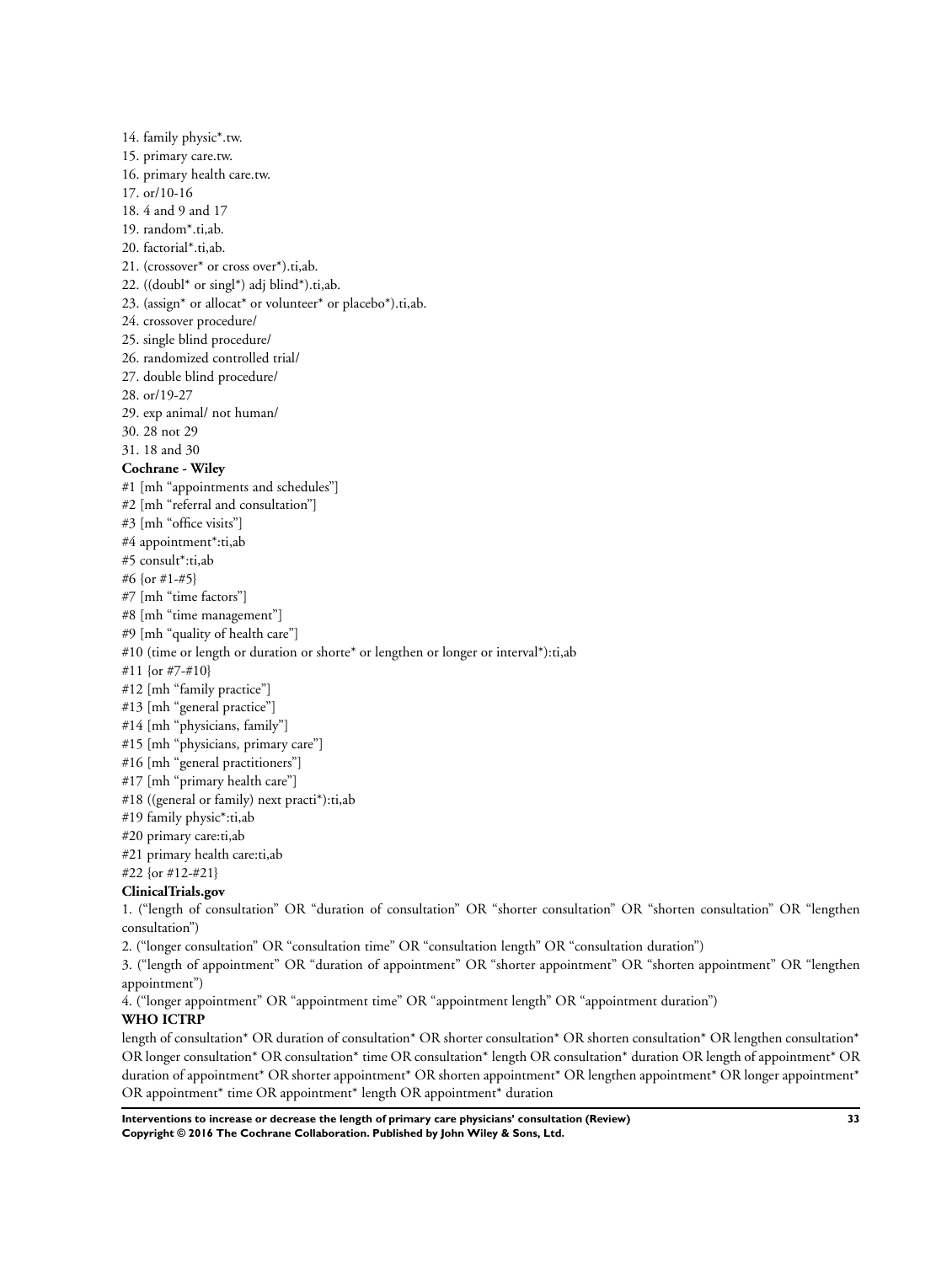## **W H A T ' S N E W**

Last assessed as up-to-date: 4 January 2016.

| Date           | Event                                                                                                       | Description                                                                             |
|----------------|-------------------------------------------------------------------------------------------------------------|-----------------------------------------------------------------------------------------|
| 4 January 2016 | New citation required but conclusions have not changed The methods of the review have been updated to align | with current Cochrane guidance. New authors added<br>This review includes five studies. |
|                | 4 January 2016 New search has been performed                                                                | Searches revised and updated. No new studies identified.                                |

## **H I S T O R Y**

Protocol first published: Issue 1, 2002 Review first published: Issue 1, 2006

| Date             | Event                                                                     | Description                              |
|------------------|---------------------------------------------------------------------------|------------------------------------------|
| 12 November 2008 | Amended                                                                   | Minor edits.                             |
| 15 May 2008      | New search has been performed                                             | One new study, no change to conclusions. |
| 7 May 2008       | Amended                                                                   | Converted to new review format.          |
| 13 October 2005  | New citation required and conclusions have changed Substantive amendment. |                                          |

## **C O N T R I B U T I O N S O F A U T H O R S**

ADW and SC conceived and designed the review. ADW prepared the protocol. For the original review, ADW and SC screened the references, extracted data, and wrote the review. For the first update, DGB and ADW screened the references, DGB and GJI assessed risk of bias, and DGB and ADW analysed the certainty of evidence and built the 'Summary of findings' table. All authors revised and approved the final version of the review.

## **D E C L A R A T I O N S O F I N T E R E S T**

ADW was an author on one of the studies included in the review. SC, DGB, GJI: none.